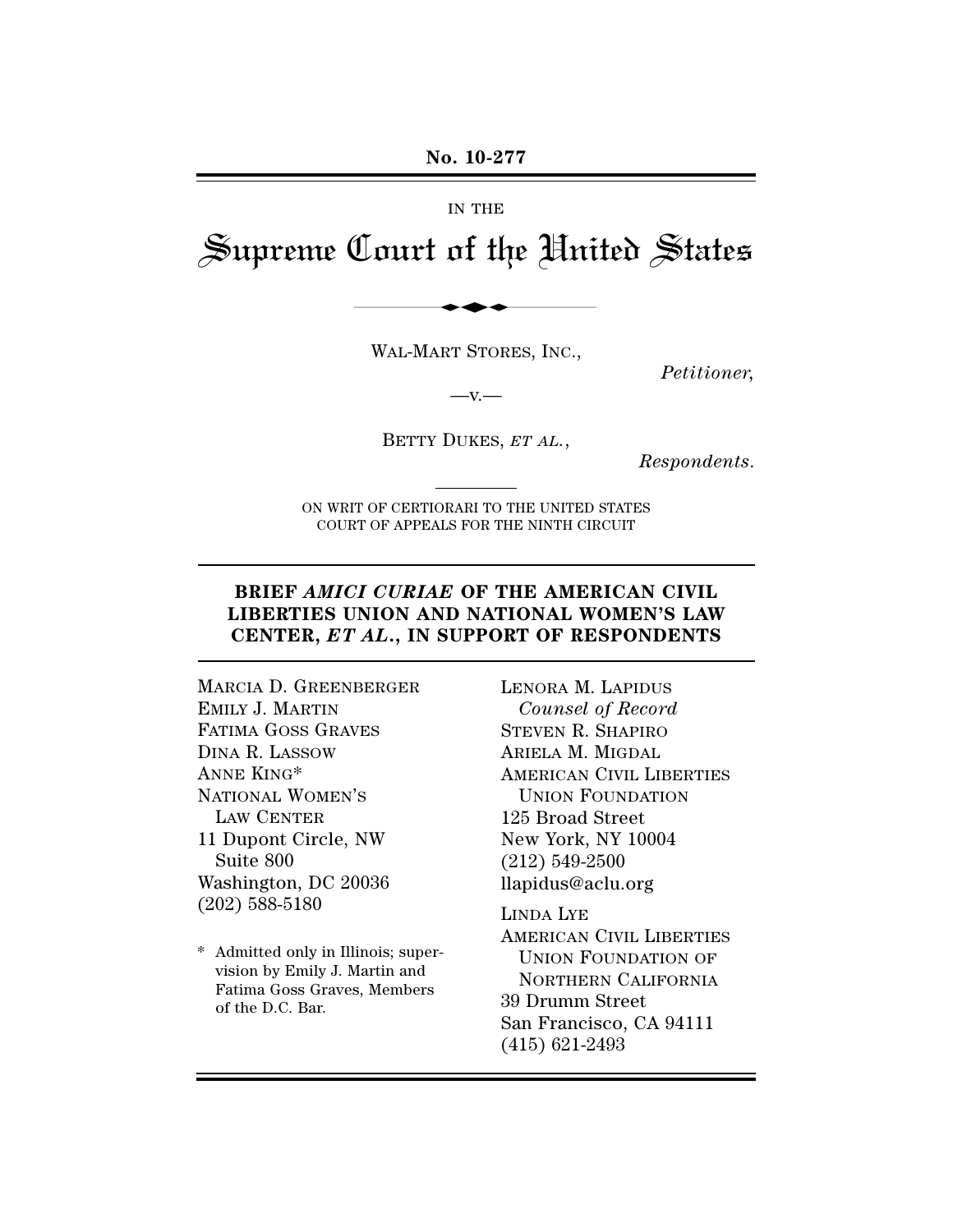# **TABLE OF CONTENTS**

| L.             | <b>SEX DISCRIMINATION IN THE</b><br>WORKPLACE, AS PLAINTIFFS ALLEGE<br>HERE, REMAINS A SERIOUS<br>NATIONAL PROBLEM THAT IS<br>APPROPRIATELY ADDRESSED BY                                           |
|----------------|----------------------------------------------------------------------------------------------------------------------------------------------------------------------------------------------------|
| II.            | <b>SEX STEREOTYPES AND SUBJECTIVE</b><br>DECISIONMAKING PRACTICES OF THE<br>KIND ALLEGED HERE RAISE<br>QUESTIONS COMMON TO THE CLASS<br>AND UNDERSCORE PERSISTENT<br>BARRIERS TO GENDER EQUALITY10 |
| $\mathbf{A}$ . | Research Establishes That Unchecked<br>Subjective Decisionmaking Can Result<br>In Discrimination12                                                                                                 |
| <b>B.</b>      | Evidence Of Gender Stereotyping<br>At Wal-Mart Sheds Light On How<br>Subjective Decisionmaking<br>Operated To Discriminate Against                                                                 |
|                | III. SYSTEMIC BARRIERS TO INDIVIDUAL<br><b>ACTIONS REINFORCE THE</b><br>APPROPRIATENESS OF A CLASS<br><b>ACTION TO CHALLENGE THE KIND</b><br>OF DISCRIMINATION ALLEGED IN                          |

i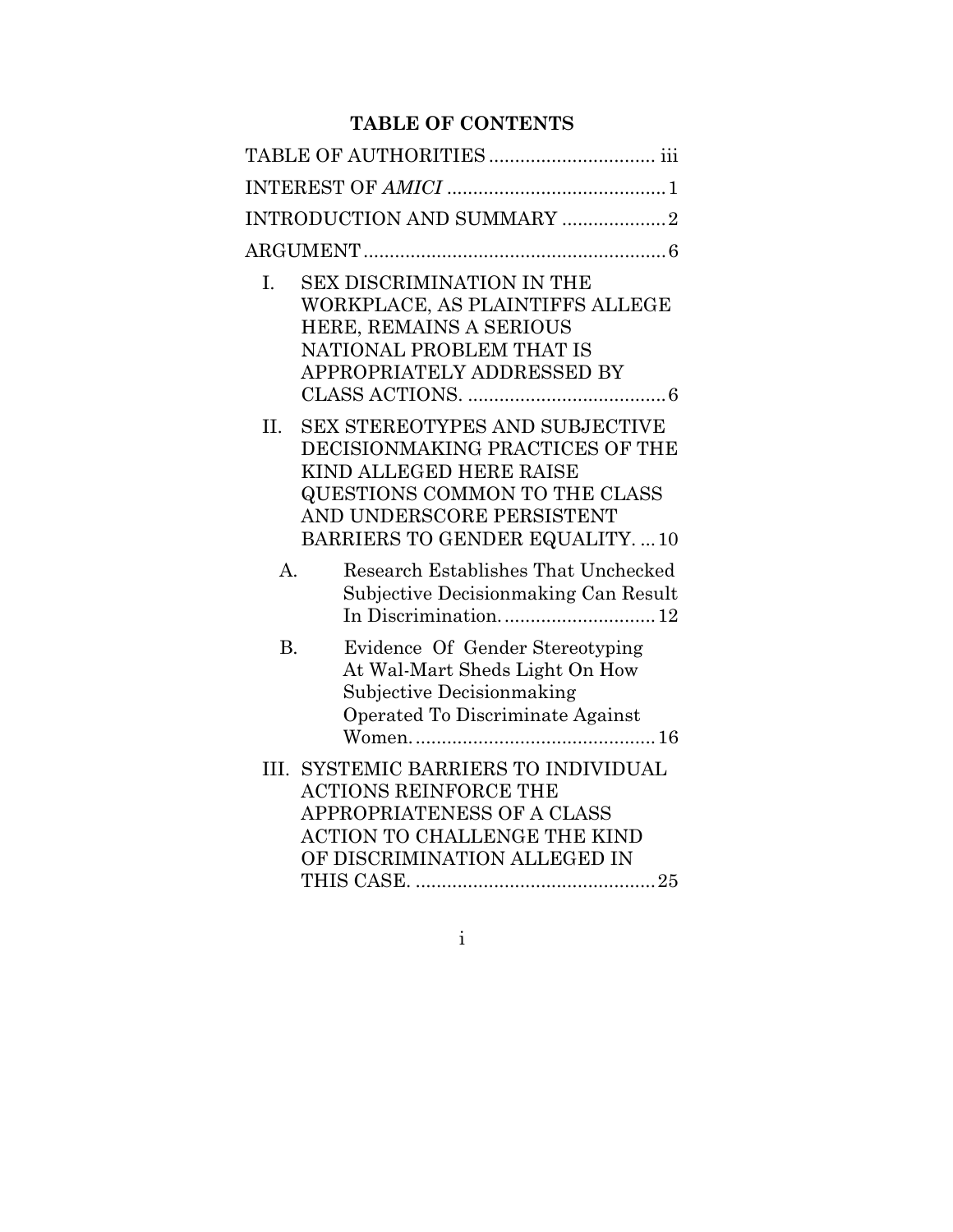| $\mathsf{A}$ | Individual Employees Face Difficulties<br>In Learning About Pay                                       |
|--------------|-------------------------------------------------------------------------------------------------------|
| Β.           | The Fear Of Retaliation Leads<br>Employees To Remain Silent About<br>Discrimination Of Which They Are |
| C.           | The Small Stakes Of Many Claims<br>Hinder Individual Challenges To<br>Employer Discrimination33       |
| D.           | Class Actions Are Intended To<br>Overcome These Obstacles To<br>Redressing Discrimination34           |
|              |                                                                                                       |
|              |                                                                                                       |
|              | <b>INDIVIDUAL STATEMENTS OF</b><br><b>INTEREST OF AMICI CURIAE 1a-19a</b>                             |

ii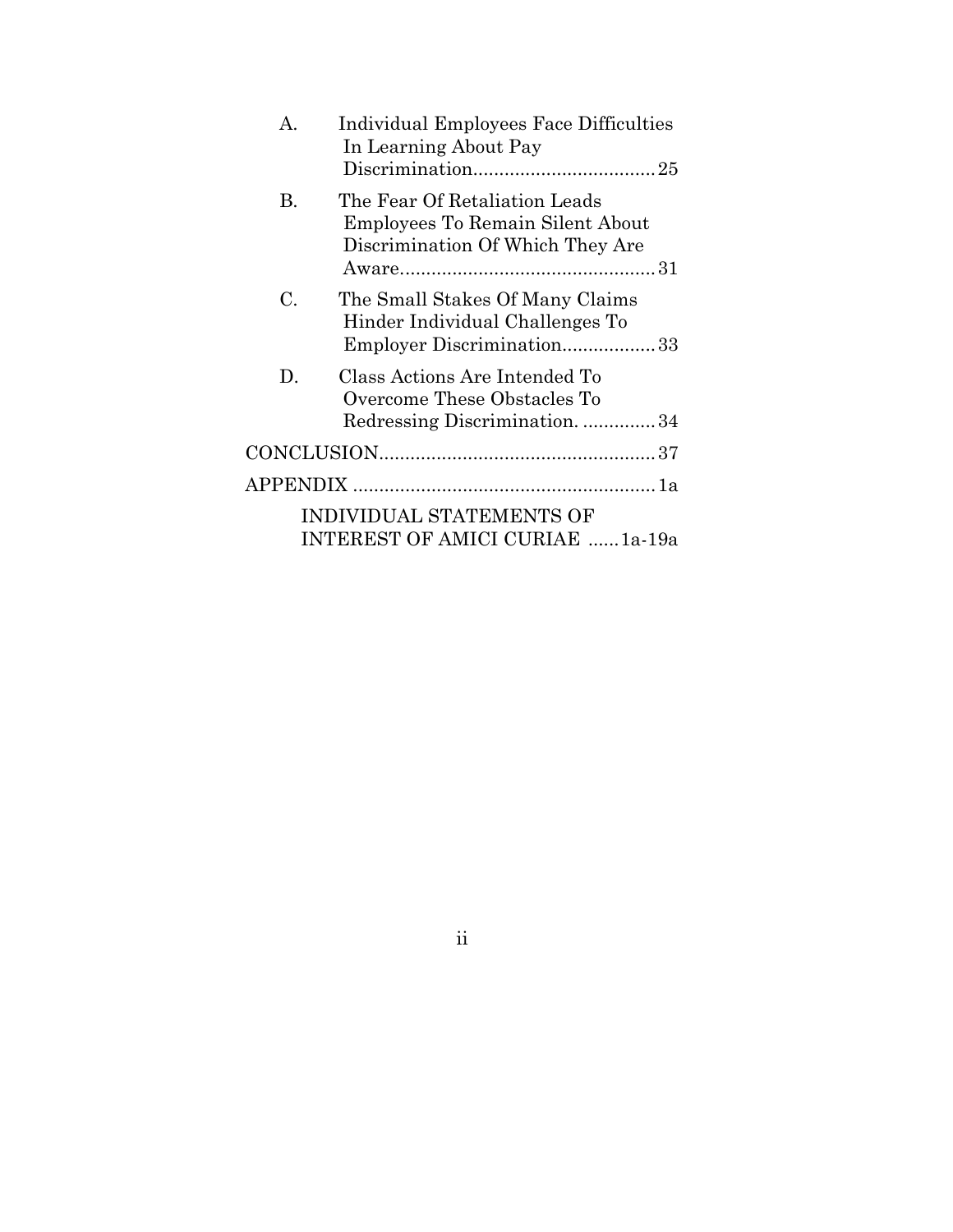# **TABLE OF AUTHORITIES**

# **Cases**

| Albemarle Paper Co. v. Moody,                                                        |
|--------------------------------------------------------------------------------------|
| Amchem Prods., Inc. v. Windsor,                                                      |
| Bailey v. Scott-Gallaher, Inc.,                                                      |
| Boumehdi v. Plastag Holdings, LLC,                                                   |
| Cintas Corp. v. NLRB,                                                                |
| Crawford v. Metro. Gov't of Nashville & Davidson<br>County, _ U.S. _, 129 S. Ct. 846 |
| Deposit Guar. Nat'l Bank v. Roper,                                                   |
| Dukes v. Wal-Mart Stores, Inc.,                                                      |
| <i>EEOC v. Shell Oil Co., 466 U.S. 54 (1984) </i> 3                                  |
| Franks v. Bowman Transp. Co.,                                                        |
| Frontiero v. Richardson,                                                             |
| Goodwin v. General Motors Corp.,<br>275 F.3d 1005 (10th Cir. 2002) 30                |
| Hazelwood Sch. Dist. v. United States,                                               |

iii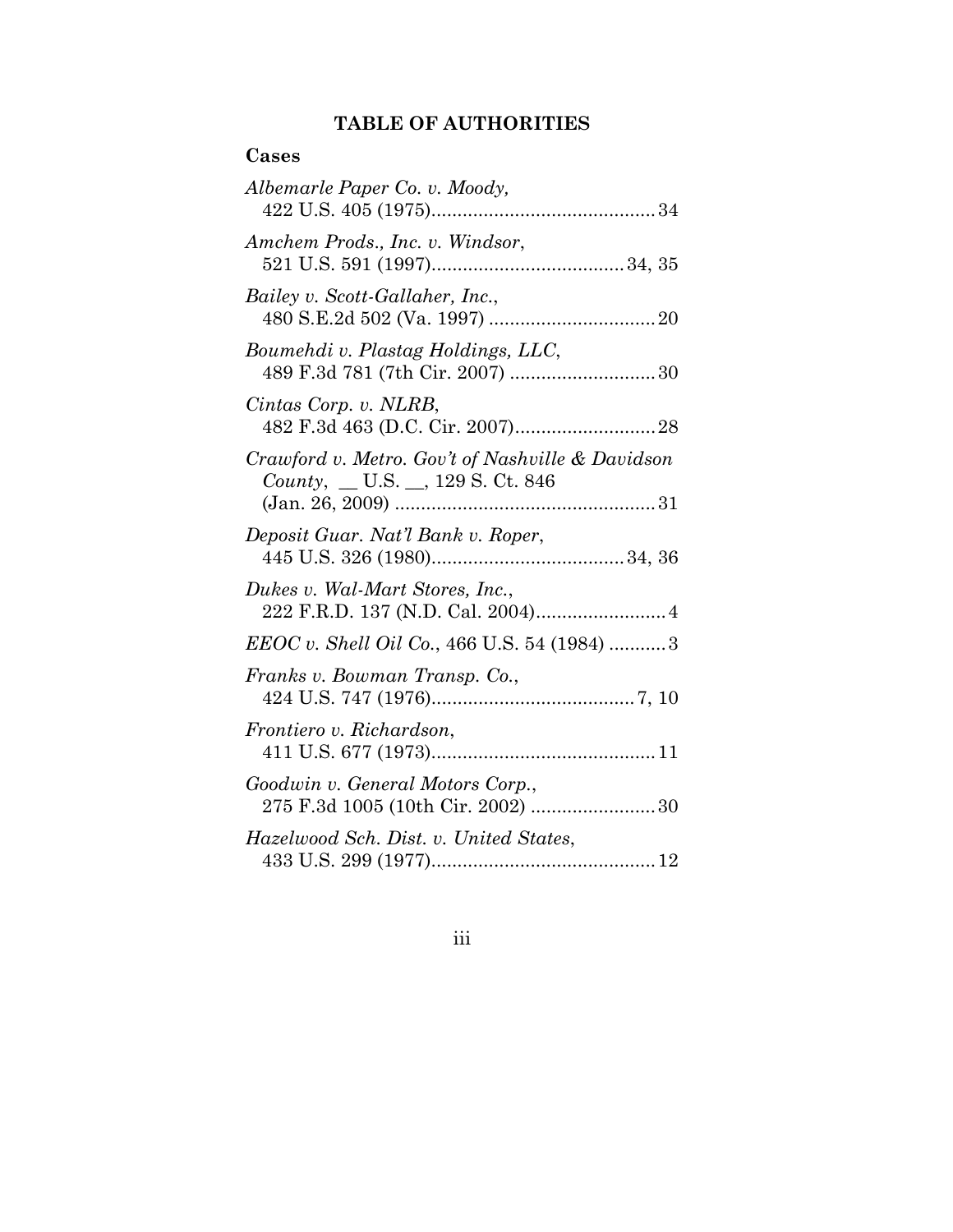| Int'l Bhd. of Teamsters v. United States,                                                    |
|----------------------------------------------------------------------------------------------|
| Int'l Union, United Auto., Aerospace & Ag. Imp.<br>Workers of Am. v. Johnson Controls, Inc., |
| Jeanette Corp. v. NLRB,                                                                      |
| Ledbetter v. Goodyear Tire & Rubber Co., Inc.,                                               |
| Lewis v. City of Chicago, $\_\_$ U.S. $\_\_$                                                 |
| Mace v. Van Ru Credit Corp., 109 F.3d 338 (7th                                               |
| McMillan v. Mass. Soc'y for the Prevention of<br>Cruelty to Animals,                         |
| Mullen v. Treasure Chest Casino, LLC,                                                        |
| Nevada Dept. of Human Resources v. Hibbs,                                                    |
| NLRB v. Main Street Terrace Care Ctr.,<br>218 F.3d 531 (6th Cir. 2000)  28, 32               |
| NLRB v. Vanguard Tours, Inc.,                                                                |
| Phillips Petroleum Co. v. Shutts,                                                            |
| Simmons v. City of Kansas City,<br>129 F.R.D. 178 (D. Kan. 1989)  35                         |
| Thompson v. N. Am. Stainless, LP,<br>U.S. _, 131 S. Ct. 863 (Jan. 24, 2011) 32               |

iv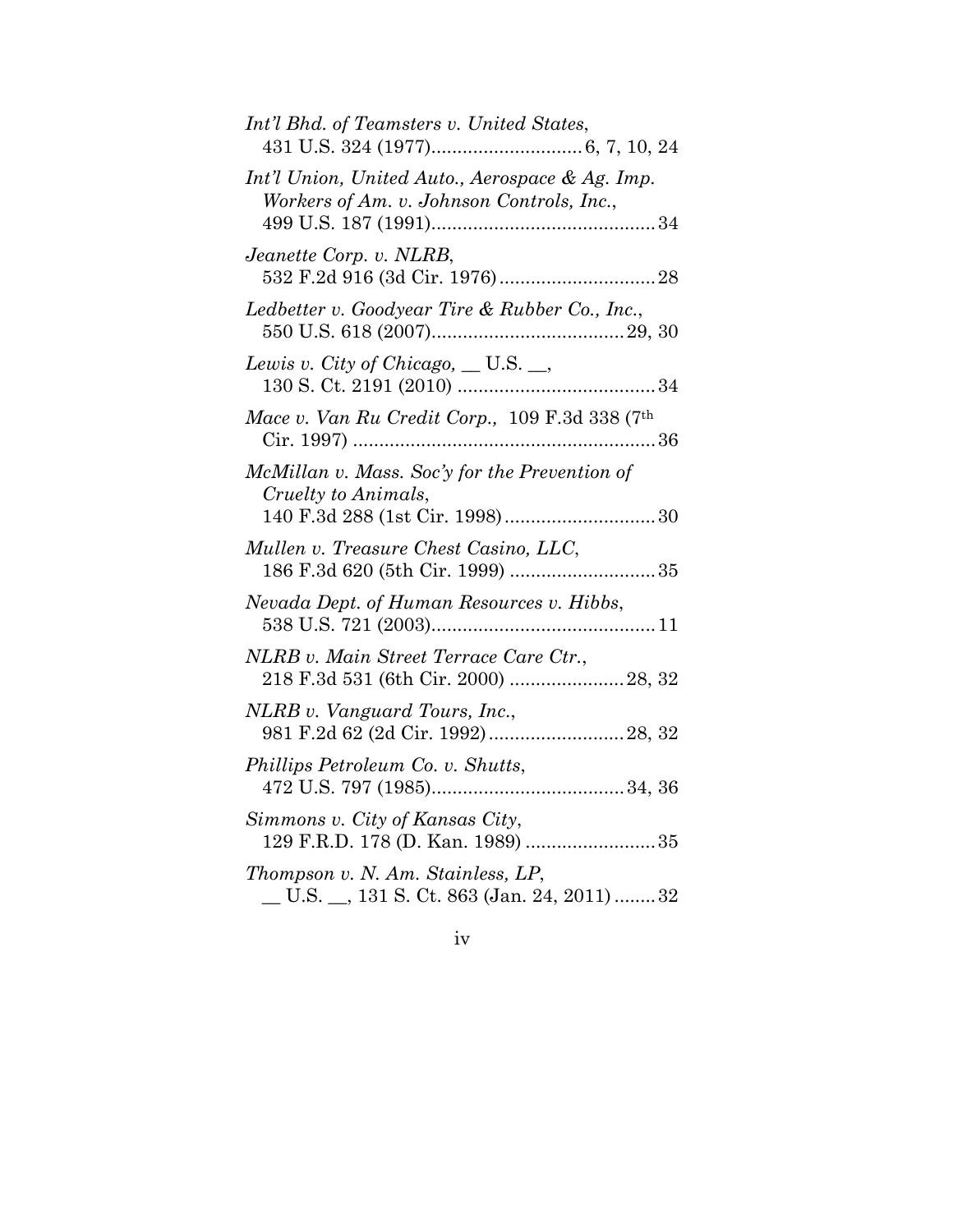| Watson v. Forth Worth Bank & Trust, |  |
|-------------------------------------|--|
|                                     |  |
| Wilson Trophy Co. v. NLRB,          |  |

|--|--|--|--|

# **Statutes**

| Lilly Ledbetter Fair Pay Act of 2009,              |  |
|----------------------------------------------------|--|
| Pub. L. 111-2, 123 Stat. 5 (codified at            |  |
|                                                    |  |
|                                                    |  |
| Title VII of the Civil Rights Act of 1964, Pub. L. |  |
| No. 88-352, 78 Stat. 253 (codified as amended at   |  |

42 U.S.C. § 2000e *et seq.*).......................... *passim* 

# **Other Authorities**

| Alison A. Reuter, Comment, Subtle but Pervasive:                                                                                             |
|----------------------------------------------------------------------------------------------------------------------------------------------|
| Discrimination Against Mothers and Pregnant                                                                                                  |
| Women in the Workplace, 33 Fordham Urb. L.J.                                                                                                 |
|                                                                                                                                              |
| Anthony T. LoSasso et al., The \$16,819 Pay Gap<br>for Newly Trained Physicians: The Unexplained<br>Trend of Men Earning More Than Women, 30 |
| Audrey J. Lee, <i>Unconscious Bias Theory in</i>                                                                                             |
| <i>Employment Discrimination</i> , 40 Harv. C.R.-C.L.                                                                                        |
| Barbara F. Reskin & Debra B. McBrier, Why Not<br>Ascription? Organizations' Employment of Male<br>and Female Managers, 65 Am. Soc. Rev. 210, |
|                                                                                                                                              |

v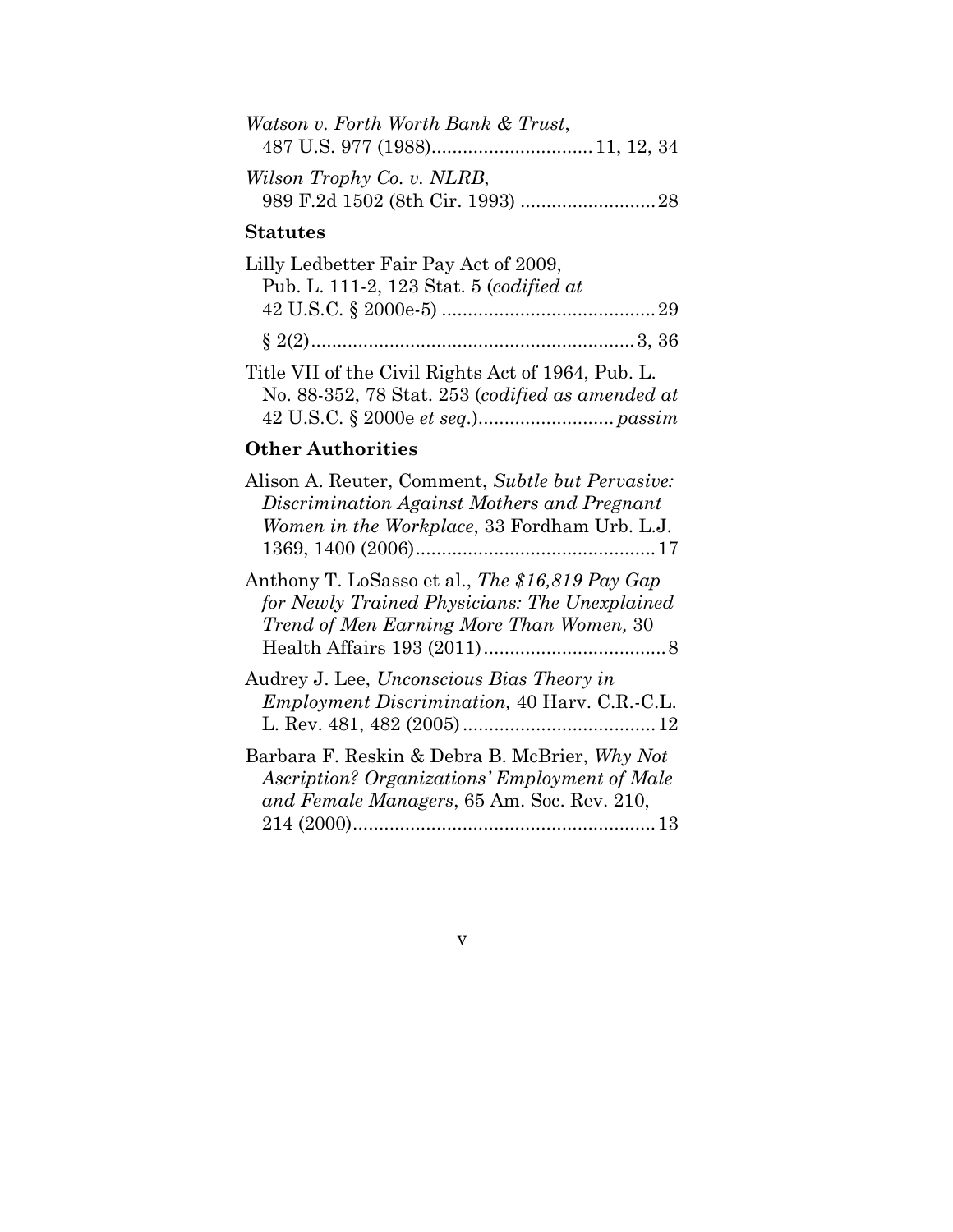| Cheryl Travis et al., Tracking the Gender Pay<br>Gap: A Case Study, 33 Psychol. Women Q. 410,                                                                                                                        |
|----------------------------------------------------------------------------------------------------------------------------------------------------------------------------------------------------------------------|
| Deborah Thompson Eisenberg, Shattering the<br>Equal Pay Act's Glass Ceiling, 63 SMU L. Rev.                                                                                                                          |
| Deborah L. Brake & Joanna L. Grossman, The<br>Failure of Title VII as a Rights-Claiming<br><i>System, 86 N.C. L. Rev. 859, 891</i>                                                                                   |
| Deborah L. Brake, Retaliation, 90 Minn. L. Rev.                                                                                                                                                                      |
| Diana Burgess & Eugene Borgida, Who Women<br>Are, Who Women Should Be: Descriptive and<br>Prescriptive Gender Stereotyping in Sex<br>Discrimination, 5 Psychol. Pub. Pol'y & L. 665                                  |
|                                                                                                                                                                                                                      |
| Heather Boushey, The New Breadwinners, in The<br>Shriver Report: A Woman's Nation Changes<br>Everything 36 (Boushey $& O'$ Leary eds. 2009),<br>available at<br>http://www.americanprogress.org/issues/2009/1        |
| Institute for Women's Policy Research, Press<br>Release: Pay Secrecy and Paycheck Fairness<br>(November 2010), <i>available at</i><br>http://myopenworkplace.com/wp-<br>content/uploads/2010/11/PressRelease_PaySecr |

vi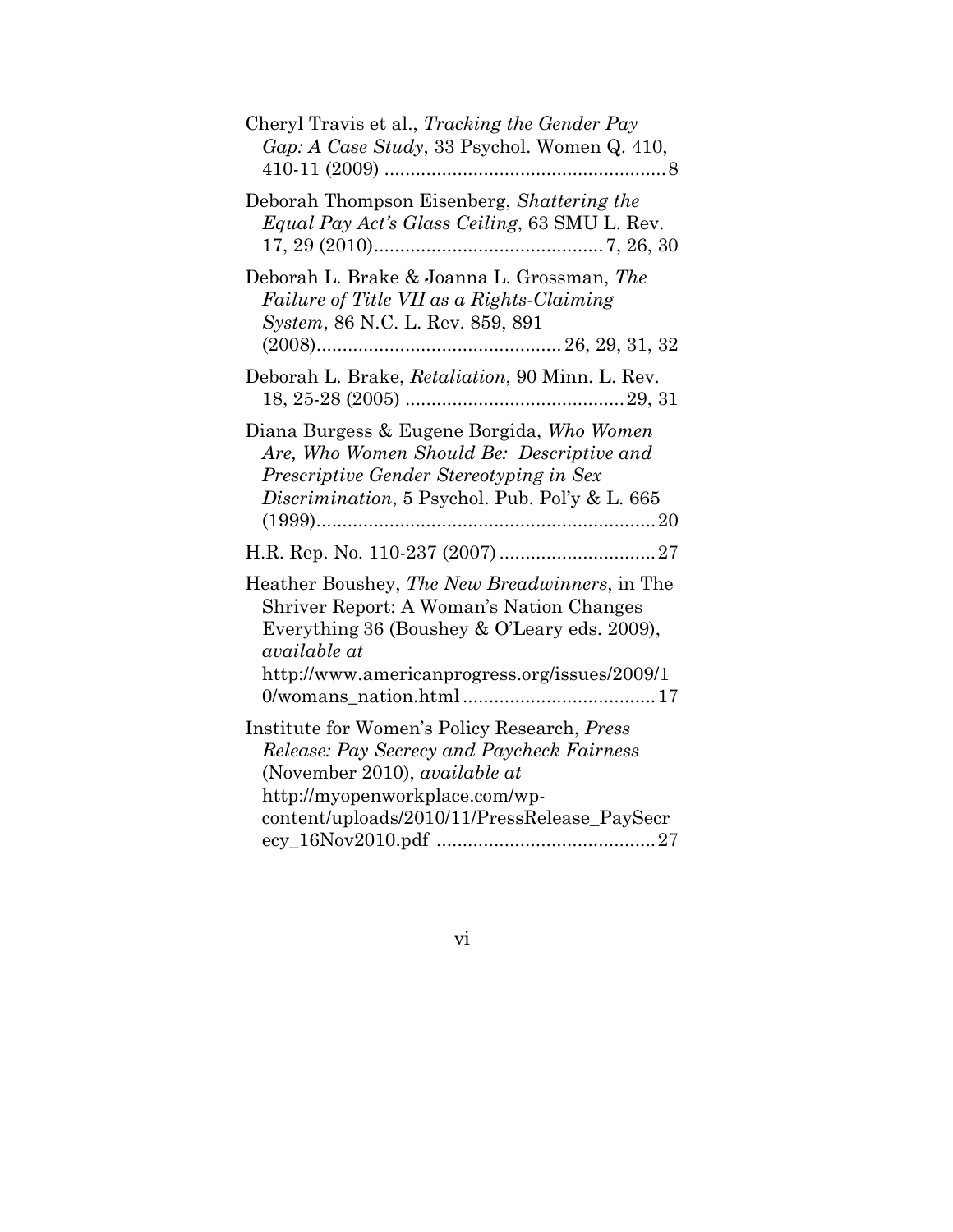| Joan C. Williams & Stephanie Bornstein,<br>Caregivers in the Courtroom: The Growing<br>Trend of Family Responsibility Discrimination,                                                                |
|------------------------------------------------------------------------------------------------------------------------------------------------------------------------------------------------------|
| Joan C. Williams & Stephanie Bornstein, The<br>Evolution of 'FReD': Family Responsibilities<br>Discrimination and Developments in the Law of<br>Stereotyping and Implicit Bias, 59 Hastings L.J.     |
| Joan C. Williams, The Social Psychology of<br>Stereotyping: Using Social Science to Litigate<br>Gender Discrimination and Defang the<br>"Cluelessness" Defense, 7 Emp. Rts. & Emp.                   |
| Joan Williams, Toward A Reconstructive<br>Feminism: Reconstructing the Relationship of<br>Market Work and Family Work, 19 N. Ill. U. L.                                                              |
| Jonah Gelbach et al., Passive Discrimination:<br>When Does It Make Sense to Pay Too Little?, 76                                                                                                      |
| Julie Chi-hye Suk, Antidiscrimination Law in the<br>Administrative State, 2006 U. Ill. L. Rev. 405                                                                                                   |
| Laura Beth Nielsen et al., Individual Justice or<br>Collective Legal Mobilization? Employment<br>Discrimination in the Post Civil Rights United<br>States, 7 J. Empirical Legal Stud. 175 (2010). 33 |
| Leonard Bierman & Rafael Gely, "Love, Sex and<br>Politics? Sure. Salary? No Way": Workplace<br>Social Norms and the Law, 25 Berkeley J. Emp.                                                         |

vii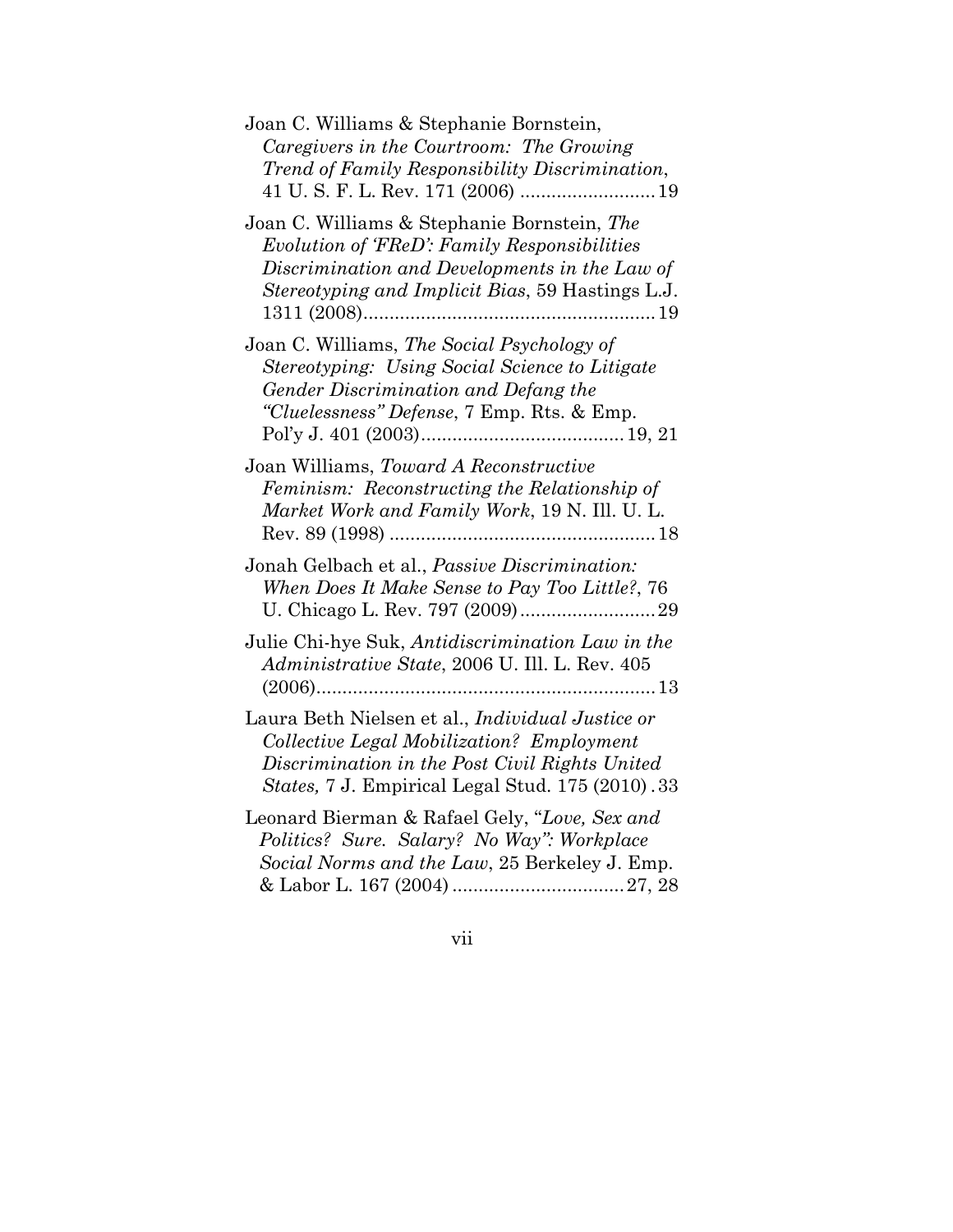| Linda Hamilton Krieger, The Content of Our<br>Categories: A Cognitive Bias Approach to                                                                     |
|------------------------------------------------------------------------------------------------------------------------------------------------------------|
| Discrimination and Equal Employment<br><i>Opportunity</i> , 47 Stan. L. Rev. 1161 (1995)  12                                                               |
| Lindsay R. B. Dickerson, Your Wife Should<br>Handle It: The Implicit Messages of the Family<br>and Medical Leave Act, 25 B.C. Third World                  |
| Nancy M. Carter & Christine Silva, Catalyst,<br>Pipeline's Broken Promise (February 2010),<br>available at                                                 |
| http://www.catalyst.org/file/340/pipeline%27s_b                                                                                                            |
| Rafael Gely & Leonard Bierman, Pay<br>Secrecy/Confidentiality Rules and the National<br>Labor Relations Act, 6 U. Pa. J. Lab & Emp. L.                     |
| Rosemary Hunter, A Feminist Response to the<br>Gender Gap in Compensation Symposium, 82                                                                    |
| Susan T. Fiske et al., Social Science Research on<br><i>Trial: Use of Sex Stereotyping Research in Price</i><br>Waterhouse v. Hopkins, 46 Am. Psychologist |
| Susan Sturm, Second Generation Employment<br>Discrimination: A Structural Approach, 101                                                                    |

viii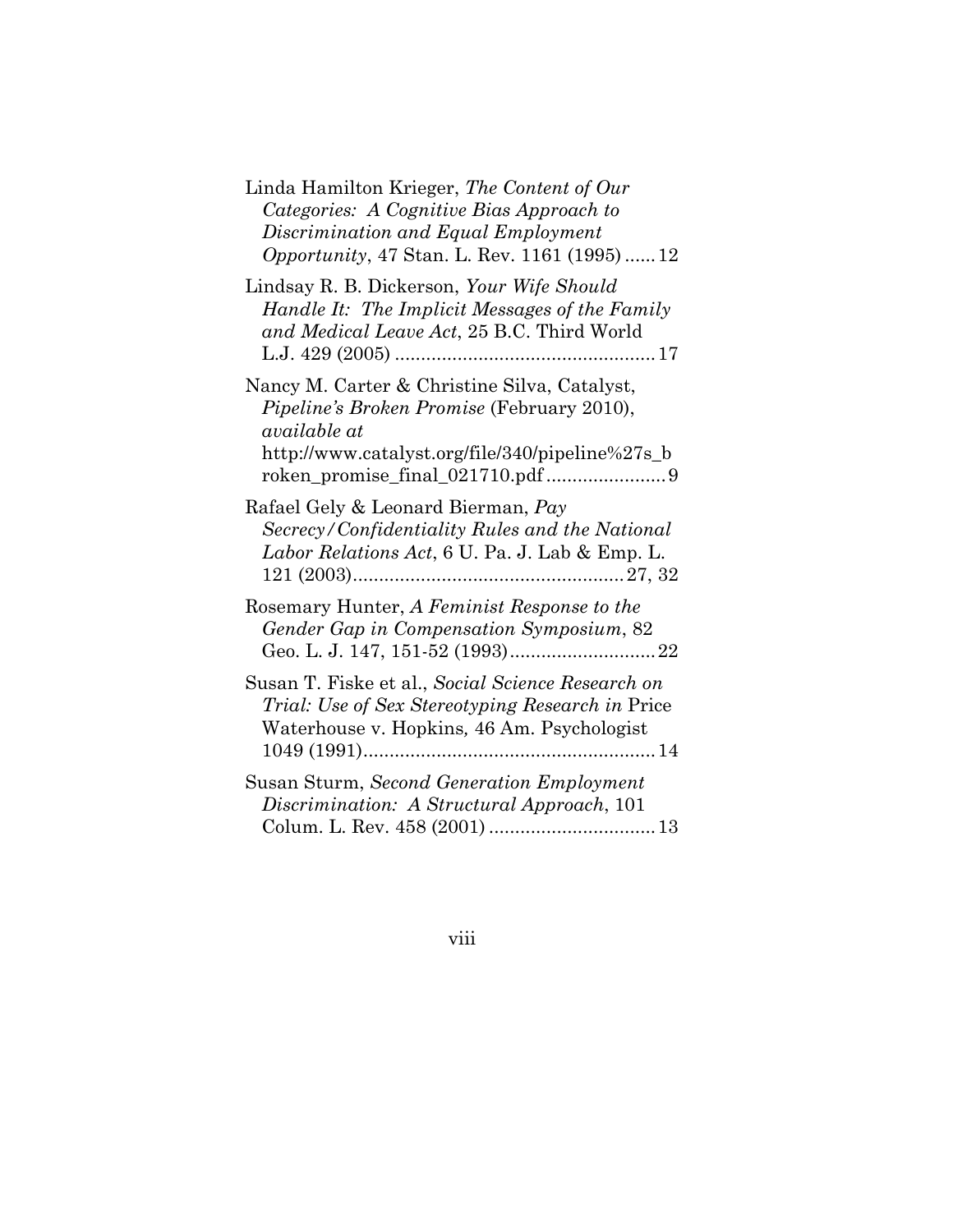| Tristin K. Green & Alexandra Kalev,<br>Discrimination-Reducing Measures at the<br><i>Relational Level</i> , 59 Hastings L.J. 1435                                                                                 |
|-------------------------------------------------------------------------------------------------------------------------------------------------------------------------------------------------------------------|
| U.S. Census Bureau, Current Population Survey,<br>Annual Social and Economic Supplement, tbl.<br>PINC-05, parts 55 $\&$ 109, available at<br>http://www.census.gov/hhes/www/cpstables/032                         |
| U.S. Census Bureau, <i>Historical Income Tables</i> –<br>People, tbl. P-40, available at<br>http://www.census.gov/hhes/www/income/data/h                                                                          |
| U.S. Government Accountability Office, Women in<br>Management: Analysis of Female Managers'<br>Representation, Characteristics, and Pay 6<br>$(2010)$ , available at<br>http://www.gao.gov/new.items/d10892r.pdf8 |
| Vicki Schultz, Life's Work, 100 Colum. L. Rev.                                                                                                                                                                    |

# **Rules**

| Fed. R. Civ. P |  |
|----------------|--|
|                |  |
|                |  |
|                |  |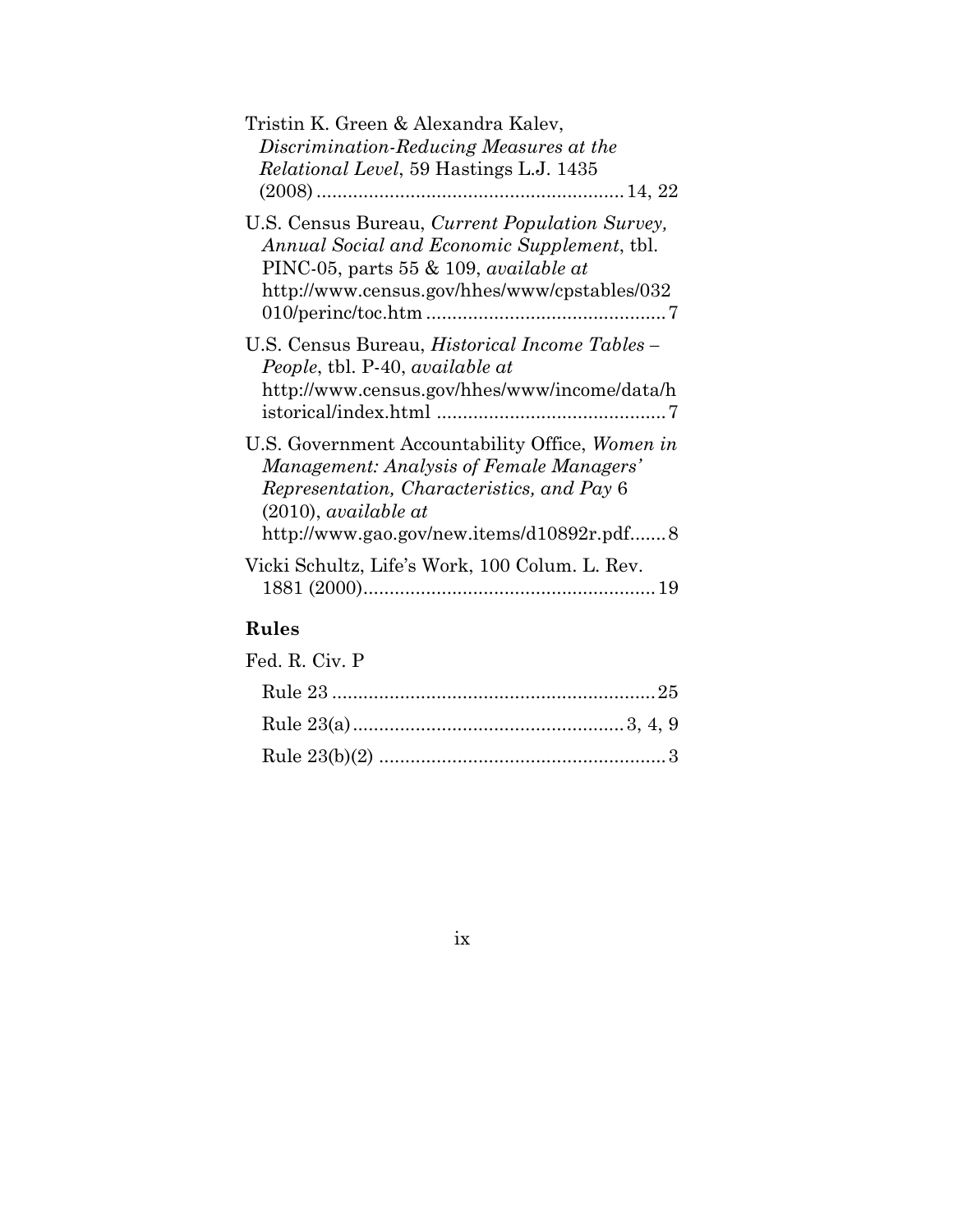#### **INTEREST OF** *AMICI*

The American Civil Liberties Union (ACLU) is a nationwide, nonprofit, nonpartisan organization with more than 500,000 members dedicated to the principles of liberty and equality embodied in the Constitution and our nation's civil rights laws. The ACLU of Northern California is one of its regional affiliates. The ACLU, through its Women's Rights Project, frequently litigates cases, including class actions, concerning sex discrimination in the workplace, and has appeared before this Court in numerous cases involving women's equality, both as direct counsel and as *amicus curiae.*

The National Women's Law Center (NWLC) is a nonprofit legal advocacy organization dedicated to the advancement and protection of women's legal rights in all aspects of their lives. Since 1972, NWLC has worked to secure equal opportunity for women in the workplace, which includes the right to equal pay and promotions. NWLC has prepared or participated in the preparation of numerous *amicus* briefs in employment discrimination cases before this Court.

The ACLU and the NWLC are joined in filing this brief by 32 organizations that share a longstanding commitment to civil rights and equality in the workplace. The individual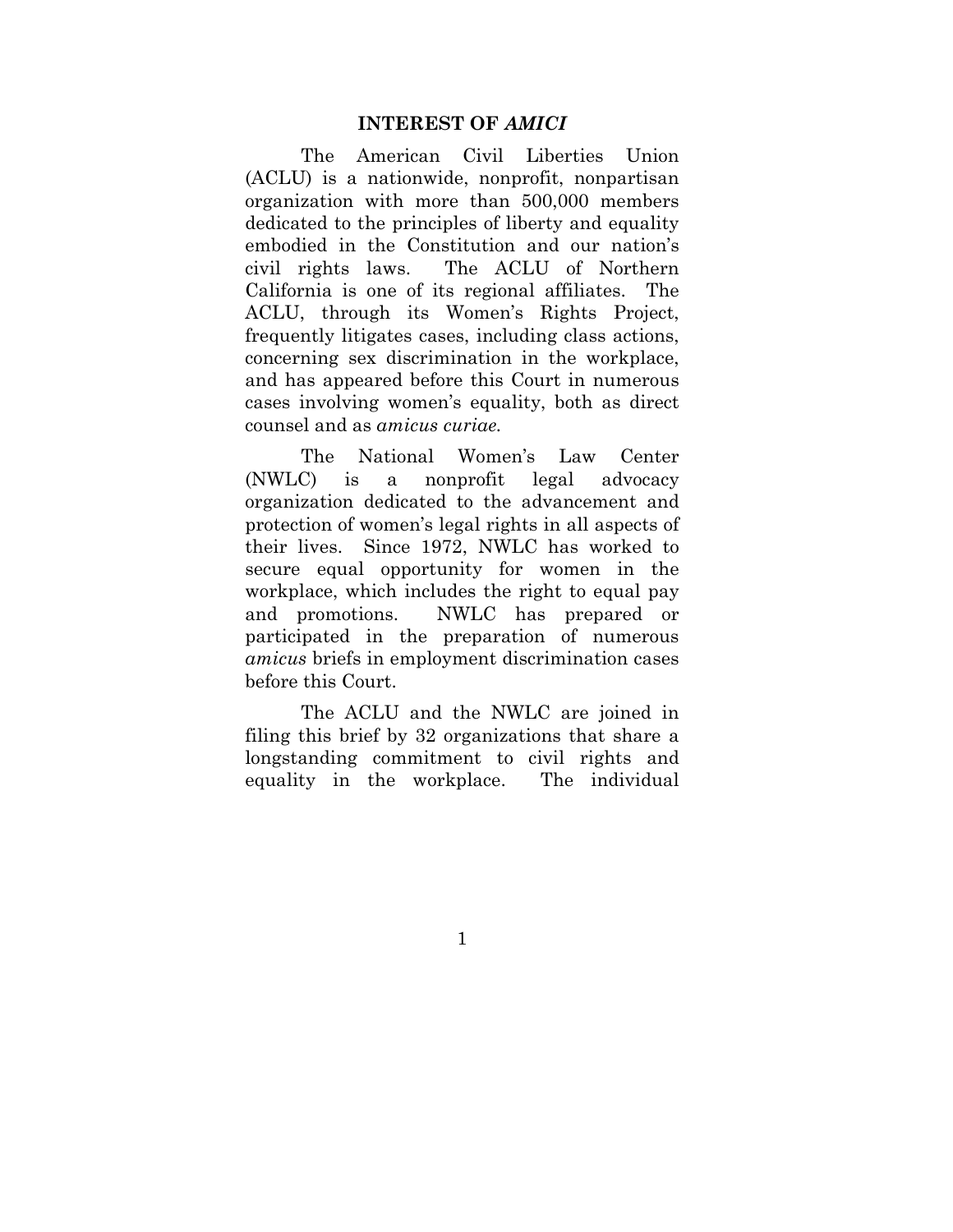organizations are described in the Appendix to this brief.1

#### **INTRODUCTION AND SUMMARY**

In support of their motion for class certification, plaintiffs presented evidence demonstrating statistically significant disparities in pay and promotions between men and women at Wal-Mart. Plaintiffs also presented evidence that Wal-Mart relies on subjective criteria to decide on pay and promotions, that those decisions are made by managers exercising largely unchecked discretion, and that managers invested with that authority have engaged in sex stereotyping at Wal-Mart stores across the nation. Together, this evidence raised the question whether Wal-Mart's policies and practices operate to discriminate against women in a manner common to the class. In addition, Wal-Mart's policies and practices prohibit employees from discussing their pay, which further entrenches gender-based disparities by making discrimination exceedingly difficult for individual women to discover or challenge. Under these circumstances, class certification is not only an appropriate mechanism for addressing

<sup>&</sup>lt;sup>1</sup> The parties have lodged blanket consents to the filing of *amicus* briefs in this case. Pursuant to Rule 37.6, counsel for *amici* attests that none of the parties authored this brief in whole or in part and no one other than *amici* or their counsel contributed money or services to the preparation or submission of this brief.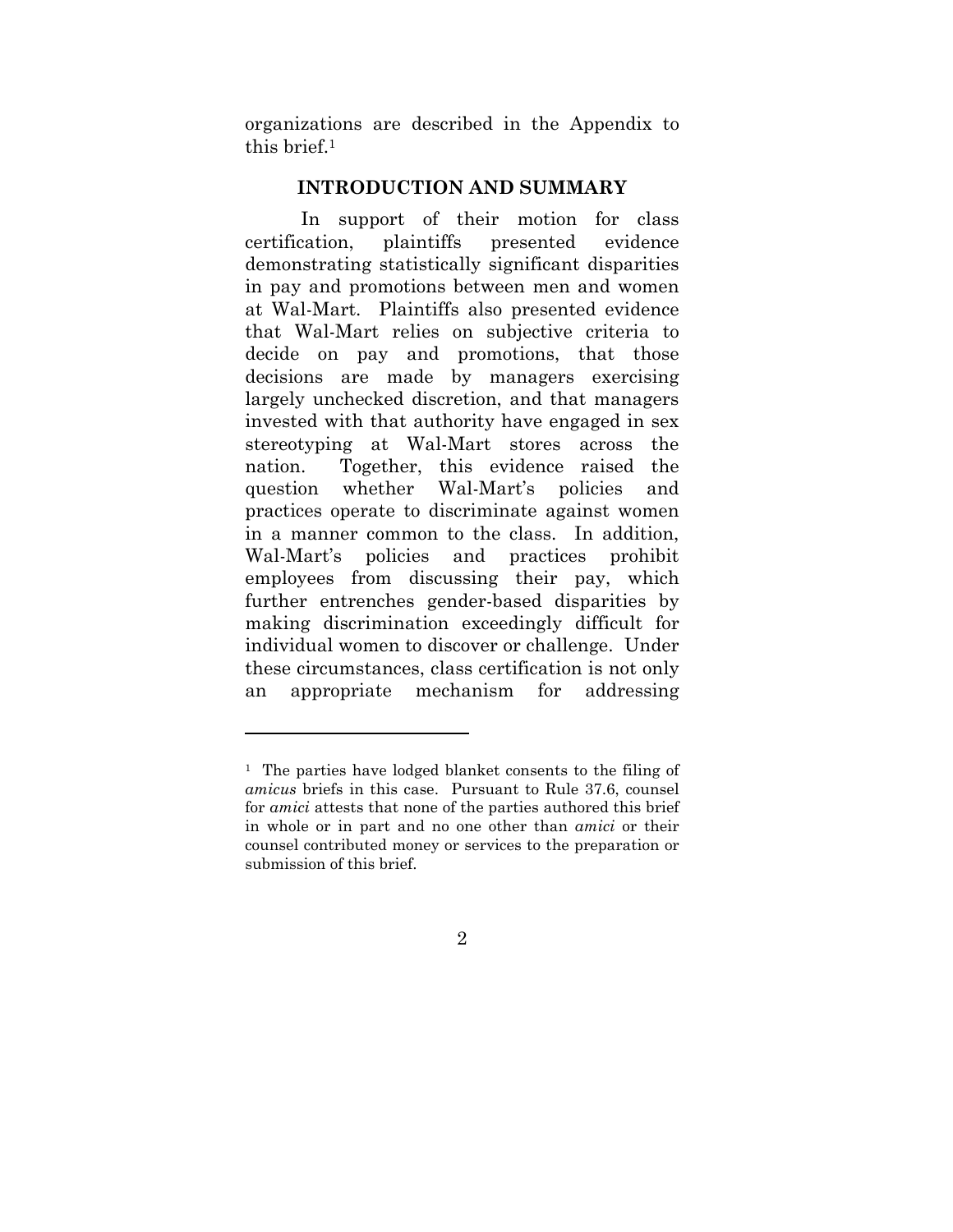plaintiffs' claims of employment discrimination – fully contemplated by the class action rules and consistent with Congress' intent in enacting Title VII of the Civil Rights Act of 1964, Pub. L. No. 88- 352, 78 Stat. 253 (*codified as amended at* 42 U.S.C. § 2000e *et seq.*) – it is an indispensable one.

 This Court has recognized that "'broadscale action against patterns or practices of discrimination'" is "essential" to achieving the purposes of Title VII, *EEOC v. Shell Oil Co.*, 466 U.S. 54, 69 & n.22 (1984) (quoting H.R. Rep. No. 92-238, at 8, 14 (1971), *reprinted in* 1972 U.S.C.C.A.N. 2137, 2144, 2149), because employment discrimination is a "'complex and pervasive' problem that [can] be extirpated only with thoroughgoing remedies," *id.* Federal Rule of Civil Procedure 23 advances these purposes by allowing plaintiffs to aggregate claims and collectively challenge far-reaching discriminatory practices that otherwise might go unaddressed. *See infra* Part III. Moreover, Congress has recognized that burdensome limitations on Title VII suits, such as Wal-Mart seeks here, may "ignore[] the reality of . . . discrimination" and may be "at odds with the robust application of the civil rights laws that Congress intended." Lilly Ledbetter Fair Pay Act of 2009, Pub. L. 111-2, 123 Stat. 5, § 2(2), *codified at* 42 U.S.C. § 2005-e note (2009).

*Amici* agree that the class of female employees at Wal-Mart was properly certified under Rules  $23(a)$  and  $(b)(2)$  for the reasons set forth in the Brief for Respondents and do not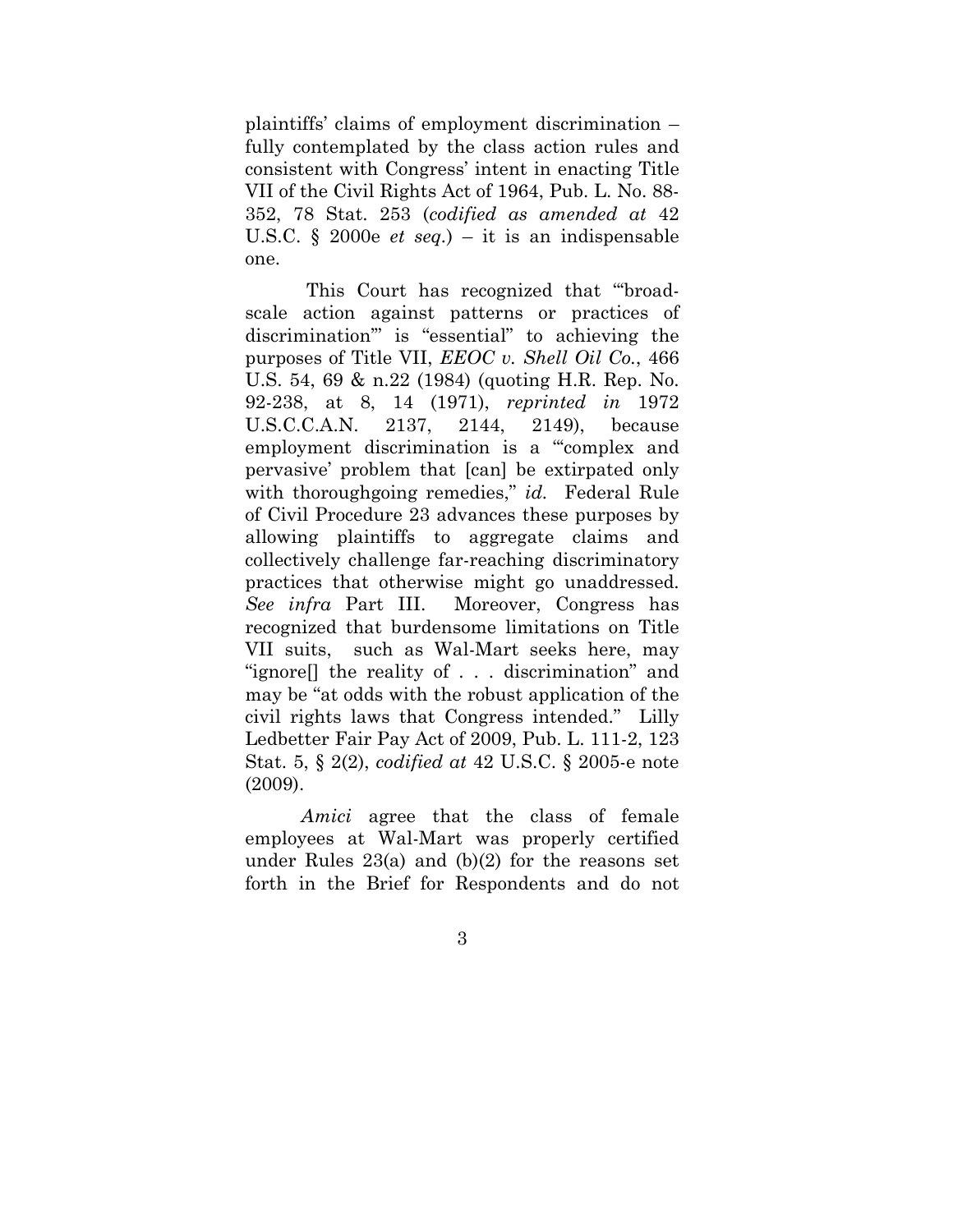repeat those arguments here. Rather, this brief highlights three aspects of sex discrimination that plaintiffs' evidence indicates were present at Wal-Mart and that underscore why class treatment of their pay and promotion claims is both appropriate and important.

*First*, the district court found that evidence presented by plaintiffs in support of class certification demonstrates statistically significant disparities in pay and promotions throughout Wal-Mart that "support an inference of companywide discrimination" sufficient to satisfy the commonality requirement of Rule 23(a). *Dukes v. Wal-Mart Stores, Inc.*, 222 F.R.D. 137, 188 (N.D. Cal. 2004), *reprinted at* App. 162a, 281a. Class actions are a traditional and necessary means of addressing such broad-based discrimination claims under Title VII. That is true both in this case and more broadly. Significant disparities persist nationwide between men's and women's wages and their representation in management positions, even when controlled for factors such as experience, employee preference, and occupation type, suggesting that ongoing discrimination is one of the culprits.

*Second*, evidence presented by plaintiffs indicates that outmoded sex stereotypes influence employment decisions at Wal-Mart and that women are treated as less valued employees than men, regardless of their actual performance. Declarants attested that women were repeatedly told that they should be paid less because they are not breadwinners, that they cannot be effective managers due to their family obligations,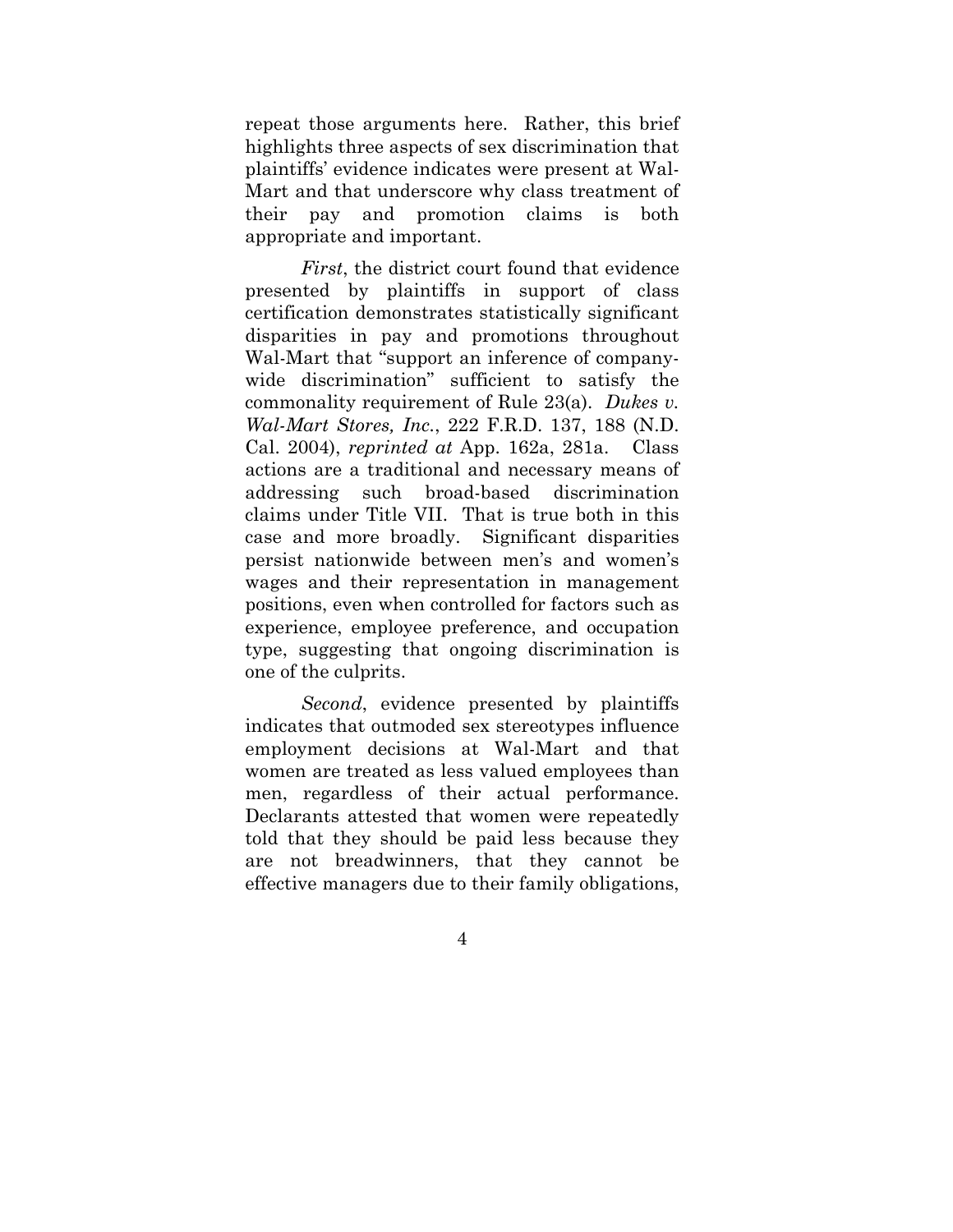and that certain more desirable jobs are "men's work" and off-limits to women. Social science research confirms that such stereotypes can become the basis for employment decisions where an employer delegates unchecked discretion over pay-setting and promotion decisions to local managers utilizing subjective criteria. As a matter of well-established law, subjective decisionmaking practices may be challenged through class actions when the totality of the evidence raises an inference that such practices have resulted in broad-based discrimination. Indeed, class actions are critical in these circumstances to address ongoing sex stereotyping in the workplace that would otherwise go unremedied.

*Third*, plaintiffs presented evidence indicating that individual women at Wal-Mart face significant barriers in challenging discrimination, including evidence showing that Wal-Mart does not allow its employees to discuss their pay and threatens those who raise questions about pay and promotion decisions. As in many workplaces, these policies and practices make it difficult for women employees even to know when they are being paid less than similarly situated male employees. Retaliation for complaining about discrimination is all too common. The class action mechanism enables women at Wal-Mart and other victims of discrimination to overcome these obstacles, thereby furthering Title VII's purpose of achieving a workplace free from discrimination.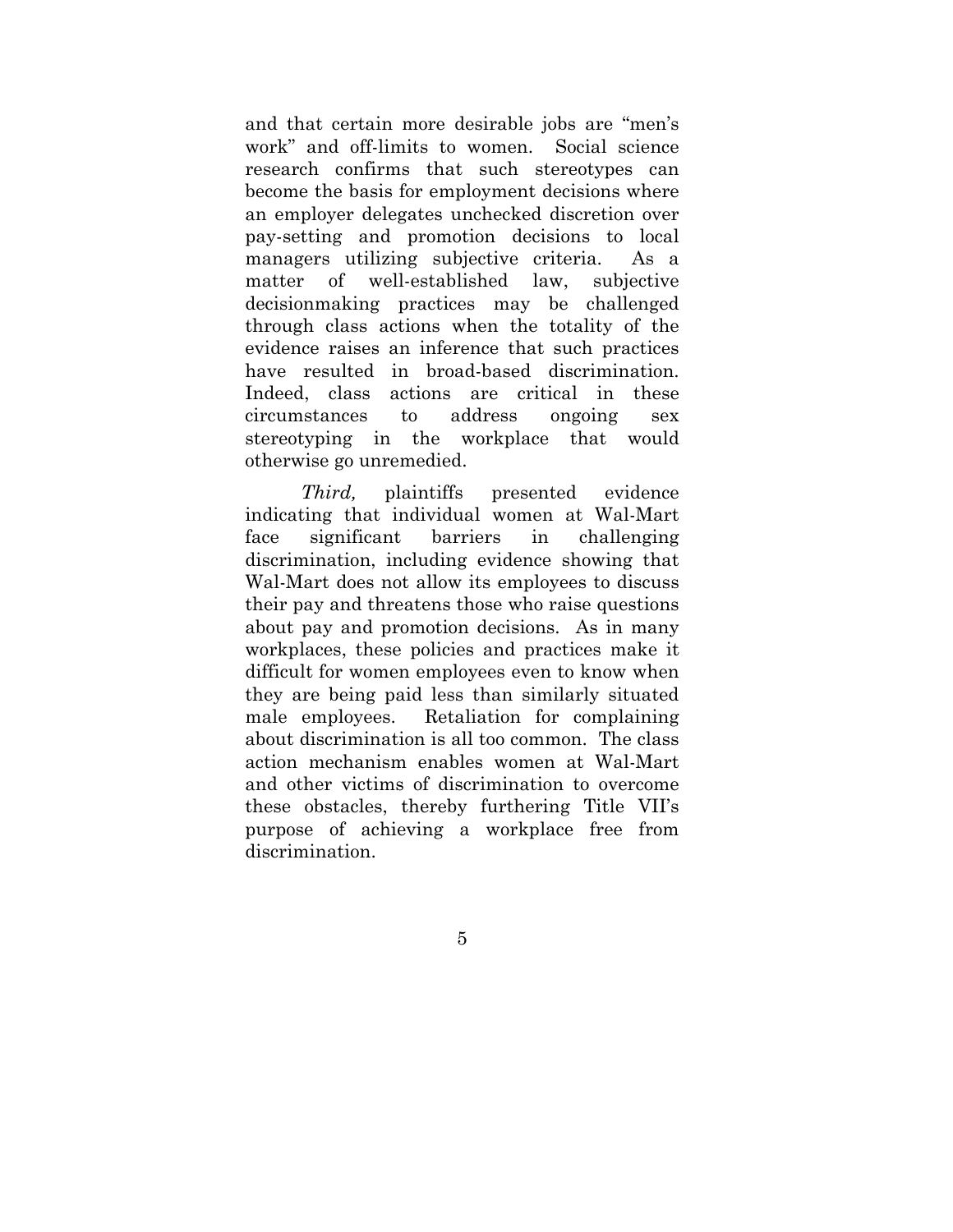Accordingly, and for the reasons set forth below, the district court's class certification order should be affirmed.

#### **ARGUMENT**

**I. SEX DISCRIMINATION IN THE WORKPLACE, AS PLAINTIFFS ALLEGE HERE, REMAINS A SERIOUS NATIONAL PROBLEM THAT IS APPROPRIATELY ADDRESSED BY CLASS ACTIONS.**

Plaintiffs presented evidence of pay and promotion disparities at Wal-Mart. They alleged company-wide discrimination and presented statistical evidence that overall, women were paid less and received fewer promotions than men, even though women on average had more seniority and higher performance ratings than their male peers. Company-wide discrimination has long been subject to challenge on a class or collective basis where, as here, the evidence raises the inference that "discrimination was the company's standard operating procedure" – not "isolated or 'accidental' or sporadic." *Int'l Bhd. of Teamsters v. United States*, 431 U.S. 324, 336 (1977). Such challenges remain necessary to address persistent gender discrimination, both in this case and in the workplace generally.

A. Because cases brought by and on behalf of a class of workers present a more complete picture of the employer's conduct than individual suits, and enable company-wide reforms, they have long played an essential role in promoting Title VII's goal of eradicating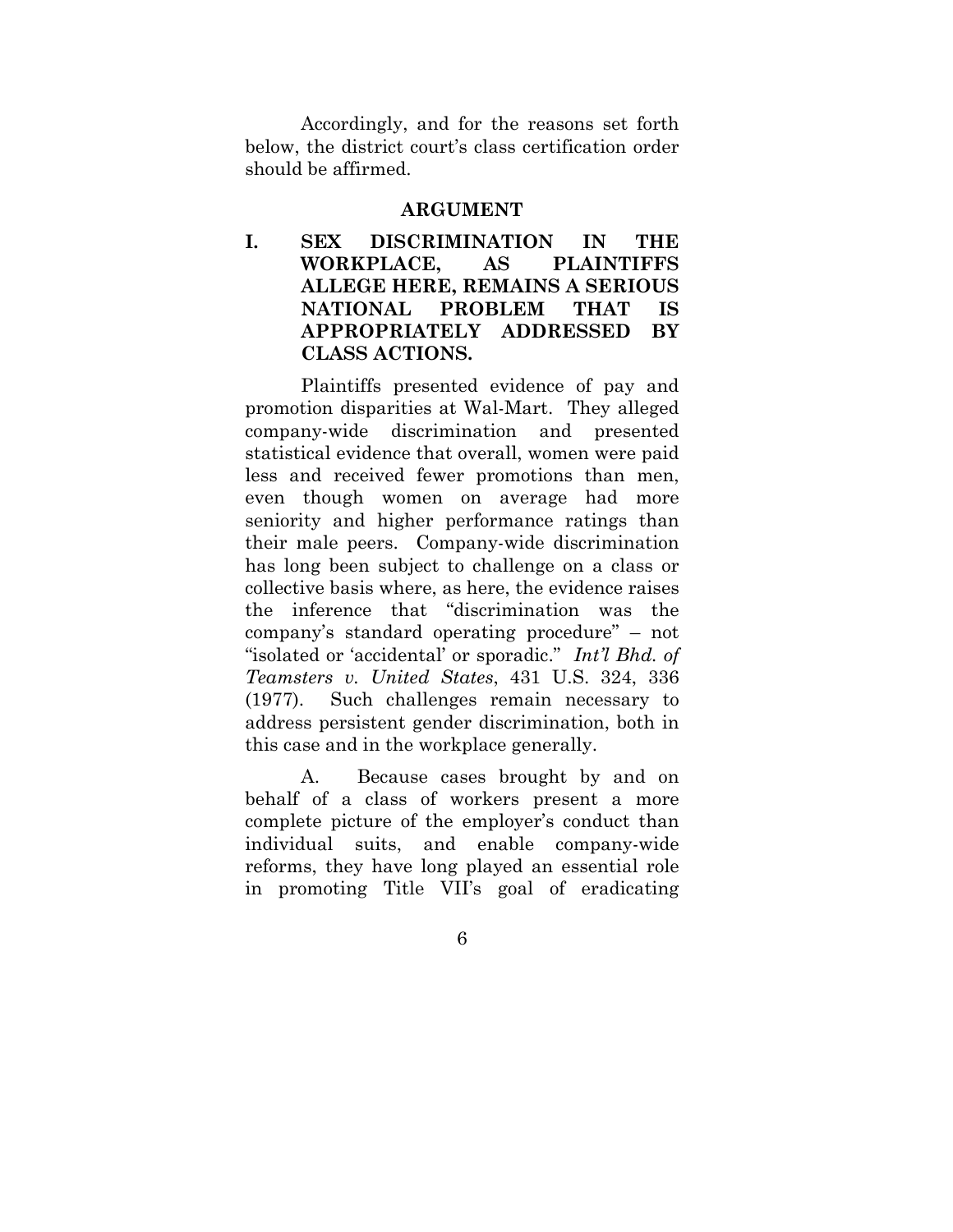discrimination in the workplace. *See*, *e.g.*, *Franks v. Bowman Transp. Co.*, 424 U.S. 747 (1976) (class action); *Teamsters*, 431 U.S. 324 (government pattern or practice case). Unfortunately, that goal has yet to be achieved with respect to women's equal pay and equal access to management positions.When Congress enacted Title VII in 1964, women working full time were paid approximately 59 percent of what men were paid, on average. U.S. Census Bureau, *Historical Income Tables – People*, tbl. P-40, *available at*

http://www.census.gov/hhes/www/income/data/his torical/index.html (last visited Feb. 21, 2011). At that time, one third of employers in one study openly maintained "'a double standard pay scale for men and women.'" Deborah Thompson Eisenberg, *Shattering the Equal Pay Act's Glass Ceiling*, 63 SMU L. Rev. 17, 29 (2010) (*quoting* 109 Cong. Rec. 9199 (1963) (statement of Rep. Green) (debating passage of the Equal Pay Act)).

Although great strides have been made, the wage gap persists: even today, women working full time are paid only 77 percent of the salaries paid to men, on average. U.S. Census Bureau, *Current Population Survey, Annual Social and Economic Supplement*, tbl. PINC-05, parts 55 & 109, *available at* http://www.census.gov/hhes/www/cpstables/03201 0/perinc/toc.htm (last visited Feb. 23, 2011) (calculations based on 2009 annual median earnings for all male and female full-time workers). Women also continue to lag behind men in management. In 2007, 49 percent of nonmanagers were women, but women made up only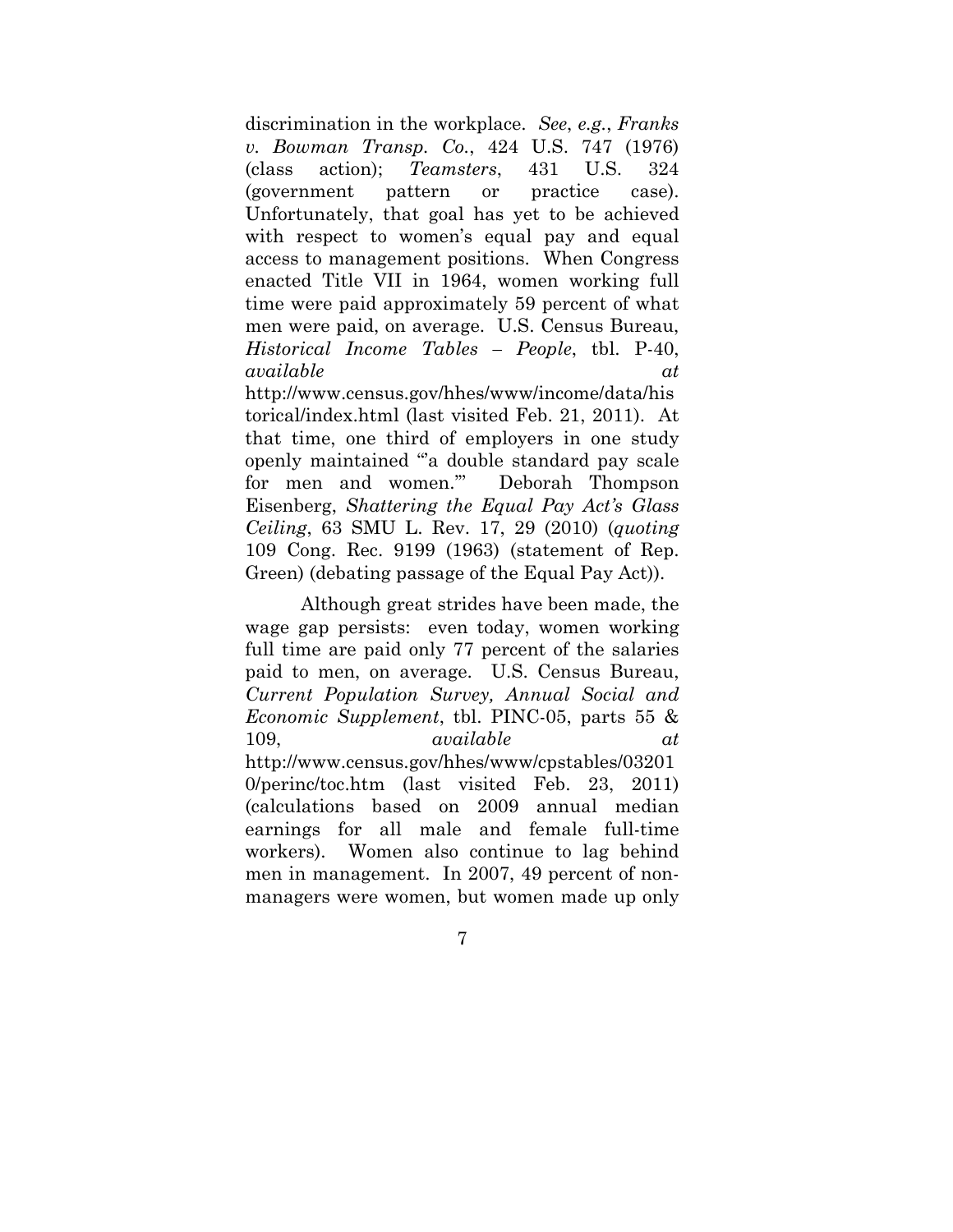40 percent of managers. U.S. Government Accountability Office, *Women in Management: Analysis of Female Managers' Representation, Characteristics, and Pay* 6 (2010), *available at* http://www.gao.gov/new.items/d10892r.pdf (last visited Feb. 23, 2011).

B. Such large disparities in pay and promotions cannot be dismissed as the result of women's "employment choices" in career and family matters. *See*, *e.g.*, Br. *Amicus Curiae* of Pacific Legal Foundation in Support of Petitioner at 26. Authoritative studies conclude that, even after controlling for factors believed to influence pay – including workers' qualifications, personal preferences, job responsibilities, occupation type, and industry – an unexplained earnings gap between men and women remains. *See* Cheryl Travis et al., *Tracking the Gender Pay Gap: A Case Study*, 33 Psychol. Women Q. 410, 410-11 (2009) (citing studies). This gap can be fairly attributed to discrimination.

The wage gap emerges as soon as students graduate from post-secondary and graduate school programs and increases over time. In the medical profession, for example, gender disparities between earnings for new female physicians and their male counterparts have increased in the past decade and remain unexplained, even after controlling for medical specialty, hours, and practice type. Anthony T. LoSasso et al., *The \$16,819 Pay Gap for Newly Trained Physicians: The Unexplained Trend of Men Earning More Than Women,* 30 Health Affairs 193, 193 (2011). Similarly, women with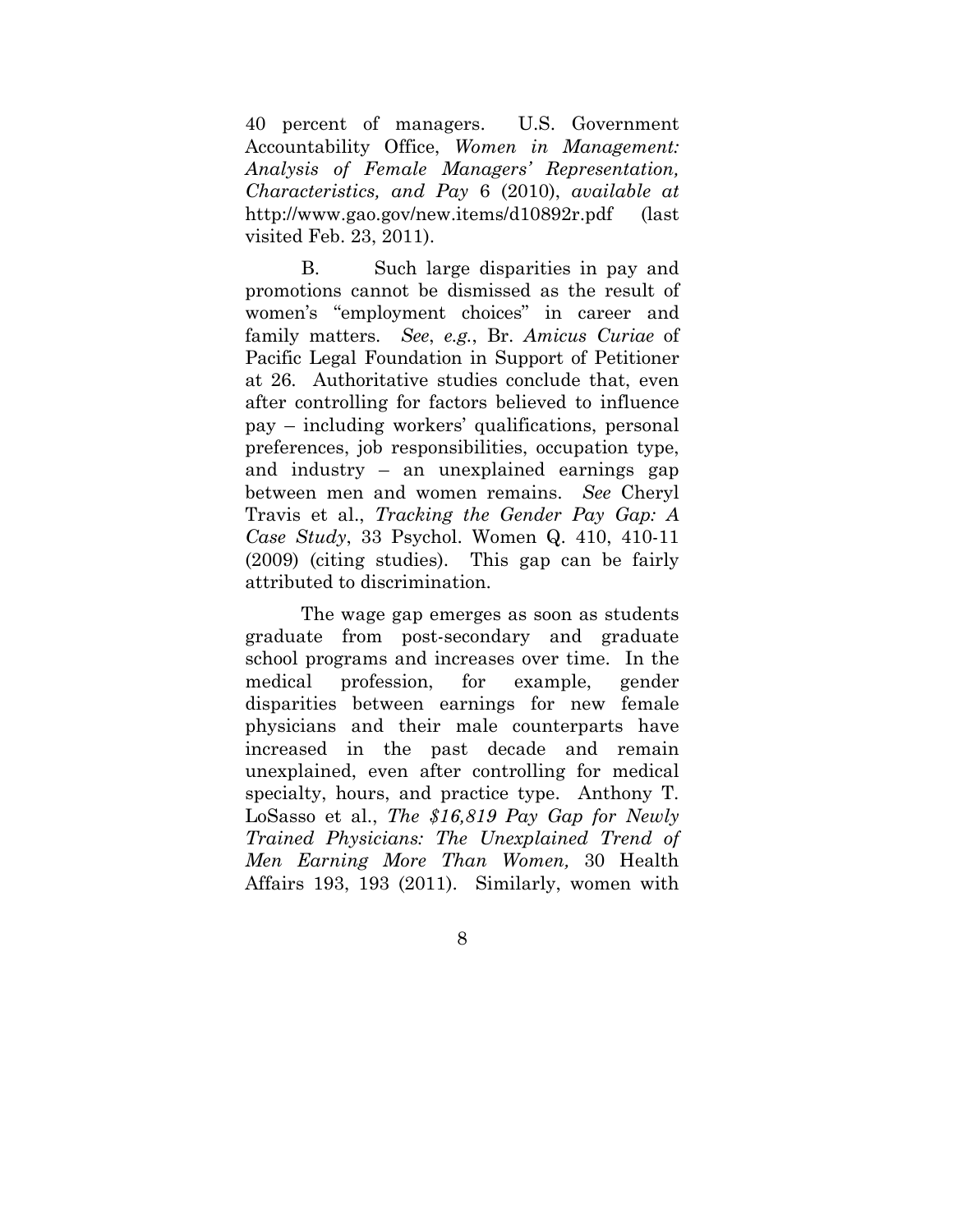MBAs are paid less than men in their first post-MBA job and experience less salary growth thereafter. Nancy M. Carter & Christine Silva, Catalyst, *Pipeline's Broken Promise* (February 2010), *available at* http://www.catalyst.org/file/340/pipeline%27s\_bro ken promise final 021710.pdf (last visited Feb. 21, 2011) (reporting a wage gap of \$4,600 in post-MBA jobs after controlling for factors including prior experience, time since MBA, job level, region, industry, parenthood, and different aspirations). Restricting the availability of class actions will constrain courts' ability to address the type of broad-based discrimination that contributes to disparities in pay and promotion and that is alleged in this case.

C. After evaluating competing expert testimony submitted in connection with plaintiffs' class certification motion, the district court found that the statistical disparities in Wal-Mart's workforce "support an inference of company-wide discrimination in both pay and promotions" sufficient to satisfy Rule 23(a)'s requirement of commonality. App. 281a. Plaintiffs presented evidence that women working at Wal-Mart made 5% to 15% less than similarly situated men, even after accounting for factors such as seniority, turnover, and performance. J.A. 518a. Overall, women were paid \$5,000 less than men, even though women on average had higher performance ratings in hourly jobs and more years of employment. J.A. 516-517a. The record also reflects statistically significant shortfalls in promotions of women to in-store management positions. App. 176a; App. 212a; J.A. 479a. And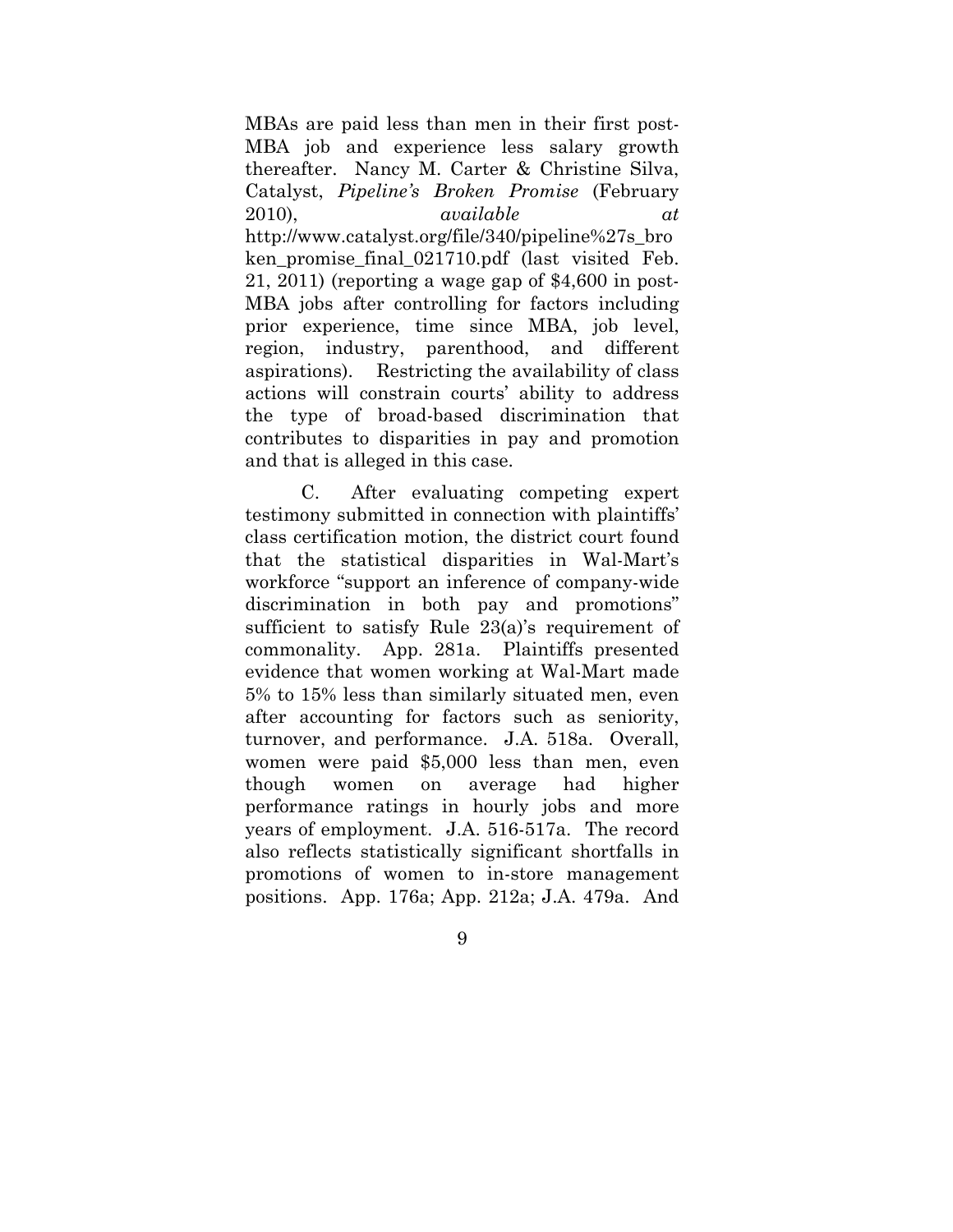women had to wait significantly longer for promotions than their male counterparts. App. 198a; App. 214a; J.A. 484a.

The statistical evidence proffered by plaintiffs of significant pay and promotion disparities, along with the anecdotal and other evidence they submitted, *see infra* Part II, supports their claim that women working at Wal-Mart faced the kind of broad-based employer discrimination that this Court has long recognized may be challenged by, or on behalf of, classes of employees under Title VII. *See*, *e.g.*, *Franks*, 424 U.S. 747; *Teamsters*, 431 U.S. 324. Gender discrimination in the workplace resulting in significant pay and promotion disparities remains a systemic problem that continues to demand company-wide responses.

**II. SEX STEREOTYPES AND SUBJECTIVE DECISIONMAKING PRACTICES OF THE KIND ALLEGED HERE RAISE QUESTIONS COMMON TO THE CLASS AND UNDERSCORE PERSISTENT BARRIERS TO GENDER EQUALITY.** 

Certification of the class in this case is consistent with well-established legal principles recognizing that subjective decisionmaking processes that lead to discriminatory results can be challenged on a class-wide basis, and that the question of whether an employer's practices served to discriminate company-wide against a group of employees can be established through a combination of statistical and anecdotal evidence.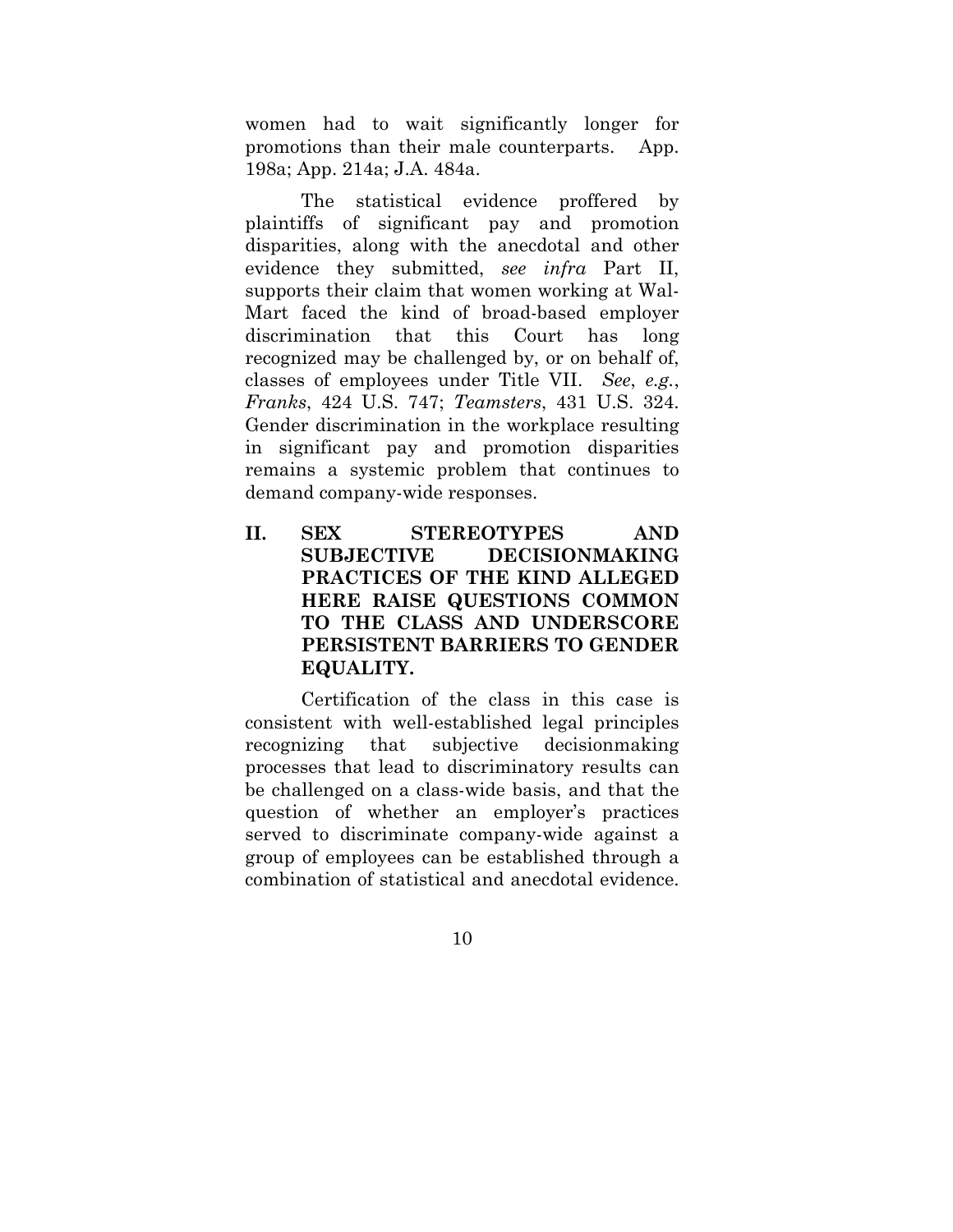This Court, in *Watson v. Forth Worth Bank & Trust*, 487 U.S. 977, 990-91 (1988), recognized the danger that subjective decisionmaking processes may invite reliance on discriminatory stereotypes. The unfortunate persistence of sex stereotypes in the workplace, *see Nevada Dept. of Human Resources v. Hibbs*, 538 U.S. 721, 730 (2003) (quoting *Frontiero v. Richardson*, 411 U.S. 677, 686 (1973)), underscores the continued importance of class challenges to subjective practices in accomplishing Title VII's goals.

Plaintiffs have alleged that Wal-Mart's company-wide, unchecked subjective decisionmaking regarding pay and promotions led to statistically significant gender disparities by permitting managers to discriminate in making these decisions. Plaintiffs proffered, among other evidence, anecdotes of sex stereotyping that shed light on how Wal-Mart's common practice of subjective decisionmaking may have operated to discriminate against women: managers believed that women are not breadwinners, so they deserved to earn less; women are and should be family caretakers, whose family responsibilities prevent them from assuming greater management responsibility at work; and women can and should only perform certain kinds of work, and should therefore be clustered into certain jobs, with their promotion opportunities correspondingly limited. These anecdotes illustrate how Wal-Mart's subjective practices invited managers to translate the discriminatory stereotype that women have less value in the workplace than men into concrete employment decisions.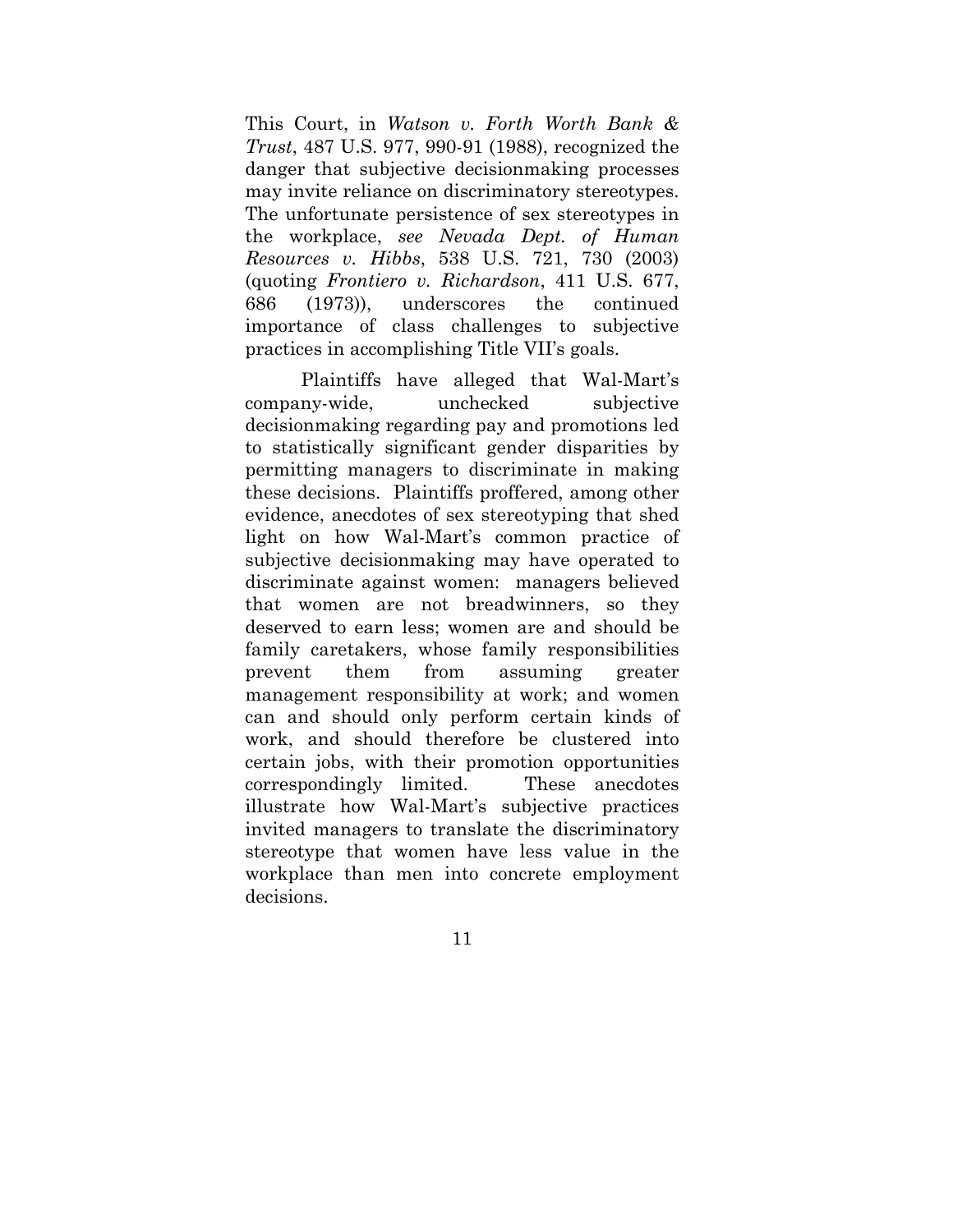## **A. Research Establishes That Unchecked Subjective Decisionmaking Can Result In Discrimination.**

1. This Court has long held that subjective decisionmaking that leads to discriminatory results may be challenged under Title VII as a company-wide practice. *See Watson*, 487 U.S. at 990-91; *see also Hazelwood Sch. Dist. v. United States*, 433 U.S. 299, 301-02 (1977) (pattern or practice challenge to school district's "relatively unstructured procedures" that vested "virtually unlimited discretion" in "each school principal"). As the Court observed in *Watson*, leaving personnel "decisions to the unchecked discretion of lower level supervisors" can contribute to inequality by allowing managers to make these decisions based, not on objective criteria, but on "subconscious stereotypes and prejudices." 487 U.S. at 990. Social science research confirms that observation.

Stereotypes operate as cognitive shortcuts that shape how information is perceived, processed, and retained. *See* Audrey J. Lee, *Unconscious Bias Theory in Employment Discrimination,* 40 Harv. C.R.-C.L. L. Rev. 481, 482 (2005); Linda Hamilton Krieger, *The Content of Our Categories: A Cognitive Bias Approach to Discrimination and Equal Employment Opportunity*, 47 Stan. L. Rev. 1161, 1188-89, 1202-04 (1995). They "influence how incoming information is interpreted, the causes to which events are attributed, and how events are encoded into, retained in, and retrieved from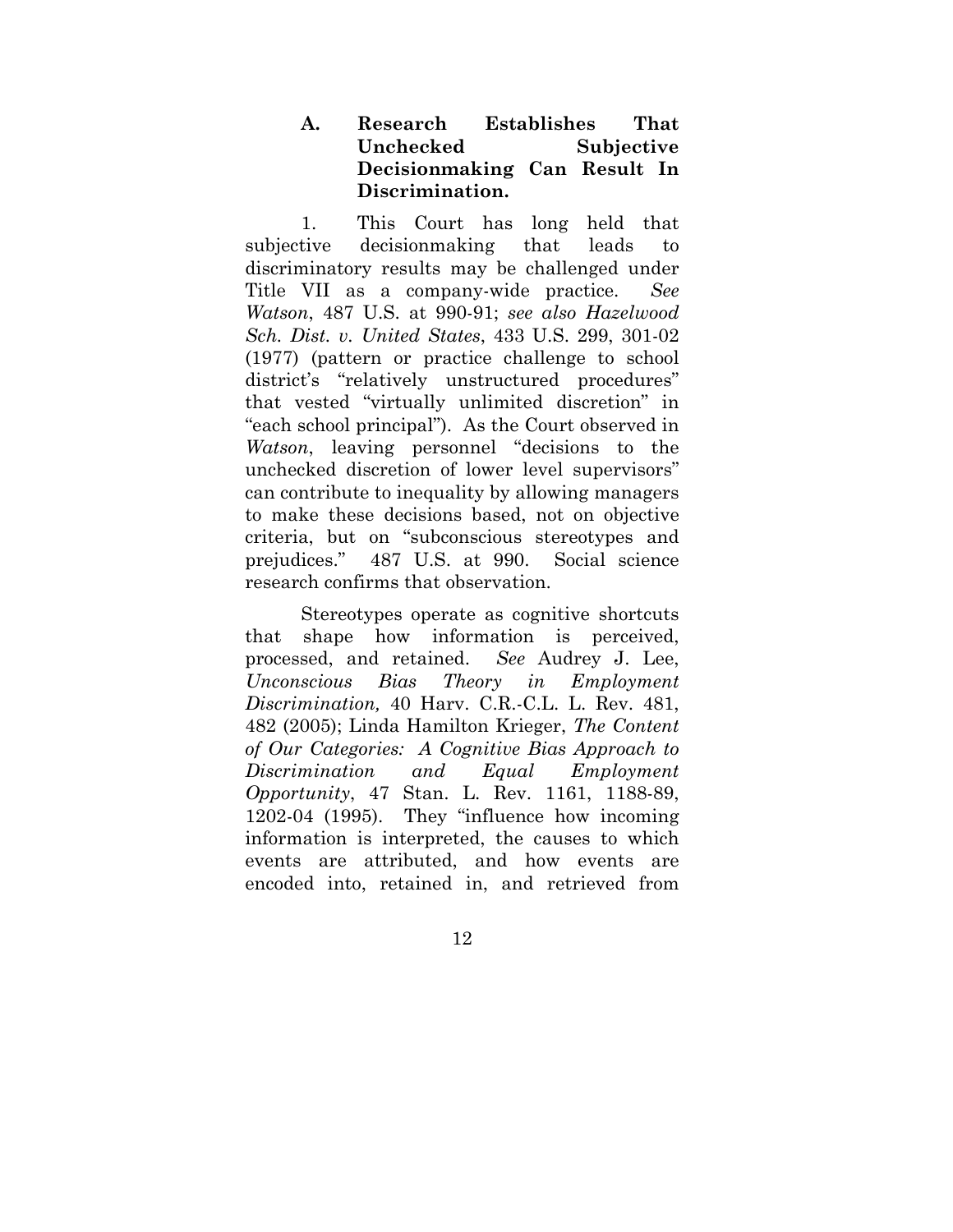memory. In other words, stereotypes cause discrimination by biasing how we process information about other people." *Id.* at 1199.

Limited oversight of managers' decisions can allow decisions influenced by biases and stereotypes to stand without meaningful assessment or correction. *See* Barbara F. Reskin & Debra B. McBrier, *Why Not Ascription? Organizations' Employment of Male and Female Managers*, 65 Am. Soc. Rev. 210, 214 (2000) (stating that informal personnel practices "invite cronyism, subjectivity, sex stereotyping, and bias" and "when organizations allow individuals latitude in selecting managers, supervisors may consciously or unconsciously take workers' sex into account"). Unguided discretion in personnel decisions thus often yields decisions that, in the aggregate, result in significant gender disparities in pay rates and supervisory power. *See* Tristin K. Green & Alexandra Kalev, *Discrimination-Reducing Measures at the Relational Level*, 59 Hastings L.J. 1435, 1444 (2008); *see also* Susan Sturm, *Second Generation Employment Discrimination: A Structural Approach*, 101 Colum. L. Rev. 458, 460-63 (2001) (discussing how unstructured decisionmaking can exacerbate workplace bias). Using informal recruiting and employee referrals to fill positions can further exacerbate existing sex disparities, because managers select people they feel comfortable with and who share their characteristics. *See* J.A. 539a; Green & Kalev, *supra*, at 1444; Julie Chihye Suk, *Antidiscrimination Law in the Administrative State*, 2006 U. Ill. L. Rev. 405, 418 (2006).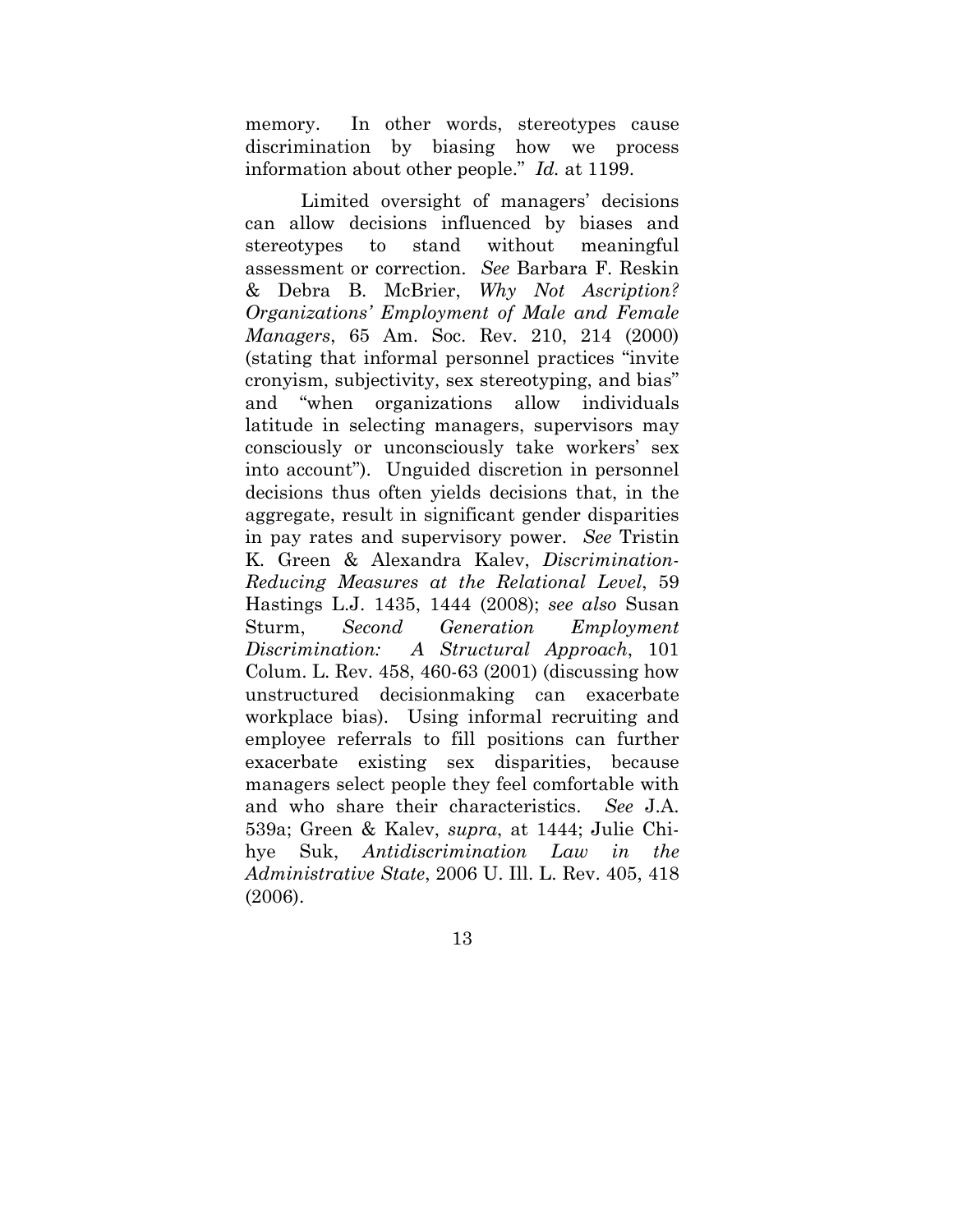Subjective decisionmaking does not inevitably produce discriminatory results. Employers can counter reliance on stereotyping by adopting certain safeguards. "[R]esearch show[s] that formalized personnel systems can reduce reliance on stereotypes and favoritism." Green & Kalev, *supra,* at 1444; Susan T. Fiske et al., *Social Science Research on Trial: Use of Sex Stereotyping Research in* Price Waterhouse v. Hopkins*,* 46 Am. Psychologist 1049, 1051 (1991). Such systems include routinely posting opportunities for advancement, holding decisionmakers accountable for the criteria they use to make personnel decisions, monitoring and analyzing pervasive disparities, and monitoring employees' perceptions of discriminatory barriers to advancement. *See*, *e.g.*, Green & Kalev, *supra,* at 1443-44 (describing safeguards implemented in consent decrees). An employer's choice with respect to its personnel systems thus may foster or minimize discriminatory, stereotype-influenced decisionmaking.

2. The record evidence indicates that Wal-Mart utilizes employment practices that social scientists have found to facilitate reliance on stereotypes, including delegation of largely unchecked discretion to managers in pay and promotion decisions and reliance on informal, internal recruiting. As the district court found, Wal-Mart's "Home Office" establishes the minimum starting wage for hourly employees, but grants store managers discretion to depart from these rates. App. 176-77a. Store managers may depart from centrally established rates within a two-dollar per hour range, and are authorized to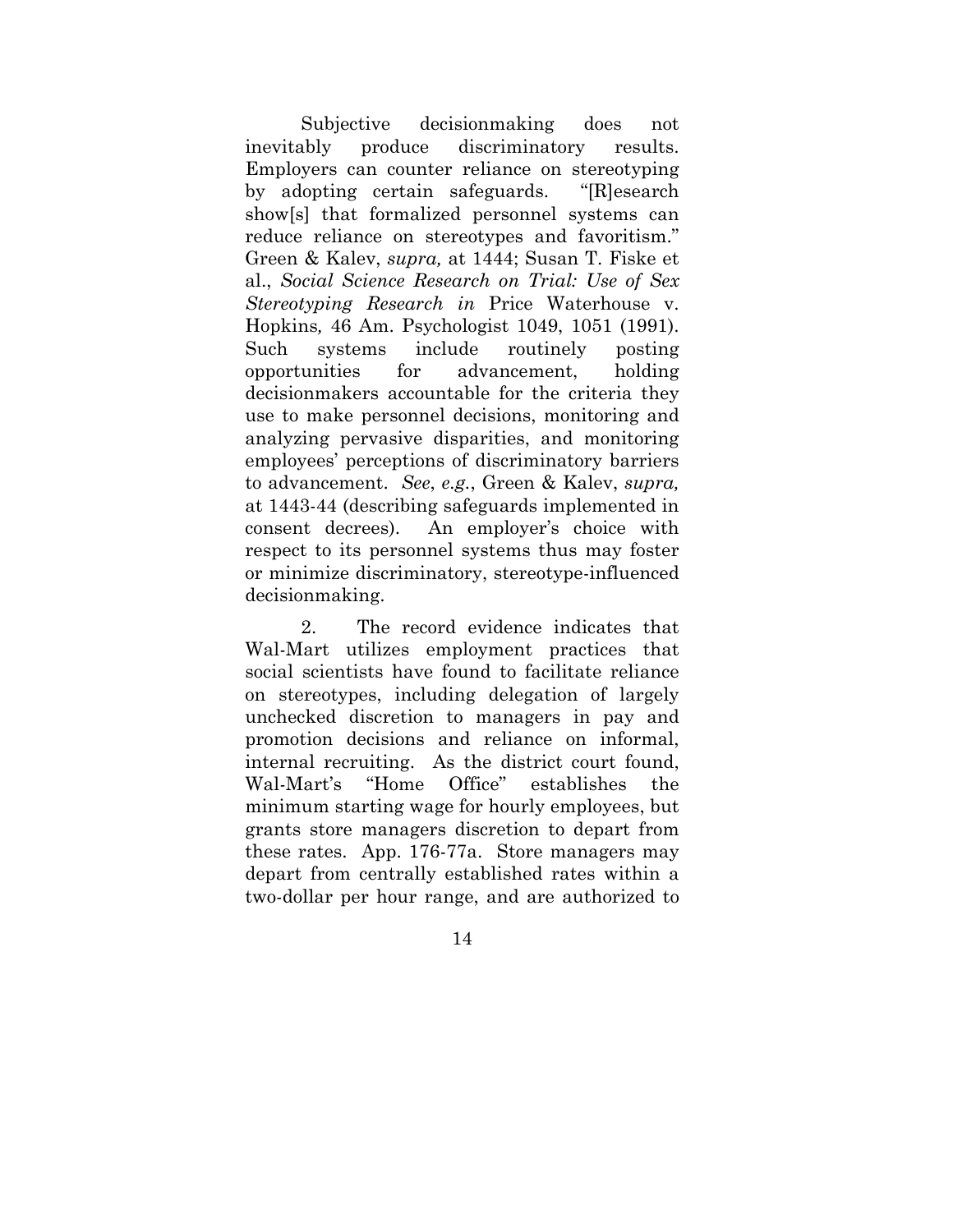exceed that, with approval from a higher level of management, for rates more than 6% above the centrally established minimum. *Id.* Higher-level managers exercise unguided discretion to set specific pay rates for lower-level managers within broad ranges set by the Home Office. *Id.*

Wal-Mart rarely, if ever, posted job vacancies during the class period, and "the parties agree that subjectivity is a primary feature of promotion decisions for in-store employees." App. 180a. Promotions are granted to employees meeting centrally established minimum criteria on the basis of a subjective "tap on the shoulder" process. App. 181a; *accord* J.A. 578-80a (employee could never find written information about the Management Training Program and promotions were made before positions were posted). One woman attested that workers must be part of the "informal network versus the formal network" to be successful because Wal-Mart is "a very cli[que]-oriented environment" in which women were referred to as "girls" and "Janie Qs." J.A. 304a. Another woman reported that her manager "ran the store like a boys' club," in which male managers regularly socialized with male hourly workers, leaving her to run the store. J.A. 927a. Another was told by a senior vice president that she would not advance because she did not "hunt, fish, or do other typically-male activities" with the "boys" in the company and was not "a part of the boys club." J.A. 741a; *accord* J.A. 595a (woman employee was told that promotion was based on "whom you knew, not what you knew").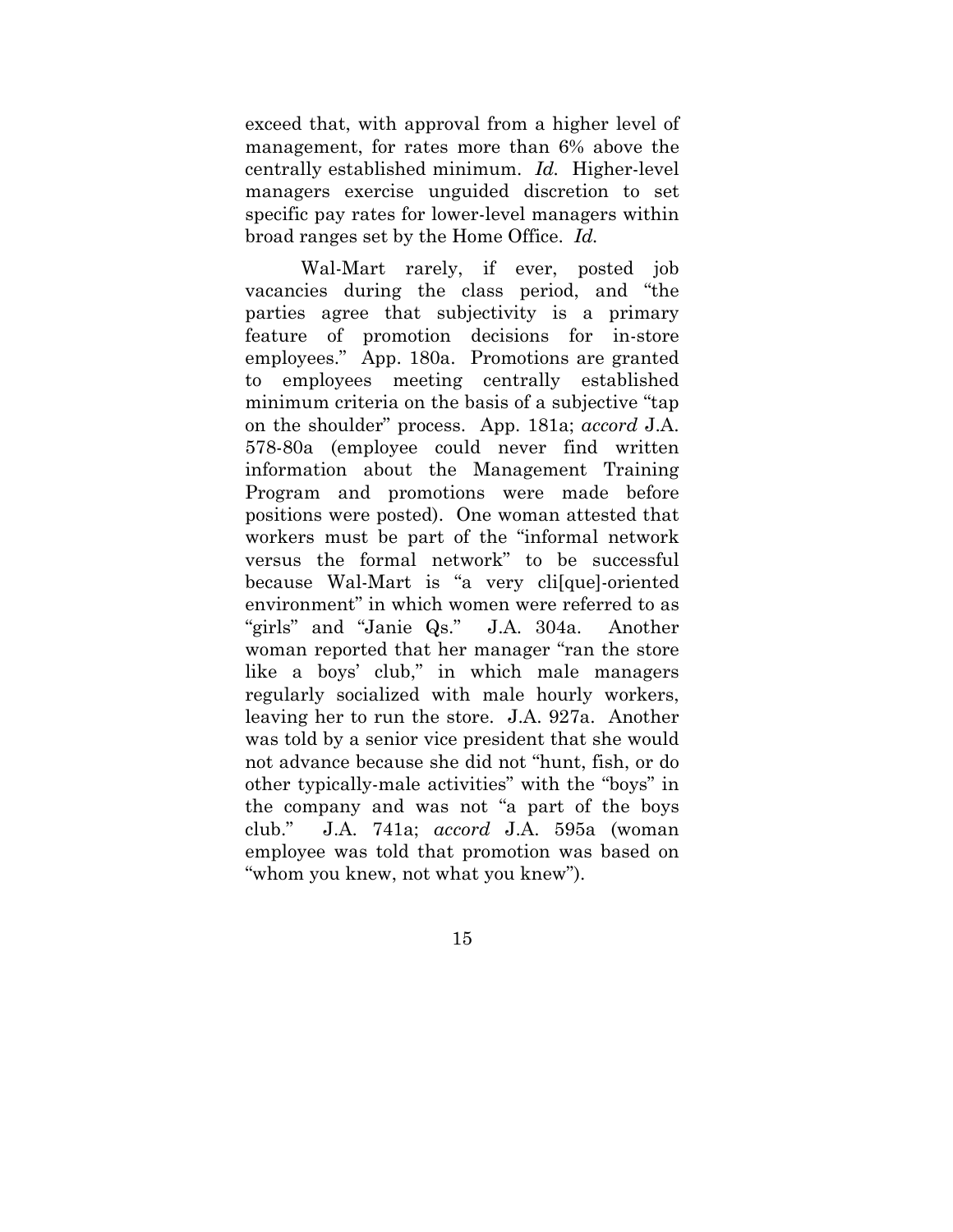**B. Evidence Of Gender Stereotyping At Wal-Mart Sheds Light On How Subjective Decisionmaking Operated To Discriminate Against Women.** 

Evidence presented by plaintiffs through numerous declarations that are part of the class certification record in this case illustrates the stereotyping that supervisors at Wal-Mart engaged in, which devalued women and their role in the workforce. Kathleen MacDonald testified that her male department manager told her, "God made Adam first, and so women would always be second to men" and would "never make as much money as men." J.A. 1037a. One manager said that the role of female assistant managers was to give women associates someone to discuss their periods with. J.A. 849a. And the record is replete with instances in which women workers are referred to as "girls," J.A. 840a, J.A. 304a, "housewives," J.A. 1188a, and with degrading language, J.A. 917-18a ("squatter" "someone who squats to pee"). These declarations, which reflect the stereotype that women have less value in the workplace than men, bring the statistical evidence of gender-based disparities "convincingly to life." *See Teamsters,* 431 U.S. at 339 & n. 20. Plaintiffs submitted evidence that this stereotype was expressed in various ways at Wal-Mart.2

<sup>2</sup> *Amici* focus here on the evidence illustrating the ways in which this stereotype operated at Wal-Mart stores. Plaintiffs also submitted evidence indicating that managers at the highest levels held such discriminatory views, that sex stereotypes were evident at company-wide functions,

<sup>16</sup>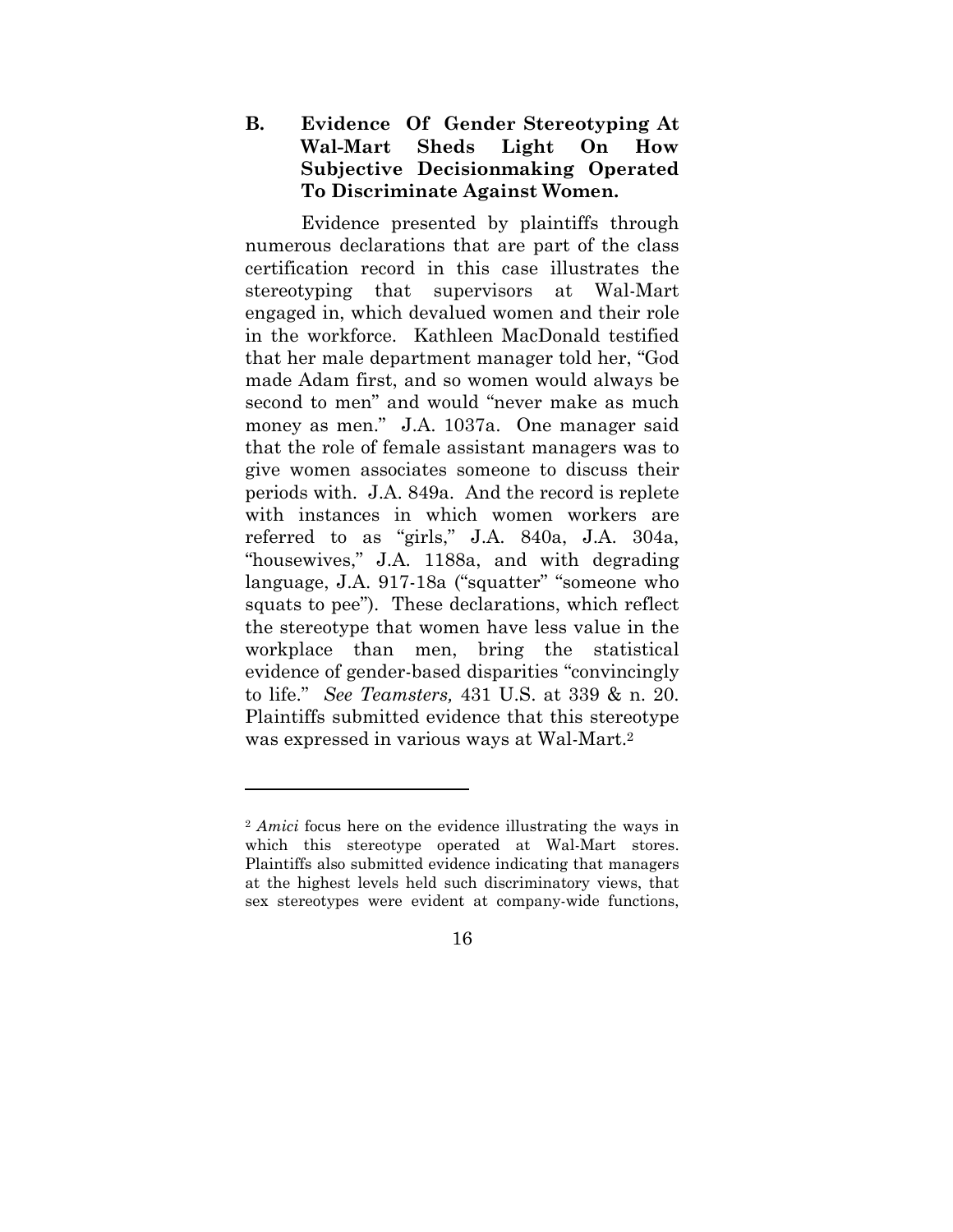1. As a general matter, it is well recognized that both women and men are subject to the stereotype that men are breadwinners for their families, while women earn "extra" money. *See*, *e.g.*, Alison A. Reuter, Comment, *Subtle but Pervasive: Discrimination Against Mothers and Pregnant Women in the Workplace*, 33 Fordham Urb. L.J. 1369, 1400 (2006); Lindsay R. B. Dickerson, *Your Wife Should Handle It: The Implicit Messages of the Family and Medical Leave Act*, 25 B.C. Third World L.J. 429, 442 (2005) (book review) (discussing widely held assumption that "secondary source of income exists" for women who work). The stereotype that women do not need to work is rooted in the increasingly untrue assumption that women are not breadwinners supporting their families. *See* Heather Boushey, *The New Breadwinners*, in The Shriver Report: A Woman's Nation Changes Everything 36 (Boushey & O'Leary eds. 2009), *available at* http://www.americanprogress.org/issues/2009/10/

womans nation.html (last visited Feb. 25, 2011) (reporting that, in 2008, about 4 out of 10 mothers were breadwinners, compared with about 1 in 10 in 1967). This assumption underlies the view that men are entitled to higher pay and to managerial, career-track jobs, while women do not "need" managerial jobs or equal pay, because they do not support families on their salaries. *See* 

<u> 1989 - Johann Stein, fransk politik (d. 1989)</u>

and that Wal-Mart had a uniform corporate culture that reinforced these stereotypes. Br. for Respondents at 15-21. *Amici* do not repeat that discussion here.

<sup>17</sup>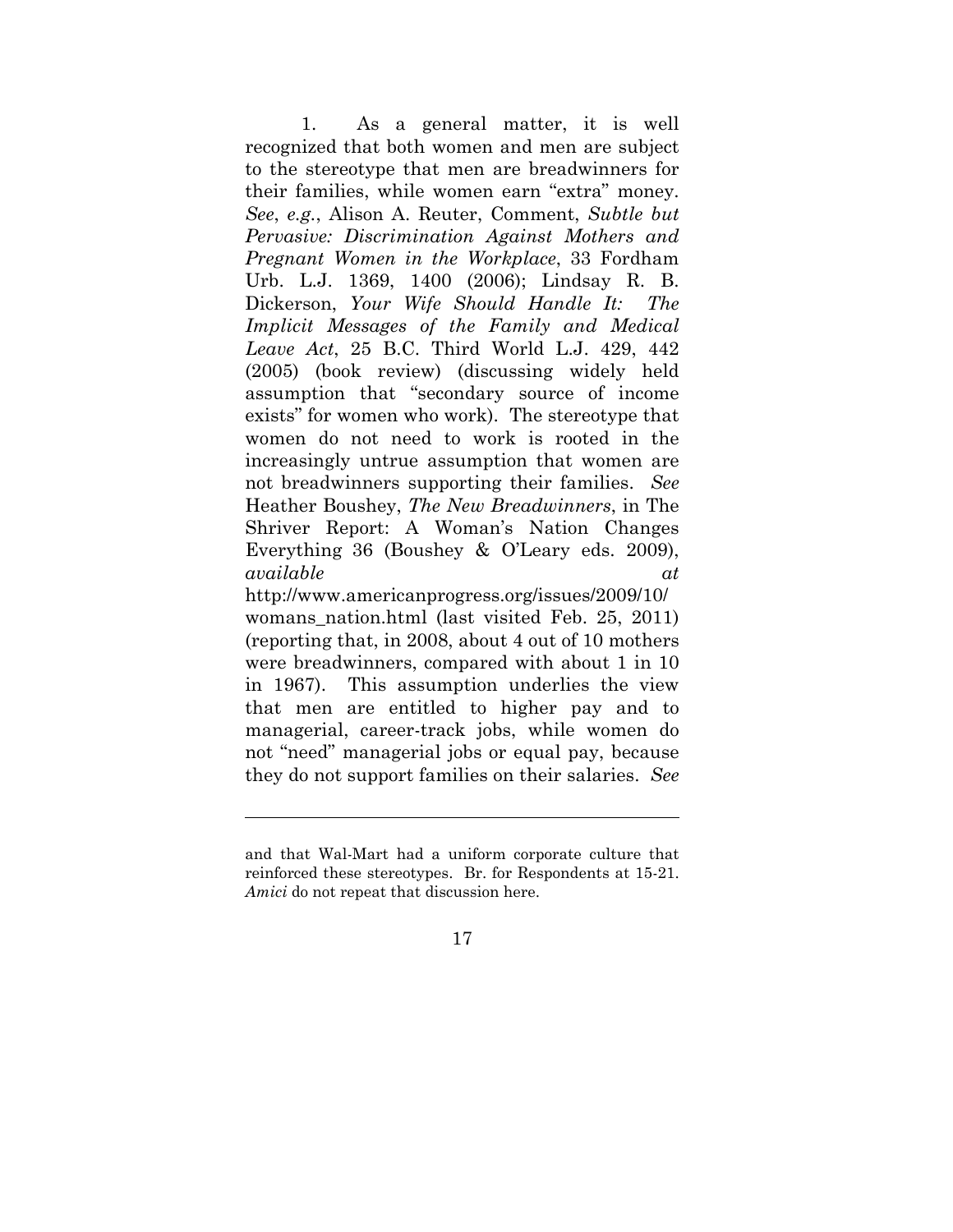Joan Williams, *Toward A Reconstructive Feminism: Reconstructing the Relationship of Market Work and Family Work*, 19 N. Ill. U. L. Rev. 89, 113-16 (1998) (explaining the tradition of underpaying women "on the grounds that they are just working for 'pin money,'" while men are viewed as breadwinners).

Record evidence suggests that this stereotype was held by Wal-Mart managers in stores around the country who explained apparent pay disparities between men and women by saying that, for example, men make more because they "are working as the heads of their households, while women are just working for the sake of working." J.A. 1313-14a; *accord* J.A. 1188a (retail is for housewives who just need to earn extra money). Similarly, managers expressed the view that male workers are entitled to more pay because they support their families. *E.g.*, J.A. 1256a (men are paid more because they have families to support); J.A. 1001a (man was given a raise because he had a family to support); J.A. 1114-15a (District Director of Operations explained gender pay disparity, discovered accidentally when male employee left his W-2 in an office, by saying that male employee "supports his wife and his two kids"); J.A. 1037a (men would be paid more because they were the heads of household). As for promotions, a District Manager told one woman that he had selected a male employee for promotion instead of her because the male employee "deserved the position" as the "head of his household," while an unmarried woman, "did not 'need' the position." J.A. 709a.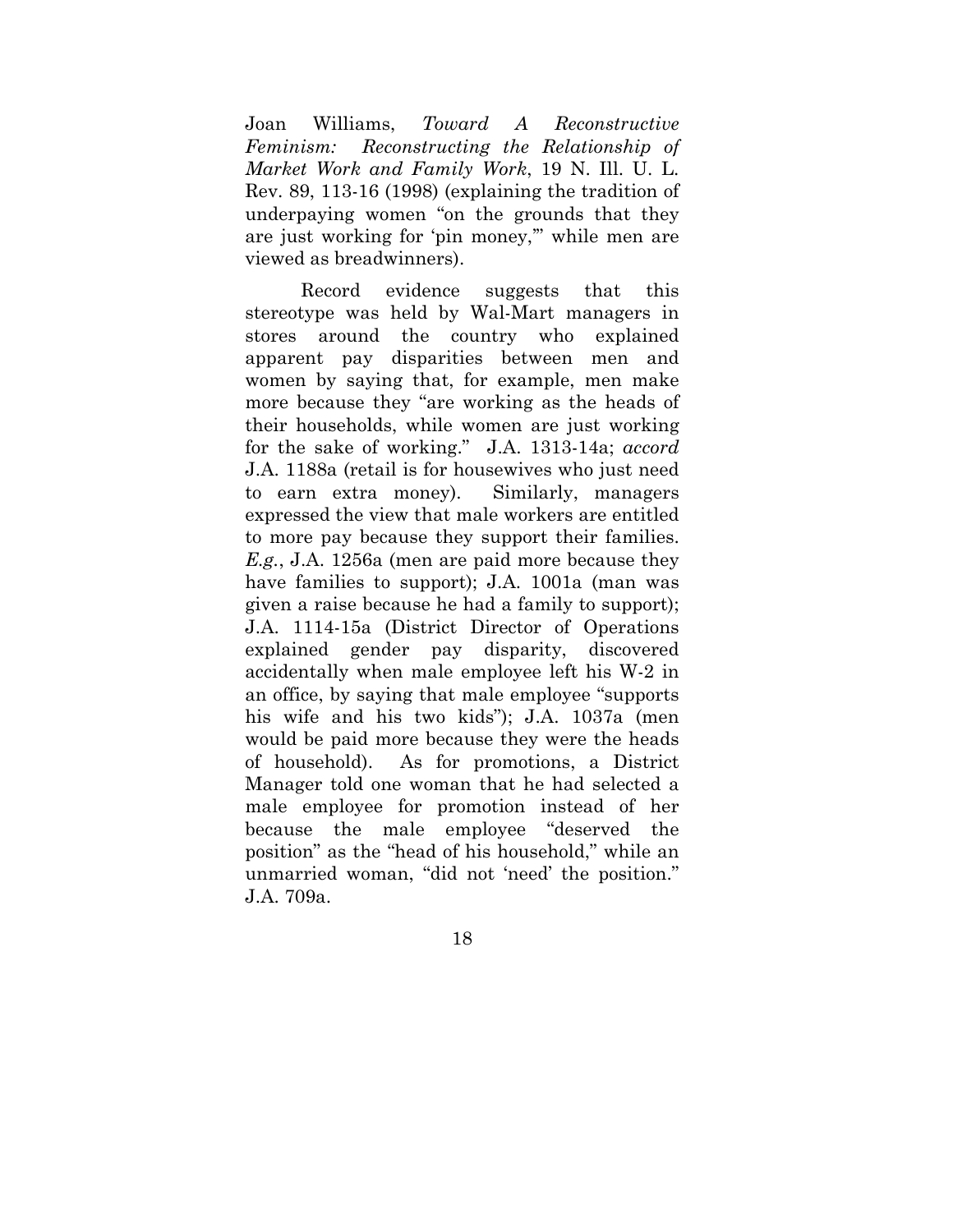2. "Family responsibility discrimination," or caretaker discrimination, is similarly rooted in outmoded notions that women are not valuable workers. It occurs when employers deny opportunities to women, particularly pregnant women and mothers, based on the assumption that they are caretakers first and workers second and that they therefore will not be able to perform in demanding supervisory positions. A great deal of "discrimination that mothers experience in the workplace stems from stereotypes and negative assumptions about mothers' competence and commitment to the job that have nothing to do with their actual behavior." Joan C. Williams & Stephanie Bornstein, *The Evolution of 'FReD': Family Responsibilities Discrimination and Developments in the Law of Stereotyping and Implicit Bias*, 59 Hastings L.J. 1311, 1326 (2008). Where women are believed to be unwilling to travel, commute, or work irregular hours because of perceived caregiving commitments, they are deprived of equal opportunities for management positions, especially where there is no formal way to assess their interest in such positions. *See*  Joan C. Williams & Stephanie Bornstein, *Caregivers in the Courtroom: The Growing Trend of Family Responsibility Discrimination*, 41 U. S. F. L. Rev. 171, 177-78 (2006); Vicki Schultz, Life's Work, 100 Colum. L. Rev. 1881, 1894-96 (2000). Related to this is the belief that women *should* stay home and raise a family, rather than pursue a career. *See* Joan C. Williams, *The Social Psychology of Stereotyping: Using Social Science to Litigate Gender Discrimination and Defang the "Cluelessness" Defense*, 7 Emp. Rts. & Emp. Pol'y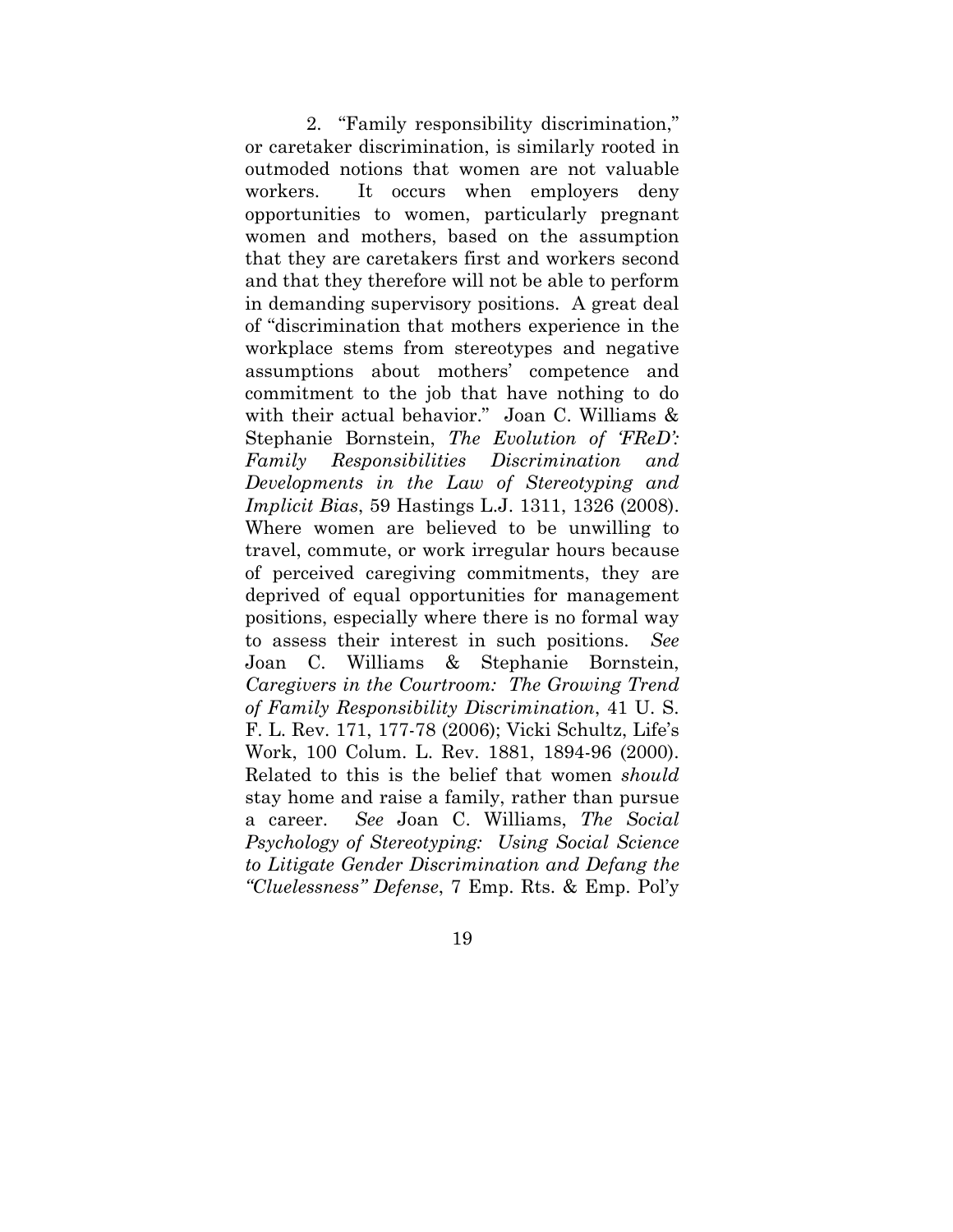J. 401, 406 (2003) (discussing *Bailey v. Scott-Gallaher, Inc.*, 480 S.E.2d 502, 503 (Va. 1997) (employer fired a woman after she gave birth because her "place was at home with her child")); *see generally* Diana Burgess & Eugene Borgida, *Who Women Are, Who Women Should Be: Descriptive and Prescriptive Gender Stereotyping in Sex Discrimination*, 5 Psychol. Pub. Pol'y & L. 665 (1999).

The record contains numerous examples of Wal-Mart managers openly espousing the belief that women should stay home and raise a family. Julie Donovan was told by a senior vice president that she "should raise a family and stay in the kitchen," rather than advance her career; when she complained to her supervisor, she was told to "shrug it off." J.A. 741a; *accord* J.A. 1175a (manager told woman she should resign and "find a husband to settle down with and have children to relieve [her] work-related stress"; reporting this to superior made no difference); J.A. 337a (women "should be home barefoot and pregnant"). Melissa Howard – the only female store manager in her district – was asked by a supervisor to resign from her management position because a woman should not be running a Wal-Mart store and she "needed to be home raising [her] daughter." J.A. 931a; *accord* J.A. 1031-32a (woman who expressed interest in an overnight supervisor position was told by a manager that she could not have the job because she had children); J.A. 845a (store manager said all women should be "at home with a bun in the oven").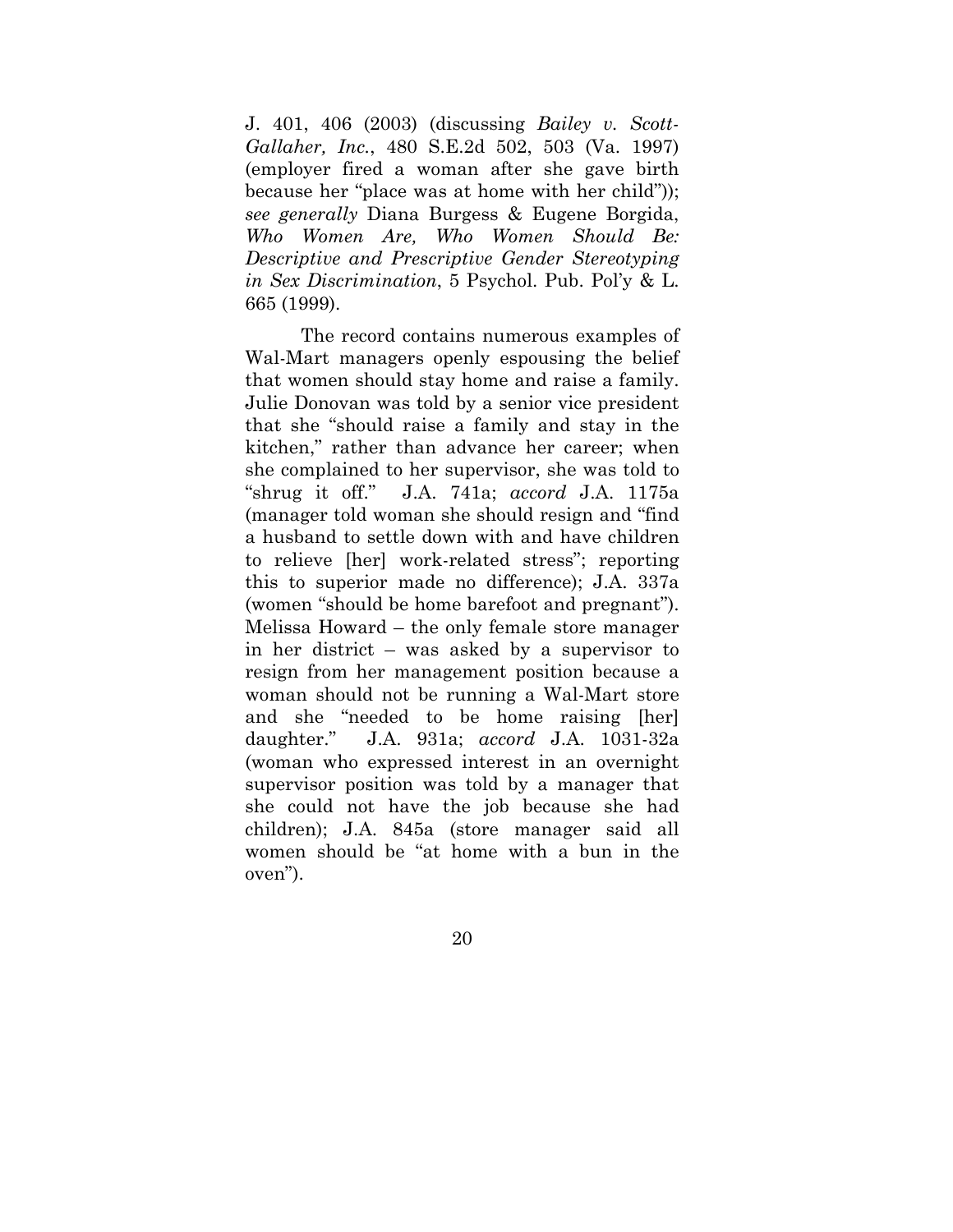Women were assumed not to be able or willing to relocate – one of the company's criteria for being promoted – because of their families, App. 181a, even when that was not the case. Geanette Bell was told by her Store Manager that she would not "want to be in the Management Training Program," despite her inquiries, because she would "not want" to relocate her children. J.A. 641-43a. Another woman was told that a man in her store with less experience was asked to enter the Management Training Program because "he's a man, he doesn't have a family." J.A. 973a. A third was told that the one-year anniversary of her son's death "would not be a good time" for her to enter management training. J.A. 651-52a. And a fourth was told that it would be better to wait until after her pregnancy to enroll in a management training course. J.A. 1108-09a.

3. The stereotype that women are not competent at "male work" also underlies assumptions that women are less valuable workers. This stereotype posits that men are more competent at traditionally male work, including jobs involving physical labor and managerial skills. Williams, *The Social Psychology of Stereotyping*, *supra*, at 407, 412 & n.18 (summarizing findings of empirical social psychologists).

By contrast, "women's work" refers to labor traditionally performed by women for no pay in their own homes, or for low pay with few benefits in other peoples' homes. The "occupations . . . in which women work tend to be low paid," in part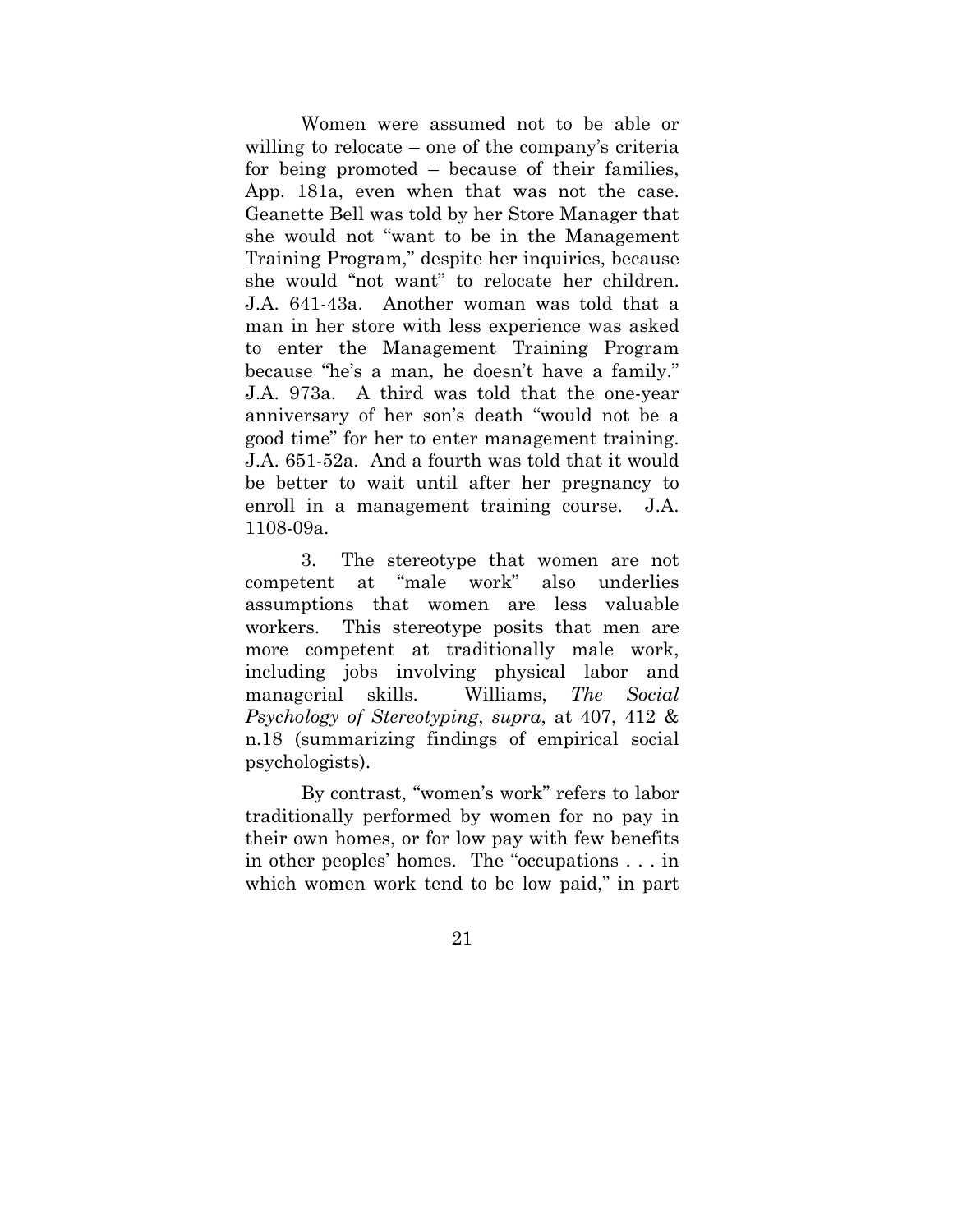because "the skills women perform in those jobs have been undervalued" and "are hardly seen as skills at all. Women doing work that resembles domestic work are doing what comes 'naturally.'" Rosemary Hunter, *A Feminist Response to the Gender Gap in Compensation Symposium*, 82 Geo. L. J. 147, 151-52 (1993). Paradigmatic examples include cleaning and caretaking. In the retail sector, this stereotype can appear in the belief that women are suited only to certain jobs, such as cashier, and to certain departments, such as ladies' clothing, limiting opportunities for advancement. Within departments or stores, it can determine the tasks assigned to workers. *Cf.*  Green & Kalev, *supra,* at 1448 (noting that, even within the same occupations, women are more likely than their male counterparts to "hold the least valued jobs").

Record evidence suggests that such stereotypes contributed to gender segregation within Wal-Mart and limited women's opportunities. One woman reported that a Store Manager explained that he always assigned women Assistant Managers to Softlines "because that's what women know." J.A. 689-90a; *accord* J.A. 637-38a (female employee stuck in Cosmetics while men were repeatedly promoted to departments she had expressed interest in, such as Paper Goods and Chemicals). Within departments, women were "required to clean and stock," while "the boys working alongside" them were not. J.A. 674a; J.A. 1188a (store manager specified that a woman should be hired to clean employee lounge and restrooms).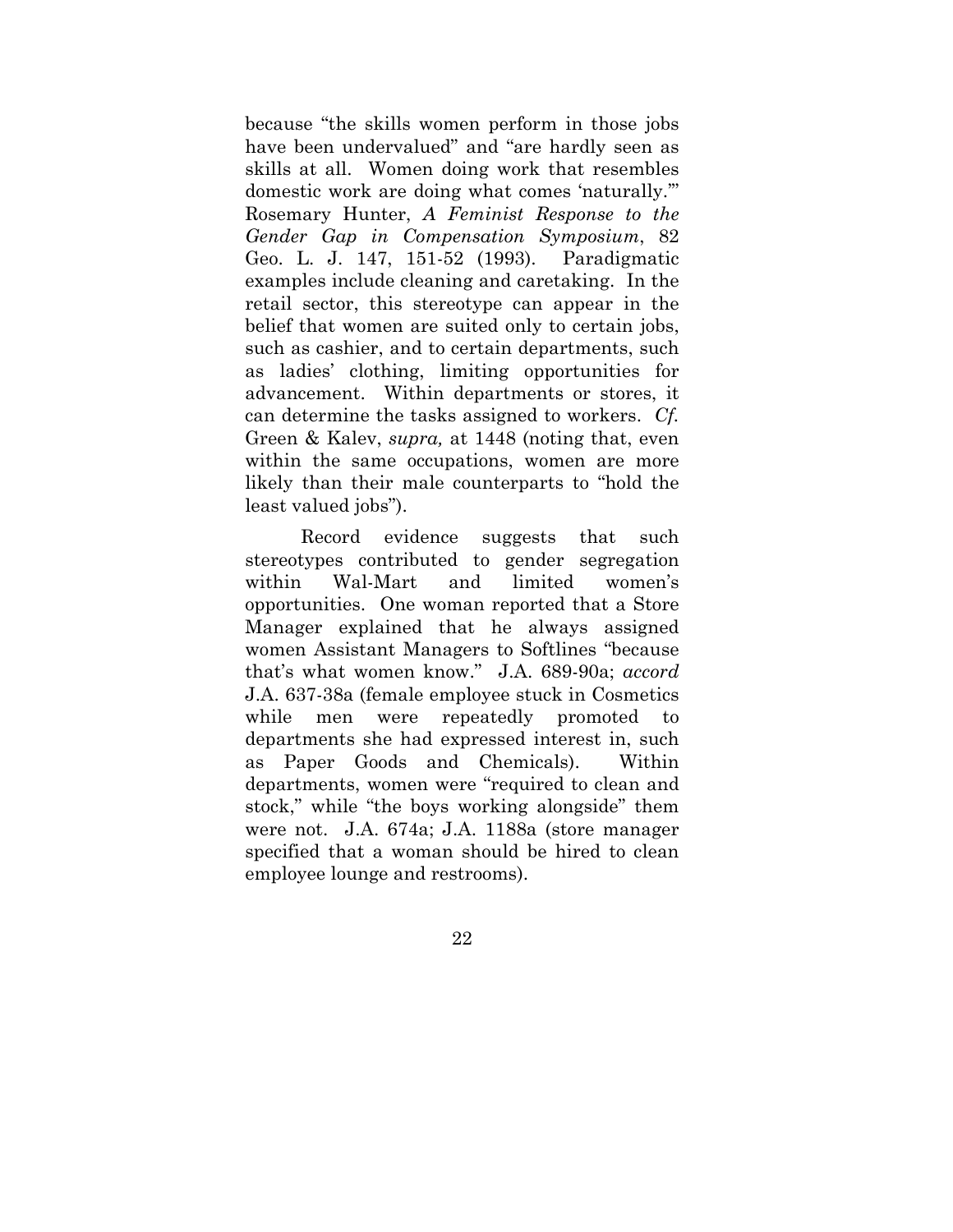Declarants stated that their expressed interests in rotating through traditionally male domains were dismissed by managers who said that women should not or could not obtain positions in those departments. When Sheila Hall asked to work in hardware, her manager responded by saying, "you're a girl, why do you want to be in Hardware?"; a male co-worker told her that hardware was a "man's job" that women should not do. J.A. 839-41a. Sales associate Alix McKenna, when passed over for a promotion in Sporting Goods for a man with less seniority, was told "You don't want to work with guns." J.A. 1073a. Others were told that women could not do certain jobs at Wal-Mart. *See* J.A. 1128-29a (manager "needed a man in the job" in Sporting Goods); J.A. 949a (management position in Electronics required heavy lifting and was a "man's job"), J.A. 1110a (lifting furniture as manager of Domestics was a man's job), J.A. 754a (retail is tough, not for women); J.A. 604-05a (told she needed experience unloading trucks, a man was hired who had no such experience); J.A. 656a (supervisors rarely allowed women to unload trucks). Dannette Brown Ballou was actively discouraged by her managers from working in the hardware, automotive, sporting goods, meat, produce, receiving and unloading, and Tire and Lube departments, with comments such as the produce department "needed men because of the lifting of heavy boxes of fruit and women could not do the work" or "what do you know about sporting goods?" J.A. 669-70a.

Segregation in stereotypically "women's" departments at Wal-Mart was pervasive: women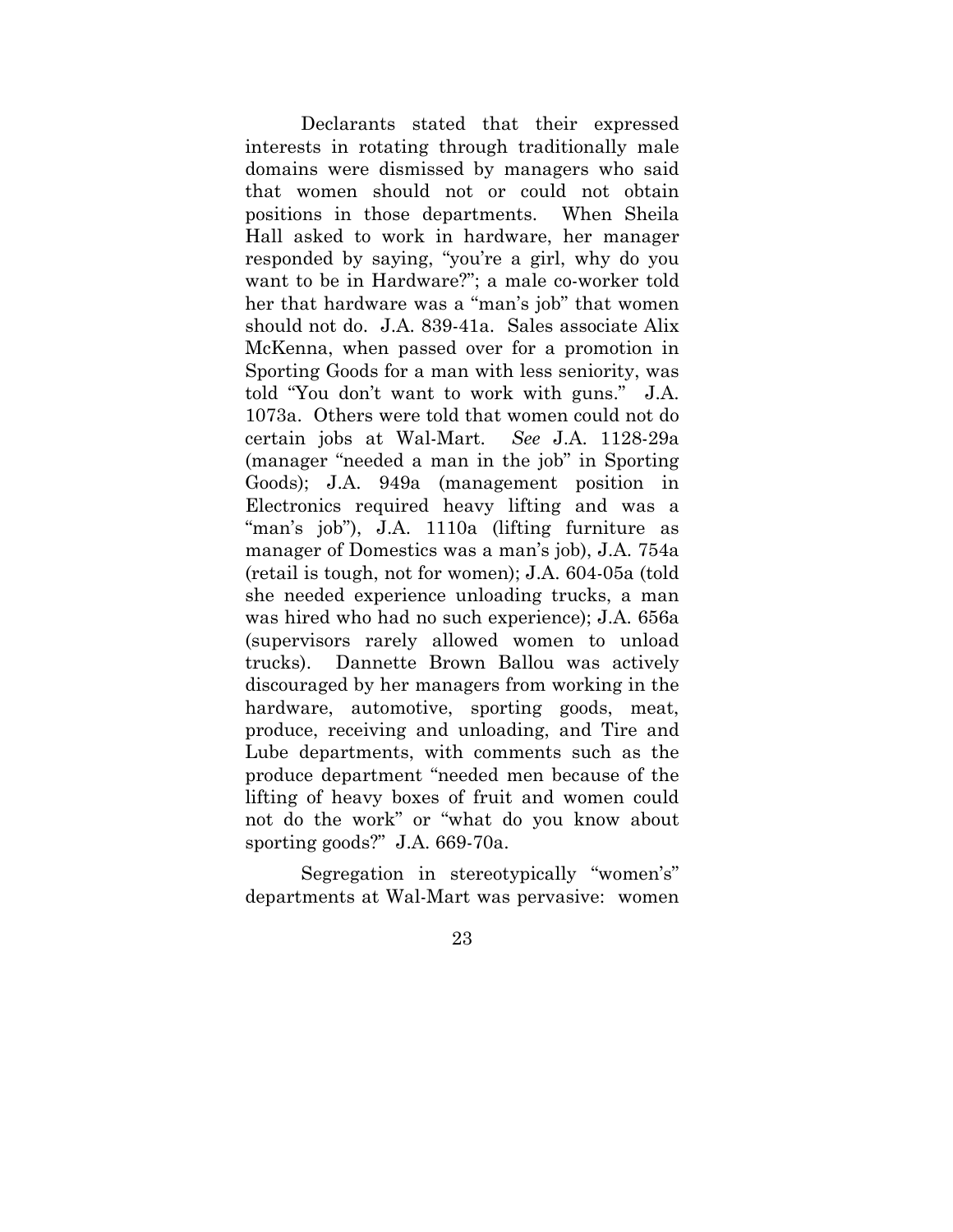were more than 90% of sales associates in infanttoddlers, domestic goods, health and beauty aids, jewelry, hosiery, and ladies sportswear, and they were 30% or fewer of those employed in sporting goods, hardware, meat, maintenance, produce, or security departments. J.A. 486-487a

As illustrated above, plaintiffs presented substantial anecdotal evidence of sex stereotyping at Wal-Mart. The statistical evidence, *see* supra, Part I.C, found by the district court to "support an inference of company-wide discrimination in both pay and promotions" for purposes of commonality, App. 281a, suggests that Wal-Mart managers acted in accord with the discriminatory stereotypes class members personally encountered. *See Teamsters*, 431 U.S. at 339 n.20 (looking to similar evidence in collective action challenging discrimination). Together, this evidence fairly raises the question, common to the class, whether Wal-Mart's subjective decisionmaking practices allowed managers throughout the company to translate the discriminatory view that women are not of equal value in the workplace into concrete personnel decisions, rendering class certification appropriate in this case.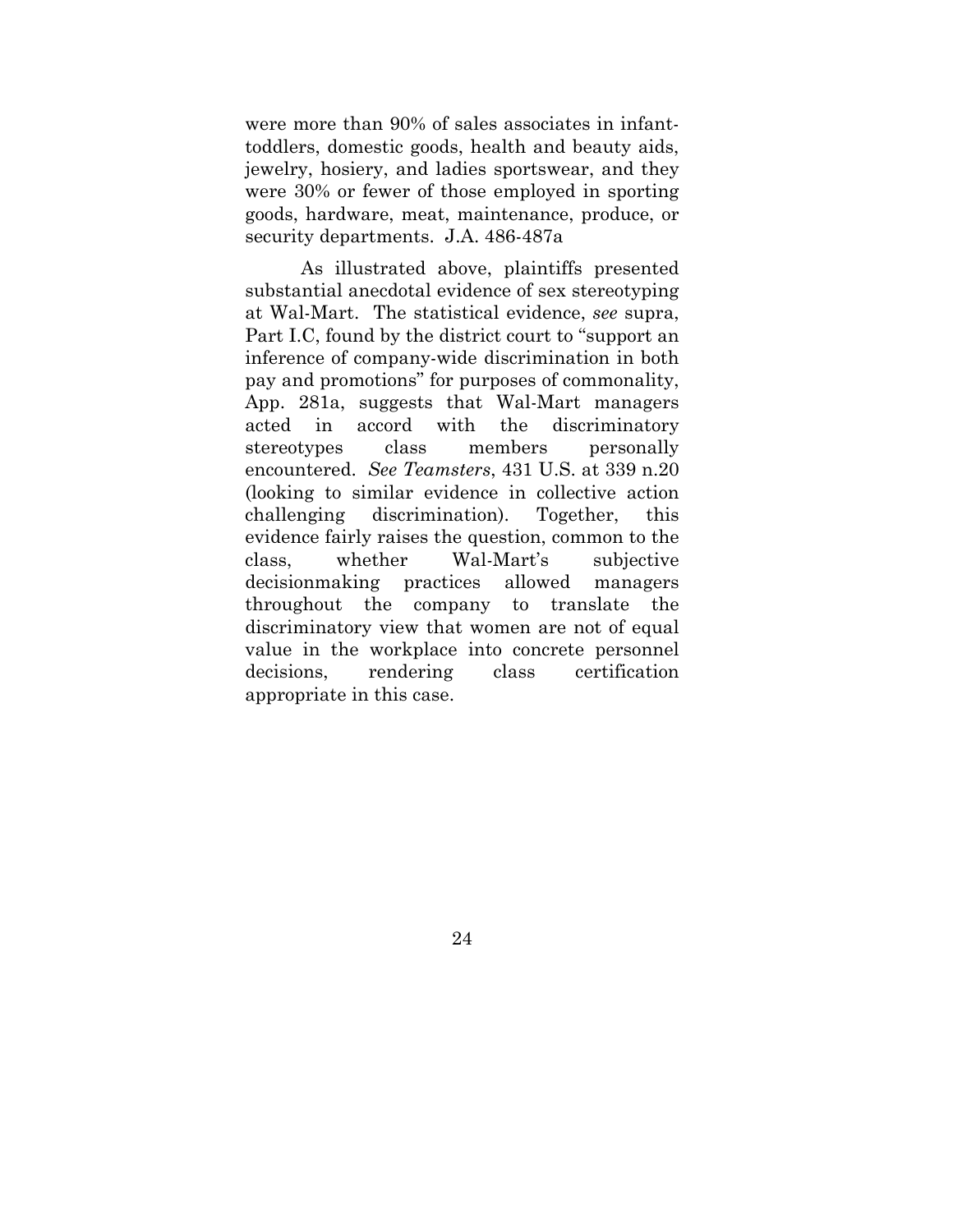# **III. SYSTEMIC BARRIERS TO INDIV-IDUAL ACTIONS REINFORCE THE APPROPRIATENESS OF A CLASS ACTION TO CHALLENGE THE KIND OF DISCRIMINATION ALLEGED IN THIS CASE.**

Major obstacles frequently prevent individual women from going to court to challenge discrimination in pay and promotions. The evidence submitted by plaintiffs about Wal-Mart provides a textbook example of how such obstacles operate. For example, evidence was presented of subjective decisionmaking, a pay secrecy policy, and job segregation, all of which operated to make it difficult for a female employee to know whether a similarly situated male employee was being treated differently. The class action mechanism of Rule 23 allows individual women employees to overcome these and other barriers by joining together and presenting systemic evidence of discrimination.

## **A. Individual Employees Face Difficulties In Learning About Pay Discrimination.**

The record indicates that pay practices utilized by Wal-Mart ensured that employees knew little about their peers' salaries and were not well positioned to draw conclusions about disparities.

1. Plaintiffs submitted evidence that subjective, discretionary pay decisions were common practice at Wal-Mart. *See supra* Part II.A.2. In the absence of "an established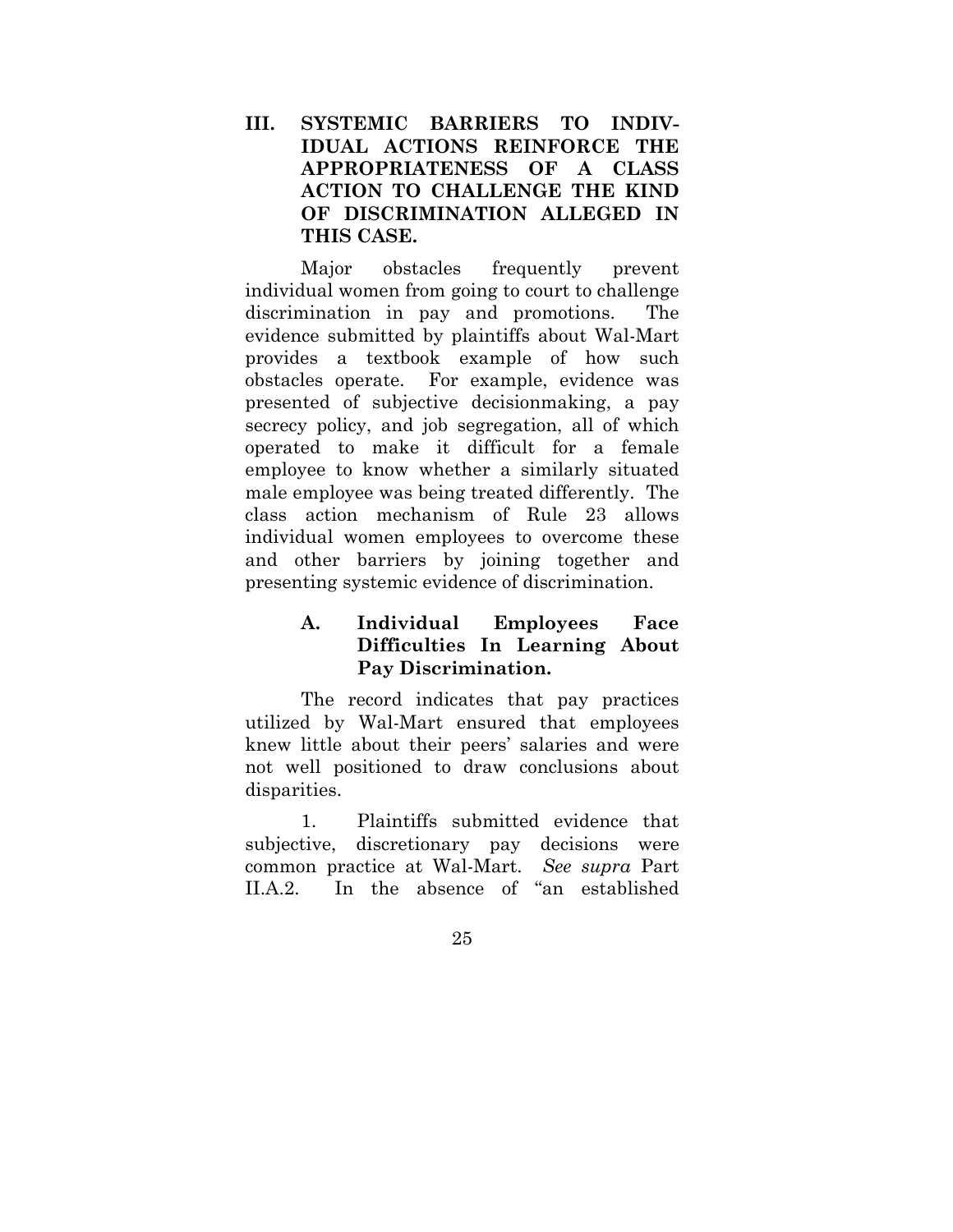compensation system," employees frequently remain in the dark about the decisionmaking process, and "records of the reasons underlying pay decisions rarely exist." Eisenberg, *supra*, at 50. Information about wages and any rationale for disparities between employees' wages lies directly, and often exclusively, with the employer. If an employee learns of pay disparities at all, it is likely through "information suggestive of discrimination that trickles in piecemeal, in anecdotal fashion, through the sharing of experiences with colleagues." Deborah L. Brake & Joanna L. Grossman, *The Failure of Title VII as a Rights-Claiming System*, 86 N.C. L. Rev. 859, 891 (2008).

2. Plaintiffs also presented evidence that Wal-Mart maintains a pay secrecy policy, which operated to deter discussions of pay. J.A. 1054a (female assistant manager learned a newly hired male assistant manager made \$6,000 more than she was paid, but "had always been told [she] would be fired for discussing salary issues so [she] never discussed this pay difference with anyone for fear that [she] might lose [her] job"); *accord* J.A. 1036-37a ("[I]t is against Wal-Mart policy to discuss pay."). Women employees reported learning of pay differences only through word-of-mouth or by sheer accident. *See, e.g.*, J.A. 1073-74a (female employee learned, when a male employee confided in her, that he had received a more generous raise, although both had received identical promotions and had worked in the same departments); J.A. 1036-37a (female employee realized that she received a lower rate of pay because "many male associates [at her store]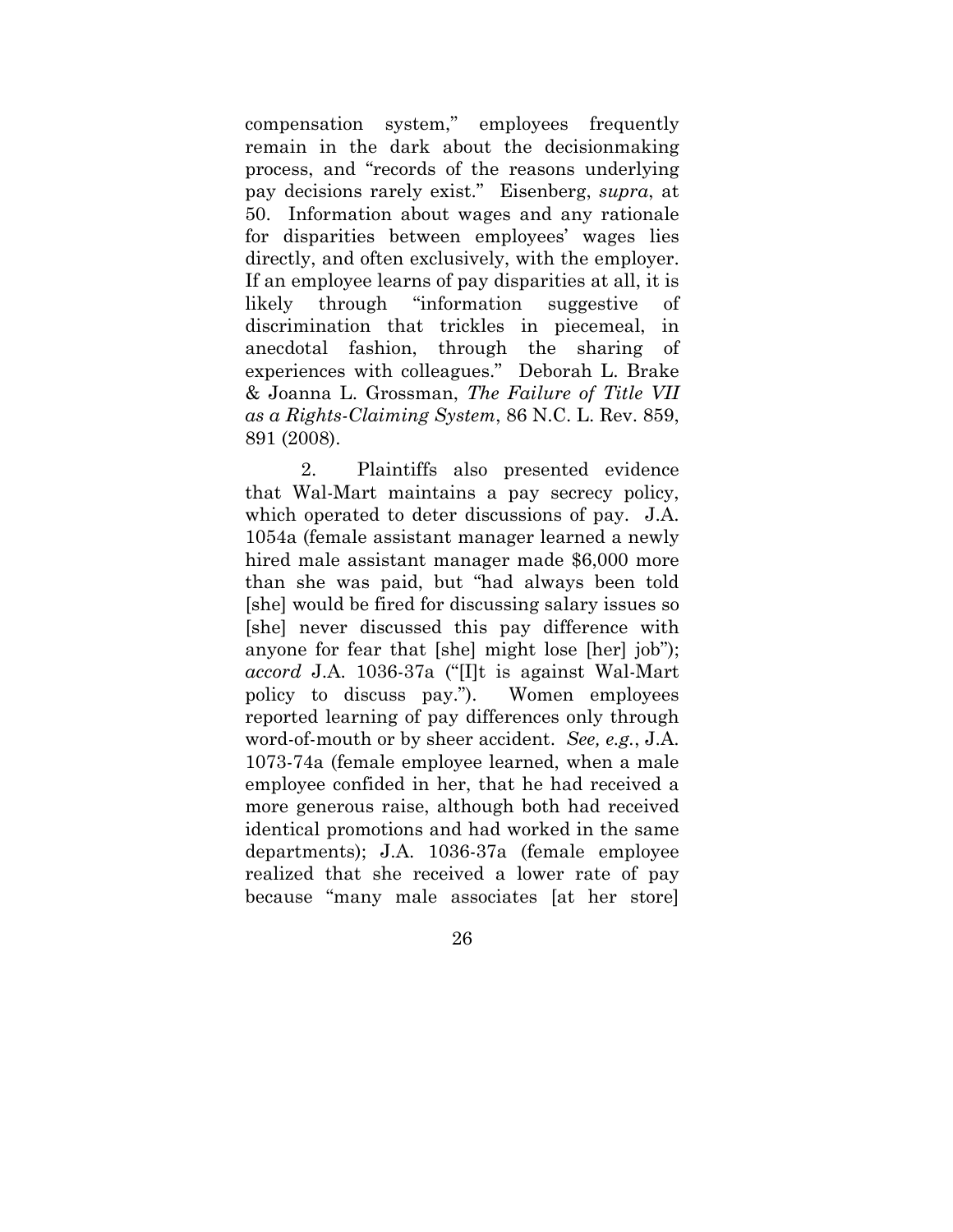brag[ged] about their pay"); J.A. 1114a (female assistant manager discovered that a lessexperienced male assistant manager's salary was \$10,000 more than hers when someone found his misplaced W2 and gave it to her).

 These practices can limit employees' ability to uncover discrimination. Employees frequently have little or no information about their coworkers' wages and salaries. Employer pay scales are often confidential and, in many workplaces, explicit rules and workplace social norms forbid disclosure of pay. *See* H.R. Rep. No. 110-237, at 7 (2007) (House Report on the Lilly Ledbetter Fair Pay Act of 2007); Leonard Bierman & Rafael Gely, "*Love, Sex and Politics? Sure. Salary? No Way": Workplace Social Norms and the Law*, 25 Berkeley J. Emp. & Labor L. 167, 168, 171 (2004). One third of private sector employers have rules prohibiting employees from discussing pay with their co-workers. *Id.* at 168; Rafael Gely & Leonard Bierman, *Pay Secrecy/Confidentiality Rules and the National Labor Relations Act*, 6 U. Pa. J. Lab & Emp. L. 121, 125 (2003) (reporting results of online survey). In a recent survey of private and public sector employees, 50 percent of respondents, and 61 percent of private sector employees, reported that discussing pay was prohibited or discouraged in their workplace. Only 27 percent of those surveyed reported that pay information was public. Institute for Women's Policy Research, *Press Release: Pay Secrecy and Paycheck Fairness* (November 2010), *available at* http://myopenworkplace.com/wpcontent/uploads/2010/11/PressRelease\_PaySecrec y\_16Nov2010.pdf (last visited Feb. 23, 2011). And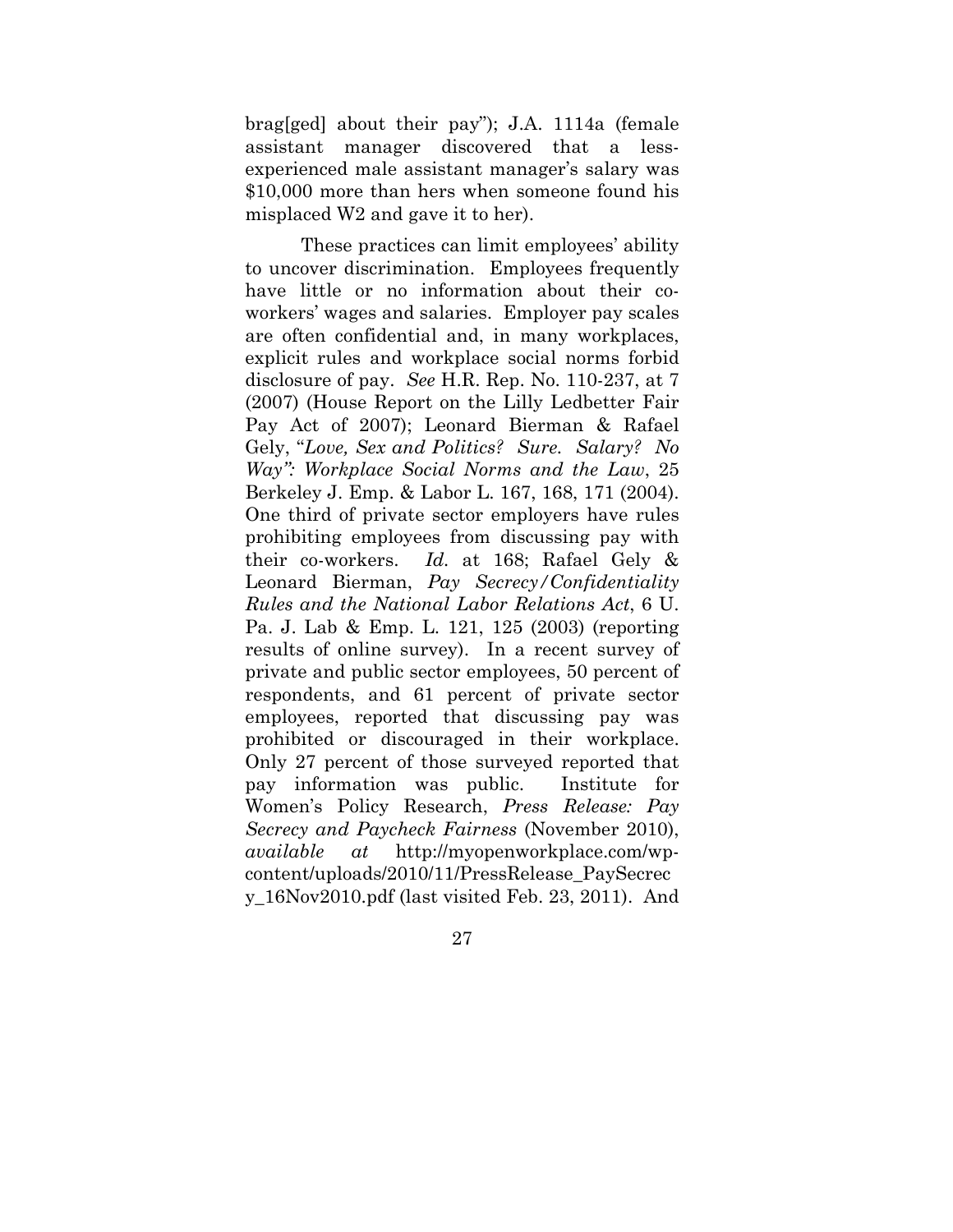labor cases confirm that many employers maintain formal or informal policies prohibiting discussions of compensation.3

Even when discussion of pay is not explicitly prohibited by an employer, an informal "code of silence" surrounding pay in many workplaces poses a substantial practical barrier to gaining information about coworkers' compensation. Bierman & Gely, *supra*, at 175. The difficulty in learning about coworkers' pay rates is heightened for new employees, who typically lack the knowledge of workplace culture and the informal connections with coworkers that allow some workers ultimately to penetrate the code of silence regarding compensation.

Without access to data for pay practices across an organization, it is difficult for individuals to recognize or confirm discrimination. Social psychology research explains that, as a result, "people are more likely to hypothesize nondiscriminatory reasons for

<sup>3</sup> Examples of such policies include rules explicitly prohibiting discussions of wages, *e.g., NLRB v. Vanguard Tours, Inc*., 981 F.2d 62, 66 (2d Cir. 1992); *Jeanette Corp. v. NLRB*, 532 F.2d 916, 918 (3d Cir. 1976), a broad confidentiality policy that could be construed to cover discussions of wages, *Cintas Corp. v. NLRB*, 482 F.3d 463, 465-66 (D.C. Cir. 2007), manager statements that employees could not discuss wages, *NLRB v. Main Street Terrace Care Ctr.*, 218 F.3d 531, 534 (6th Cir. 2000); *Wilson Trophy Co. v. NLRB*, 989 F.2d 1502, 1511 (8th Cir. 1993), and a prohibition against opening paychecks on the work site, *id. at* 1510.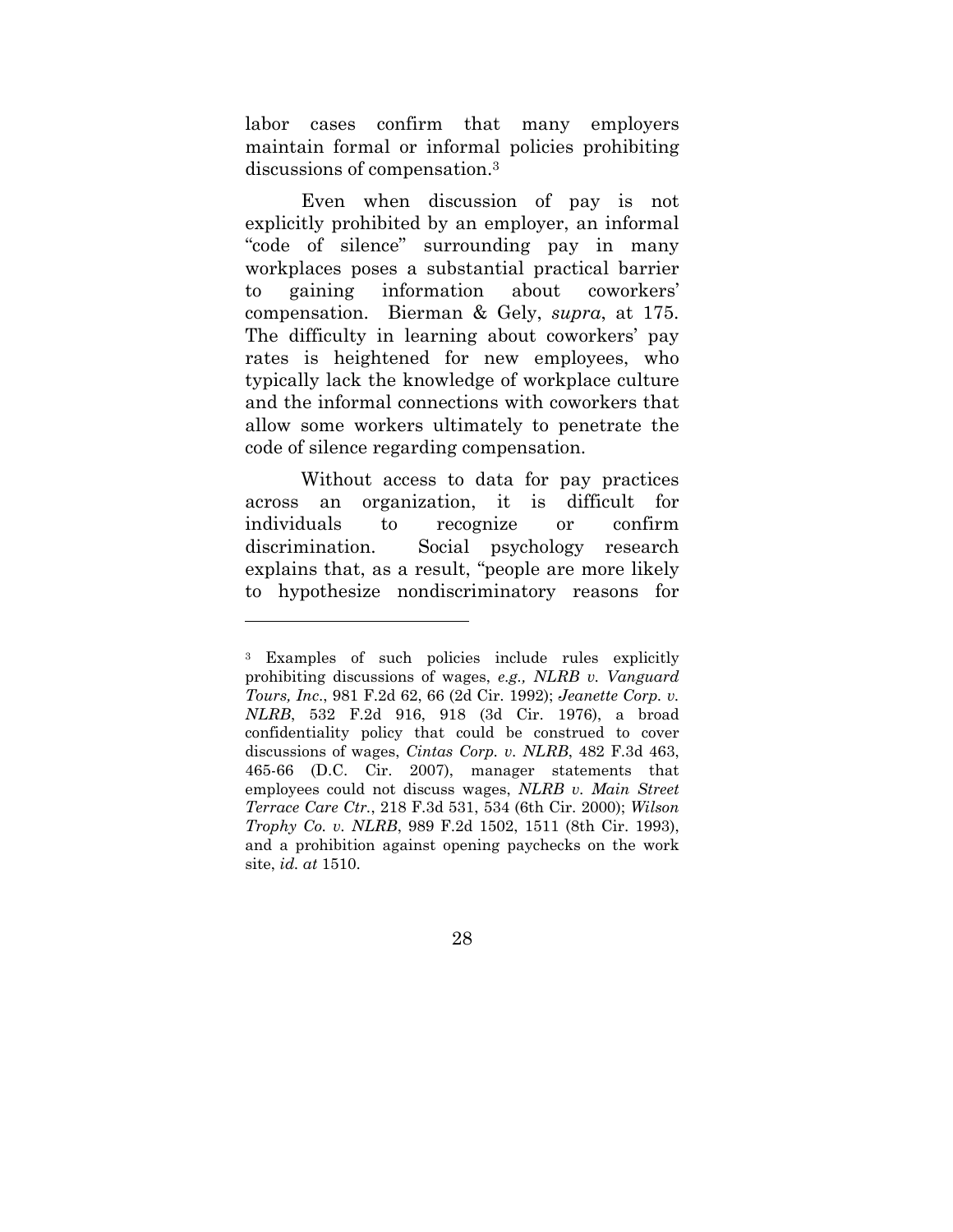individual disparities and less likely to perceive discrimination." Brake & Grossman, *supra*, at 891-92. This is a manifestation of a welldocumented "minimization bias," in which targets of discrimination resist perceiving and acknowledging it as such. *See* Deborah L. Brake, *Retaliation*, 90 Minn. L. Rev. 18, 25-28 (2005); Jonah Gelbach et al., *Passive Discrimination: When Does It Make Sense to Pay Too Little?*, 76 U. Chicago L. Rev. 797, 841 & n.173 (2009).

Relatedly, unless an employer actually cuts an employee's pay, the decision to grant her a particular salary is seldom experienced as adverse, unlike a firing or a refusal to hire an employee. Pay discrimination often occurs not because a female employee is denied a raise, but because male employees receive larger raises. "Having received a pay increase, the female employee is unlikely to discern at once that she has experienced an adverse employment decision." *Ledbetter v. Goodyear Tire & Rubber Co., Inc.*, 550 U.S. 618, 650 (2007) (Ginsburg, J. dissenting), *superseded by statute*, Lilly Ledbetter Fair Pay Act of 2009, Pub. L. No. 111-2, 123 Stat. 5, codified at 42 U.S.C. § 2000e-5. When an employee does not recognize a pay decision as adverse, she is less vigilant for indicators of discrimination. For example, she is unlikely to seek an explanation from the employer, evaluate it for pretext, or make particular note of any comments suggestive of stereotyping or bias. This further obscures individuals' ability to identify and challenge pay discrimination.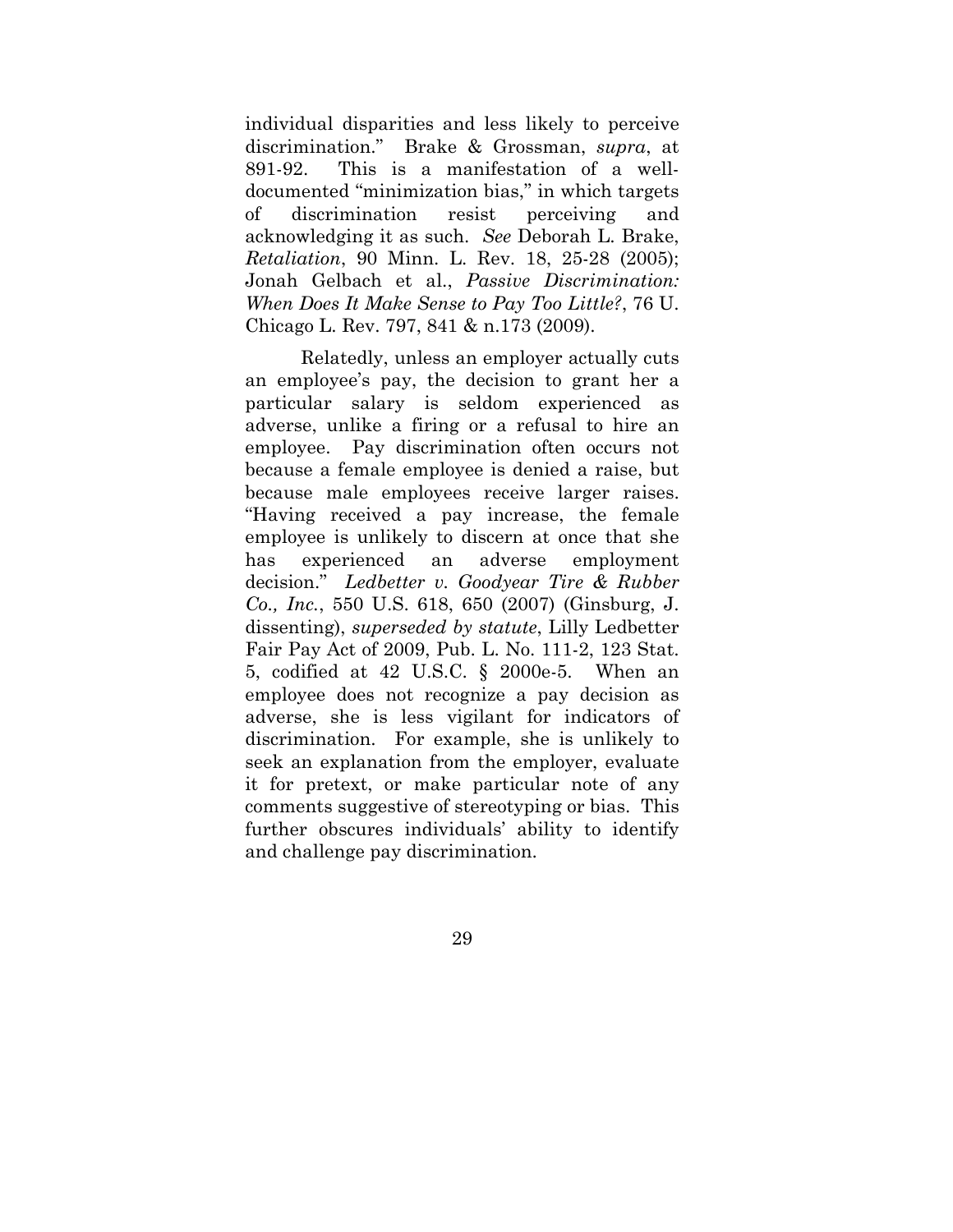Pay discrimination cases confirm the significant barriers employees face in gathering the information that suggests discrimination. For example, Lilly Ledbetter learned that her male counterparts earned higher salaries via an anonymous letter. *See* Eisenberg, *supra*, at 64 n. 331; *see also Ledbetter*, 550 U.S. at 649-650 (Ginsburg, J., dissenting) (describing barriers to discovering "[c]ompensation disparities"); *Boumehdi v. Plastag Holdings, LLC*, 489 F.3d 781, 785 (7th Cir. 2007) (plaintiff learned of disparities only when she "accidentally left her pay stub in plain view, and some of her colleagues began laughing and making negative remarks about her pay"); *Goodwin v. General Motors Corp.*, 275 F.3d 1005, 1008-09 (10th Cir. 2002) (plaintiff learned of a pay disparity when a printout listing her own and co-workers' salaries mysteriously appeared on her desk); *McMillan v. Mass. Soc'y for the Prevention of Cruelty to Animals*, 140 F.3d 288, 296 (1st Cir. 1998) (plaintiff discovered a pay disparity when her salary and the salaries of other department heads were published in a newspaper).

3. Plaintiffs also submitted evidence of workplace segregation, whereby women were concentrated in departments stereotypically viewed as "women's work" and excluded from those departments viewed as "men's work." *See supra* Part II.B.3*.* Workplace segregation exacerbates the problem of inadequate information, because women concentrated in one part of an employer's workforce tend to compare their treatment and pay only with the treatment and pay of other women with whom they work.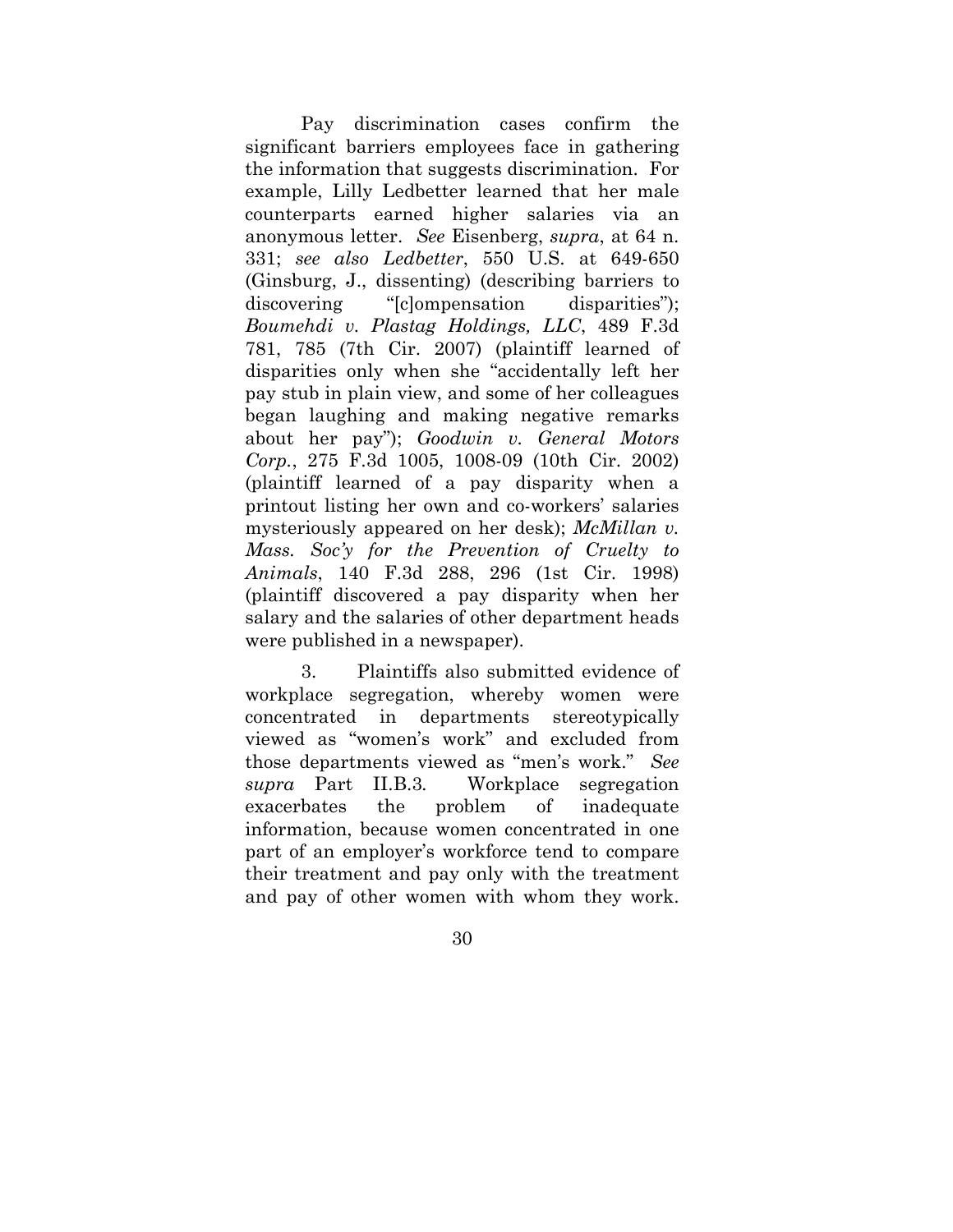*See* Brake & Grossman, *supra*, at 892-93 (describing the "generalized tendency" of employees to use same-gender comparisons to evaluate the fairness of their pay, leading women to expect lower pay and men to expect high pay, and emphasizing that tendency means the very fact of widespread discrimination against women can make it less likely that women will perceive discrimination).

# **B. The Fear Of Retaliation Leads Employees To Remain Silent About Discrimination Of Which They Are Aware.**

Plaintiffs presented evidence that women complaining of discrimination at Wal-Mart faced the prospect of retaliation, despite Wal-Mart's "Open Door" policy that purported to allow employees to share concerns without repercussions. One woman who worked at Wal-Mart for twenty-five years reported that a representative from the company's Home Office told her and other female employees who made complaints of sex and race discrimination, "Don't bother using your quarter to call us. I can fire you, without taking any steps, for using the open door." J.A. 973-74a; *accord* J.A. 693a ("I realized that the Open Door policy at Wal-Mart was a façade and resulted only in retaliation.").

As this Court recognized in *Crawford v. Metro. Gov't of Nashville & Davidson County*, the "[f]ear of retaliation is the leading reason" why many victims of pay and other discrimination "stay silent." \_\_ U.S. \_\_, 129 S. Ct. 846, 852 (2009) (quoting Brake, *supra*, at 20). This fear is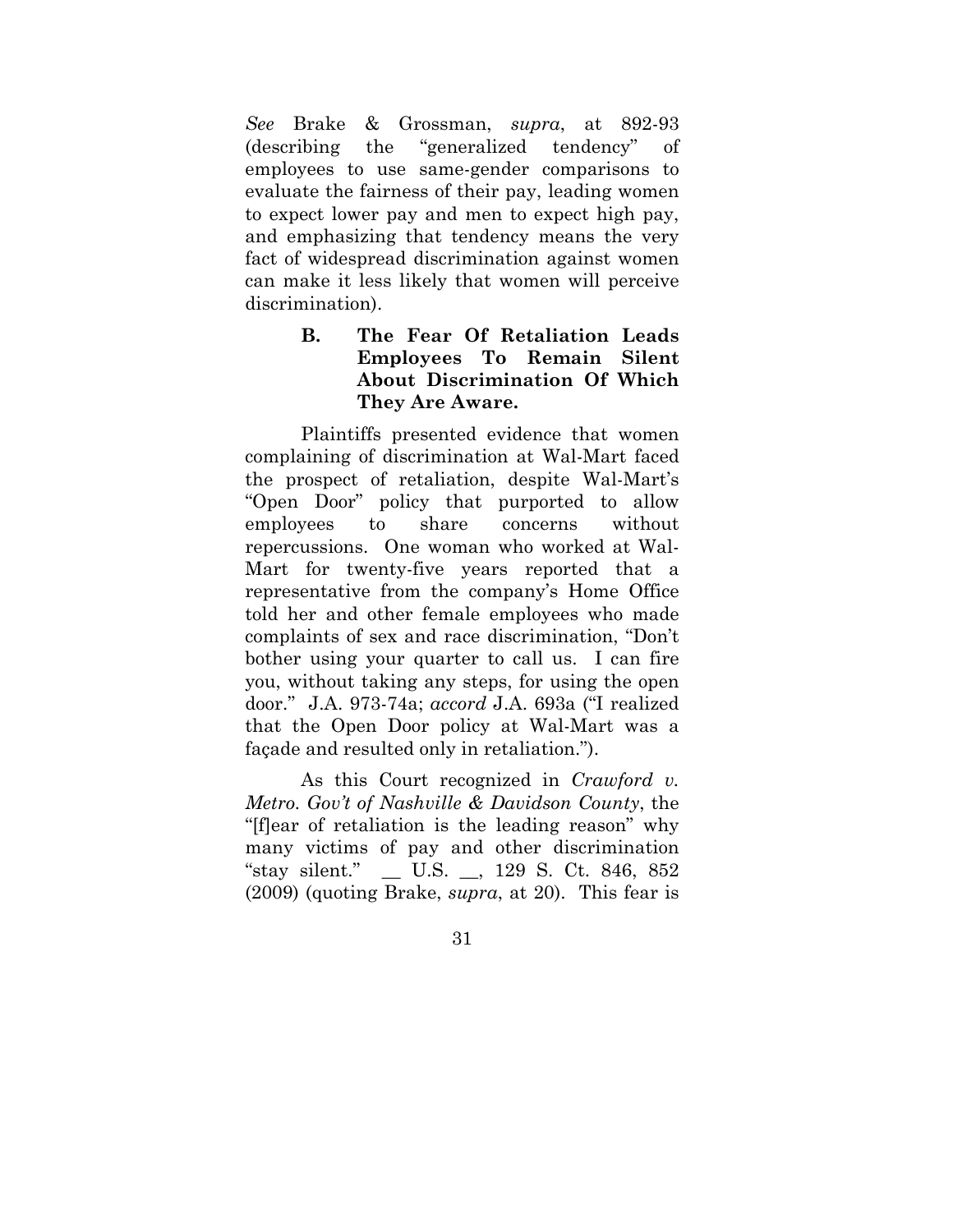well-founded. People who challenge discrimination against them are often branded as hypersensitive troublemakers. *See* Brake & Grossman, *supra*, at 904 n. 236. This problem is especially serious for employees who wield little power in their workplace, such as low-wage female workers. *See* Brake, *supra*, at 36.

Those experiencing discrimination are especially apt to remain silent where an employer has a policy discouraging or prohibiting discussion of wages. Because such policies may lead employees to fear retaliation if they complain of discrimination based on wage disclosures, they can have a "chilling effect" on employees, *NLRB v. Vanguard Tours, Inc.*, 981 F.2d 62, 67 (2d Cir. 1992), or be "coercive," *NLRB v. Main Street Terrace Care Center*, 218 F.3d 531, 538 (6th Cir. 2000), and in certain circumstances have been deemed an "unfair labor practice" under the National Labor Relations Act, *see, e.g.*, Gely & Berman, *supra*, at 126-128 (discussing cases).

 Employer retaliation sends a chilling message to others in the workplace and suppresses future challenges to discrimination by other individuals. *See, e.g.*, *Thompson v. N. Am. Stainless, LP*, \_\_ U.S. \_\_, 131 S. Ct. 863, 868 (2011) (asserting that fear of retaliation operates to "dissuade[] [employees] from engaging in protected activity"). Low-wage workers are particularly vulnerable to the threat of retaliation, both because they are more likely to live paycheck-to-paycheck and thus less able to absorb the impact of a job loss, and because, to the extent they work in low-skilled jobs, their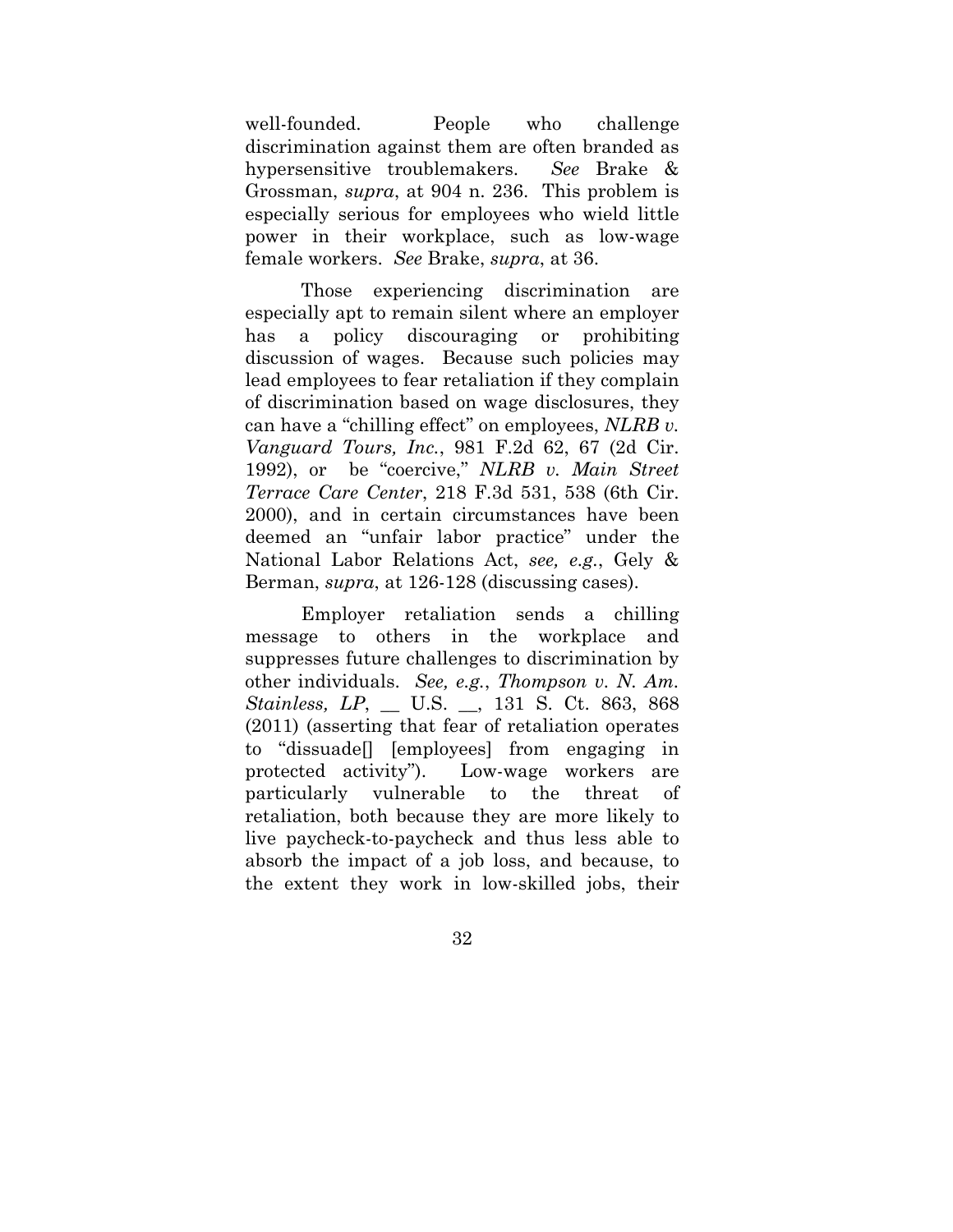employer may perceive them as easily replaceable.

## **C. The Small Stakes Of Many Claims Hinder Individual Challenges To Employer Discrimination.**

For low-wage workers in particular, while the stakes in discrimination cases are high to the individual, they are low in absolute terms. For example, the average claim for an hourly Wal-Mart worker is estimated to be approximately \$1,100. J.A. 475a. This can make it prohibitively difficult to find legal representation for these claims, particularly against large employers who have vast legal resources at their disposal. Individuals who proceed *pro se* are nearly "three times more likely to have their cases dismissed [than those with counsel], are less likely to gain early settlement, and are twice as likely to lose on summary judgment." Laura Beth Nielsen et al., *Individual Justice or Collective Legal Mobilization? Employment Discrimination in the Post Civil Rights United States,* 7 J. Empirical Legal Stud. 175, 188 (2010). Moreover, the relatively small dollar amounts of many discrimination claims can lead individuals to determine that the costs of challenging discrimination, in the form of social stigma and possible employer retaliation, simply are not worth the potential benefits of proceeding.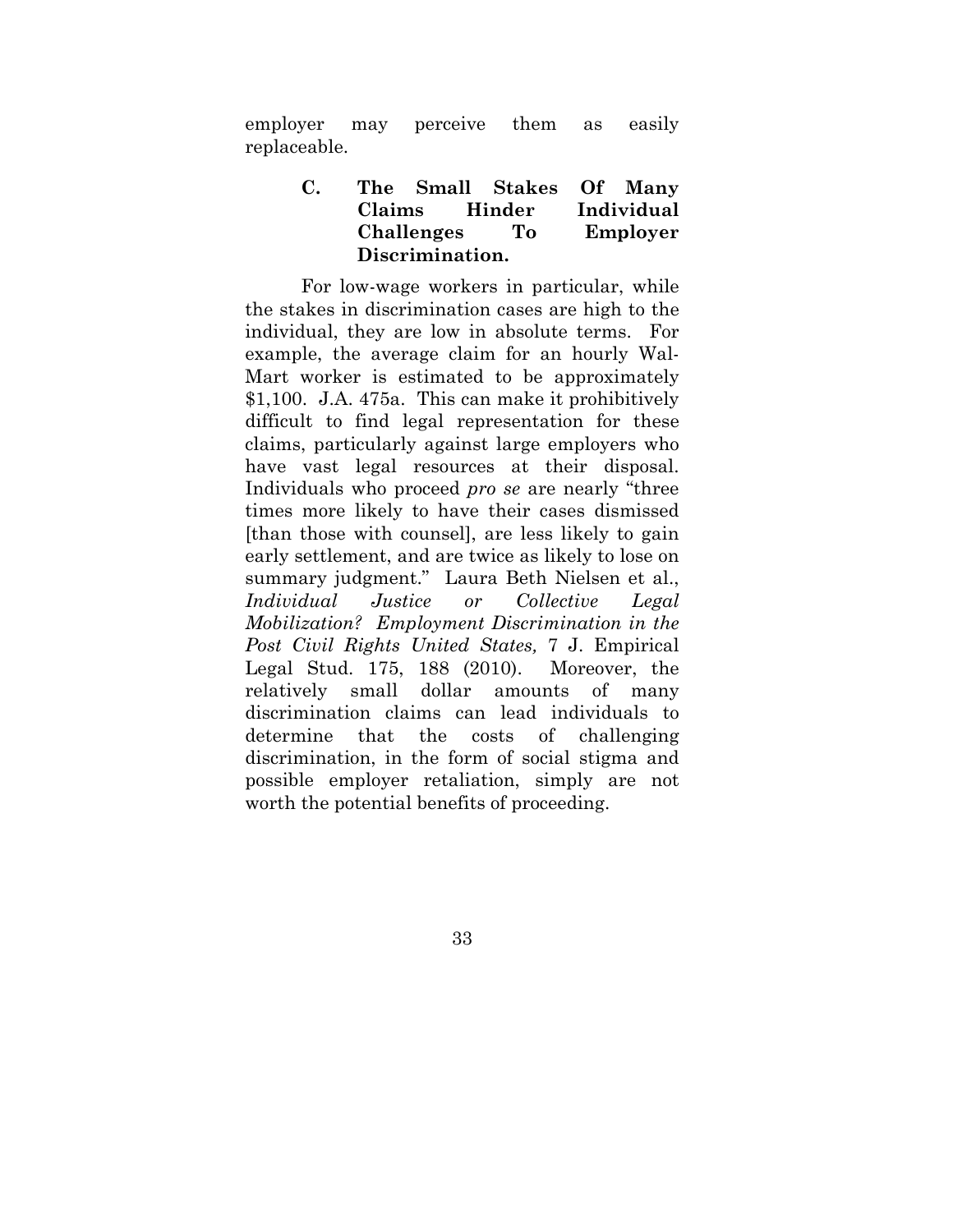## **D. Class Actions Are Intended To Overcome These Obstacles To Redressing Discrimination.**

In the absence of class actions, the barriers women at Wal-Mart and elsewhere face in bringing discrimination claims would threaten to undermine Title VII's reliance on private attorneys general to challenge discrimination and achieve the purposes of the statute. Thus, employees seeking to vindicate their Title VII rights have routinely done so on a class basis. *See, e.g., Lewis v. City of Chicago,* \_\_ U.S. \_\_, 130 S. Ct. 2191 (2010); *Int'l Union, United Auto., Aerospace & Ag. Imp. Workers of Am. v. Johnson Controls, Inc.*, 499 U.S. 187 (1991); *Watson*, 487 U.S. 977; *Albemarle Paper Co. v. Moody,* 422 U.S. 405 (1975). This Court has likewise recognized the importance of class actions in removing structural barriers to litigation in other contexts. *See Amchem Prods*.*, Inc. v. Windsor*, 521 U.S. 591, 617 (1997); *Phillips Petroleum Co. v. Shutts*, 472 U.S. 797, 809 (1985); *Deposit Guar. Nat'l Bank v. Roper*, 445 U.S. 326, 339 (1980).

Class actions remove obstacles to systemic discriminatory practices in the following ways:

*Collection of pay information.* When employees obtain information about their pay and the pay of some comparator coworkers sufficient to initiate a class action, the class mechanism subjects discriminatory pay practices and organization-wide pay data to judicial scrutiny. This is so regardless of whether each employee has been able to gather sufficient information to determine whether she has suffered pay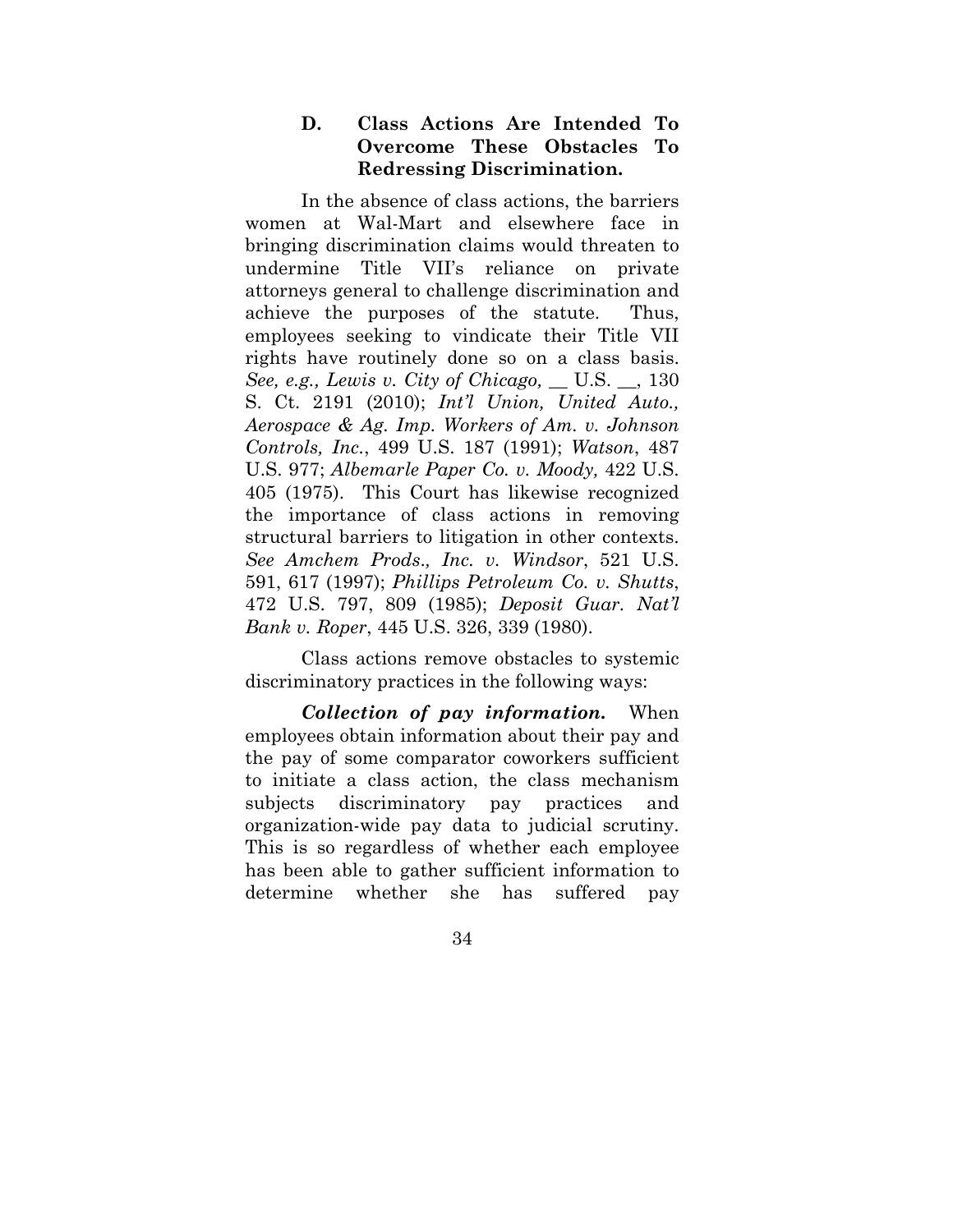discrimination or whether the individuals had reason to suspect at the time that the decisions were discriminatory.

*Protection against retaliation.* A particular virtue of class actions for challenging discrimination is that the class nature of the proceeding substantially reduces the likelihood of retaliation and the social costs of coming forward with complaints of discrimination. *See, e.g.*, *Mullen v. Treasure Chest Casino, LLC*, 186 F.3d 620, 625 (5th Cir. 1999) (approving the district court's presumption that class members still working for the employer might be unwilling to sue individually for fear of retaliation); *Simmons v. City of Kansas City*, 129 F.R.D. 178, 180 (D. Kan. 1989) (certifying class of police officers challenging discrimination in part to minimize the likelihood of retaliation against individual class members). Class membership gives those individuals who want to speak out against discrimination support and protection, as they are less likely to be individually targeted when they are one of many challenging an employer's practice.

*Aggregation of small claims.* Class actions make it economically possible for individuals and attorneys to pursue claims for relatively small amounts of backpay that would otherwise go unremedied. *Amchem Prods., Inc.*, 521 U.S. at 617 (noting that the "'policy at the very core of the class action mechanism is to overcome the problem that small recoveries do not provide the incentive for any individual to bring a solo action prosecuting his or her rights'")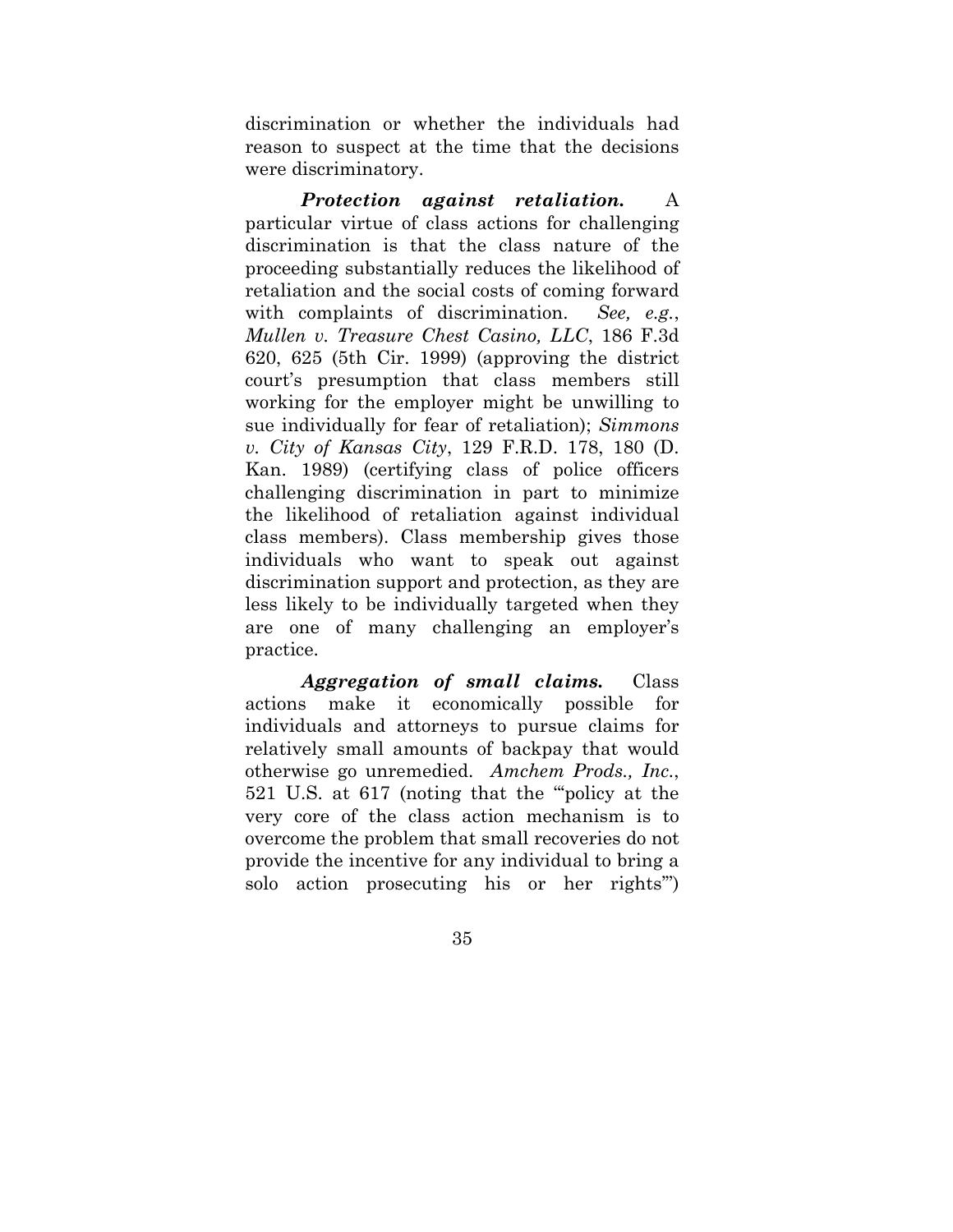(quoting *Mace v. Van Ru Credit Corp.*, 109 F.3d 338, 344 (7th Cir. 1997)); *Phillips Petroleum Co.*, 472 U.S. at 809 ("Class actions . . . permit the plaintiffs to pool claims which would be uneconomical to litigate individually"); *Deposit Guar. Nat'l Bank*, 445 U.S. at 339 ("Where it is not economically feasible to obtain relief within the traditional framework of a multiplicity of small individual suits for damages, aggrieved persons may be without any effective redress unless they may employ the class action device."). This aggregation of claims conserves judicial resources, allowing a pay practice affecting many individuals to be tested in a single proceeding, rather than numerous proceedings, and avoiding inconsistent results.

 The obstacles to individual enforcement actions present in the workplace generally and illustrated by the evidence plaintiffs proffered regarding Wal-Mart, threaten to make Title VII's goal of ending employment discrimination merely aspirational. The class action device provides a vehicle for overcoming these obstacles and promotes "the robust application of the civil rights laws that Congress intended." Lilly Ledbetter Fair Pay Act of 2009, 123 Stat. 5, §2(2).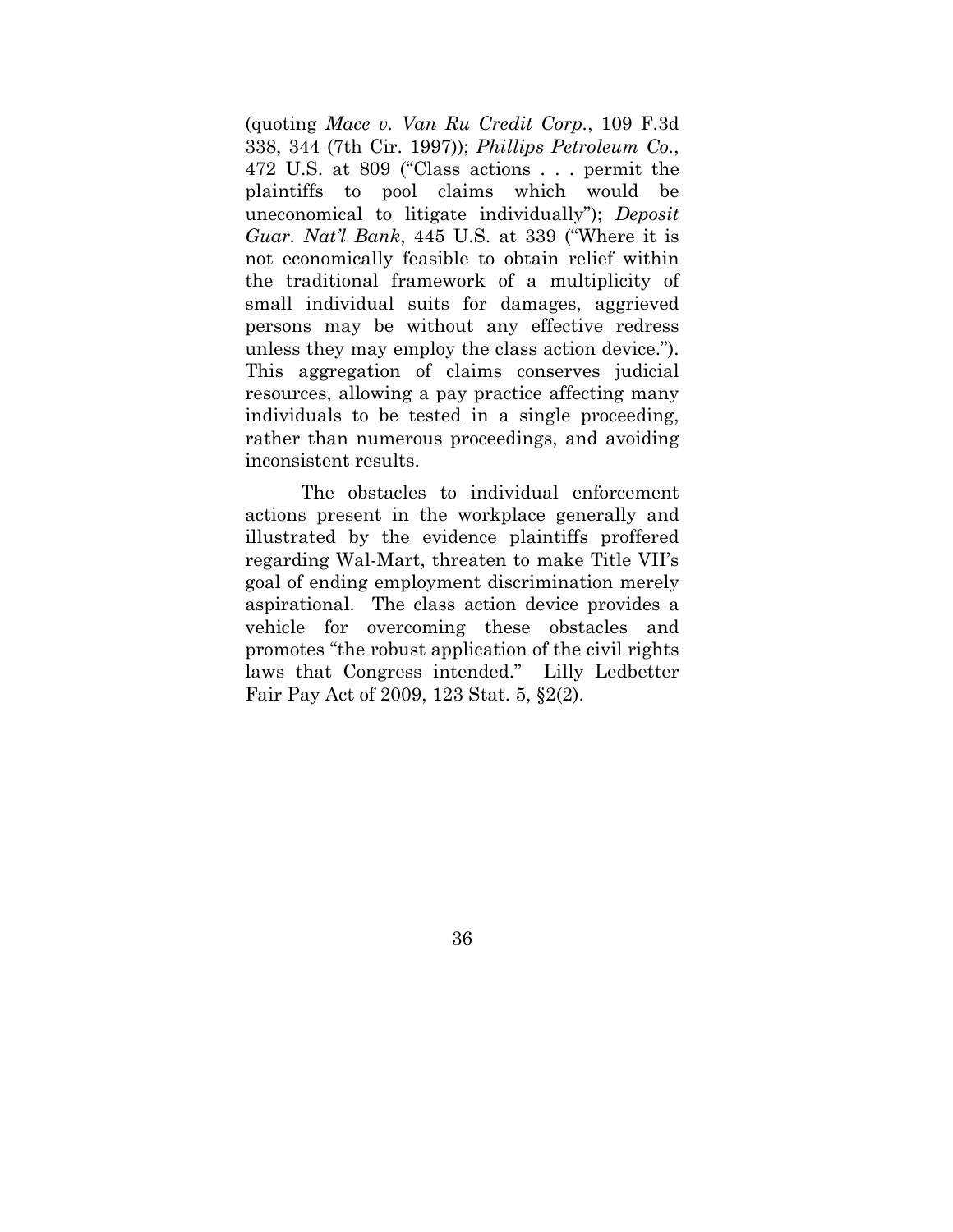#### **CONCLUSION**

For the reasons set forth above, the class certification order should be affirmed.

Respectfully Submitted,

Lenora M. Lapidus  *Counsel of Record*  Steven R. Shapiro Ariela M. Migdal American Civil Liberties Union Foundation 125 Broad Street 18th Floor New York, NY 10004 (212) 549-2500 llapidus@aclu.org

Marcia D. Greenberger Emily J. Martin Fatima Goss Graves Dina R. Lassow Anne King\* National Women's Law Center 11 Dupont Circle, NW Suite 800 Washington, NC 20036 (202) 588-5180

<sup>\*</sup> Admitted only in Illinois; supervision by Emily J. Martin and Fatima Goss Graves, members of the D.C. Bar.

<sup>37</sup>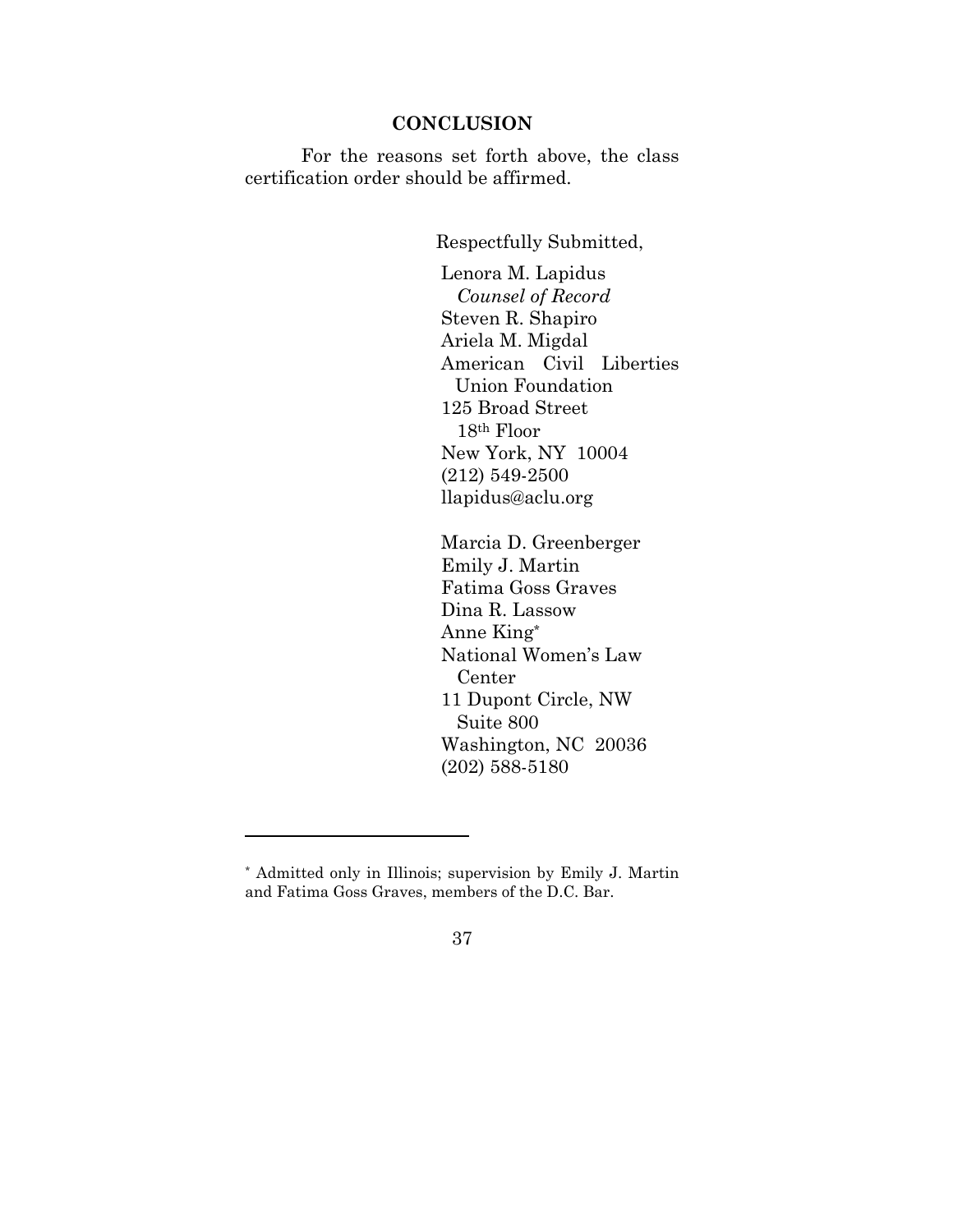Linda Lye American Civil Liberties Union Foundation of Northern California 39 Drumm Street San Francisco, CA 94111 (415) 621-2493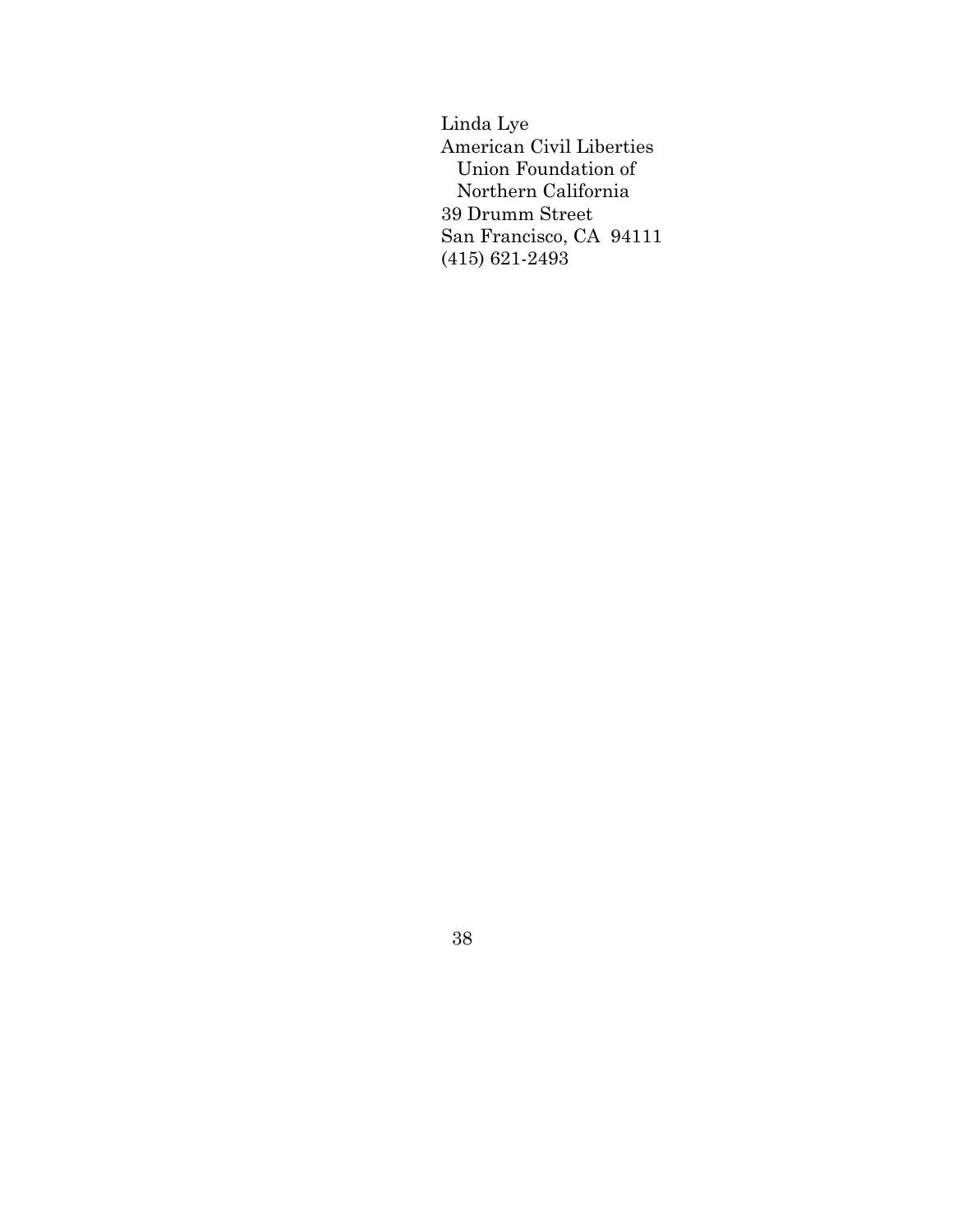#### **APPENDIX**

### **INDIVIDUAL STATEMENTS OF INTEREST OF AMICI CURIAE**

 *9to5, National Association of Working Women* is a national membership-based organization of low-wage women working to achieve economic justice and end discrimination. 9to5's members and constituents are directly affected by disparities in pay compared to their male co-workers, sex discrimination including failure to promote and advancement decisions based on gender stereotypes, the long-term negative effects on their and their families' economic well-being of these pay disparities and discrimination, and the difficulties of seeking and achieving redress for all these issues. Our toll-free Job Survival Helpline fields thousands of phone calls annually from women facing these and related problems in the workplace. The issues of this case are directly related to 9to5's work to end workplace discrimination and our work to promote policies that aid women in their efforts to achieve economic security. The outcome of this case will directly affect our members' and constituents' rights in the workplace and their long-term economic wellbeing and that of their families.

*A Better Balance: The Work & Family Legal Center* is a legal advocacy organization dedicated to promoting fairness in the workplace and helping workers across the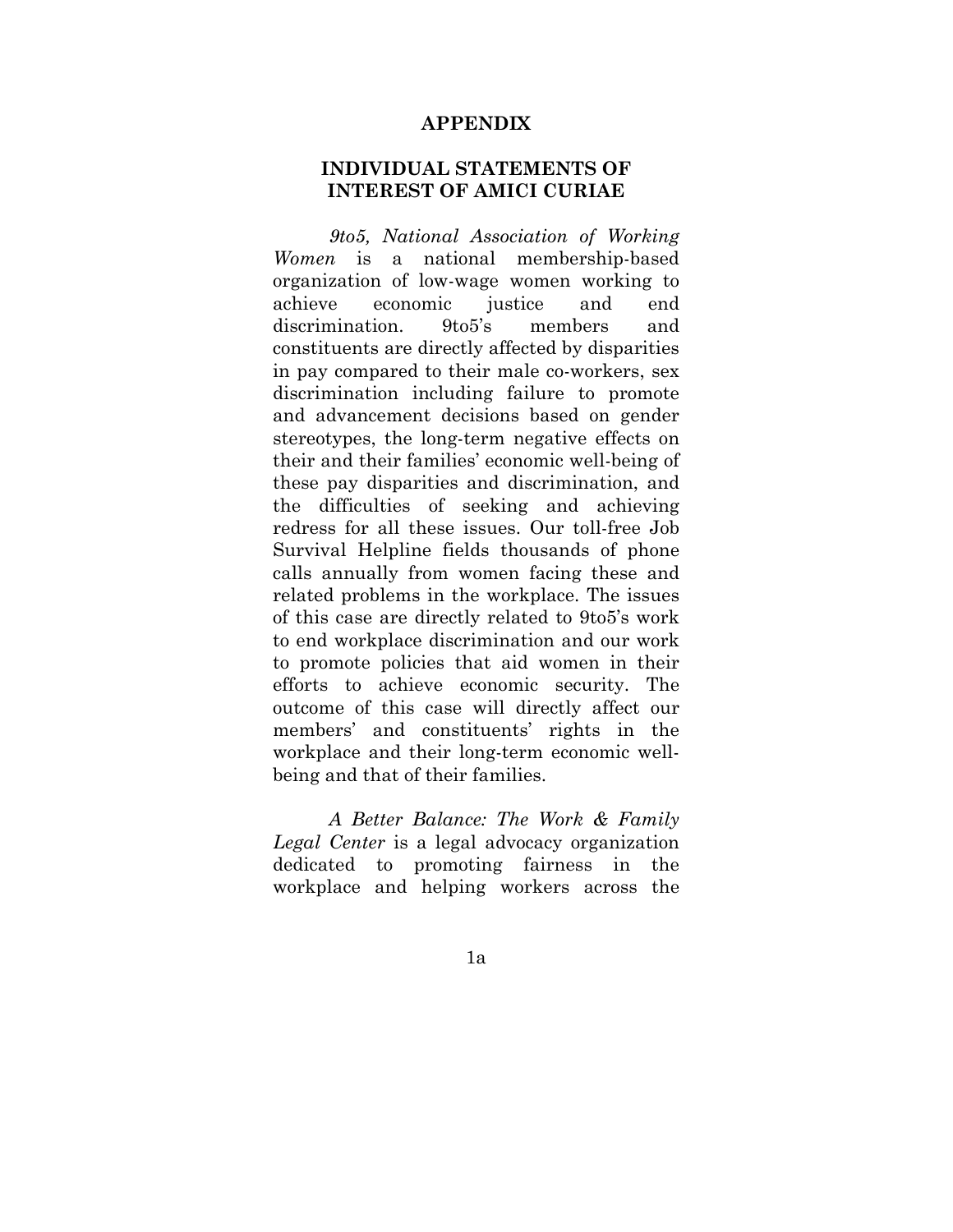economic spectrum care for their families without risking their economic security. In particular, A Better Balance is dedicated to advancing laws and policies which seek to strengthen our national and state equal pay and other anti-discrimination laws. As is welldocumented in the Walmart case, unfair pay is borne not only of sex discrimination but also maternal bias-- this type of bias is one of the most overt forms of discrimination against women in the workplace, often holding them back at work and endangering their long-term economic security. As long as policymakers fail to address these issues, litigation is one of the only remaining avenues to address them and must be pursued.

For 130 years, the *American Association of University Women (AAUW)*, an organization of over 100,000 members and donors, has been a catalyst for the advancement of women and their transformations of American society. In more than 1,000 branches across the country, AAUW members work to break through barriers for women and girls. AAUW plays a major role in mobilizing advocates nationwide on AAUW's priority issues, and chief among them is economic security for all women. Therefore, AAUW supports efforts to ensure pay equity, fairness in compensation, equitable access and advancement in employment, as well as vigorous enforcement of employment antidiscrimination statutes.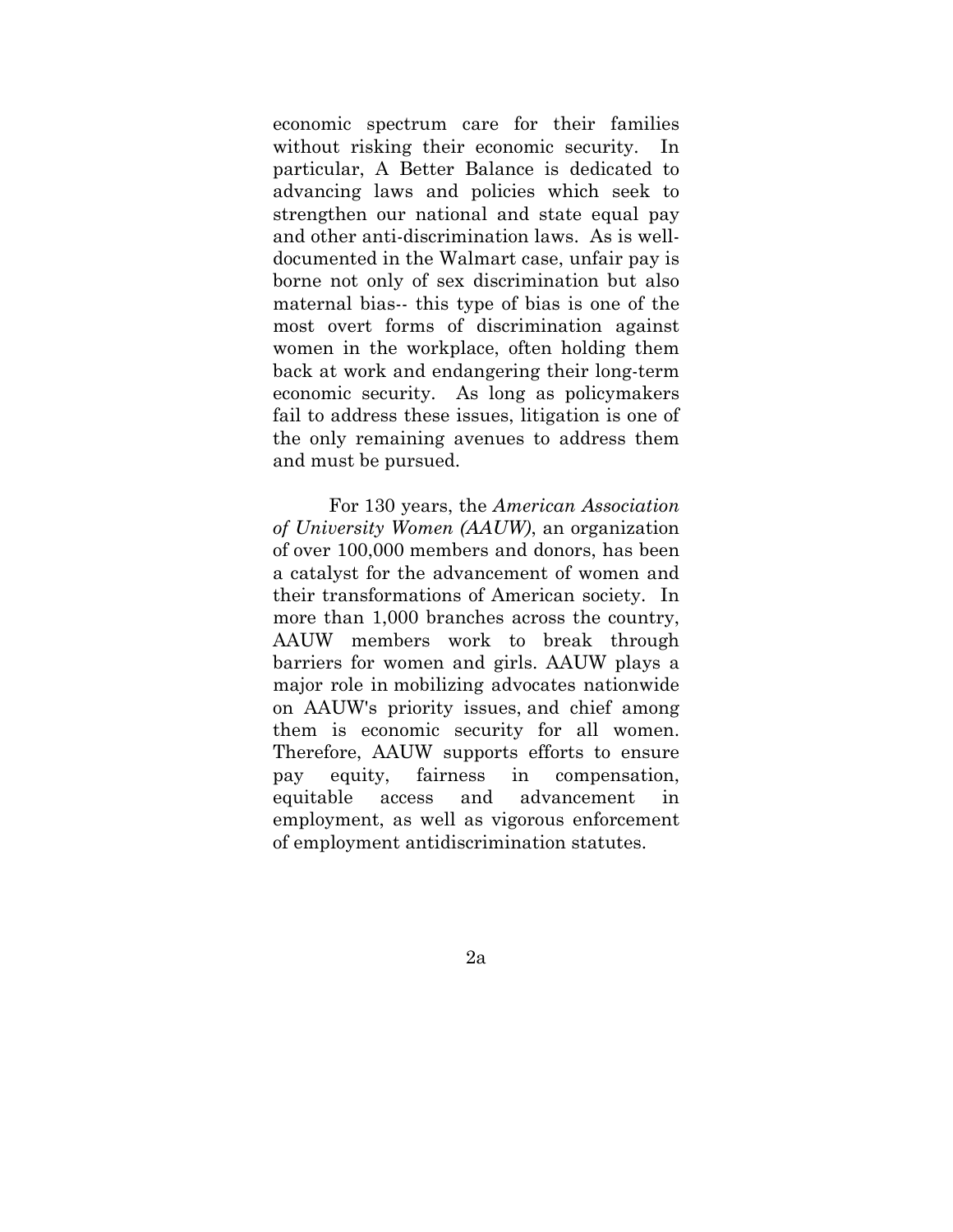The *California Women's Law Center (CWLC)* is a private, nonprofit public interest law center specializing in the civil rights of women and girls. Established in 1989, the California Women's Law Center works in the following priority areas: Gender Discrimination, Women's Health, Reproductive Justice and Violence Against Women. Since its inception, CWLC has placed a strong emphasis on eradicating sex discrimination in employment. CWLC has authored numerous amicus briefs, articles, and legal education materials on this issue. The *Dukes v. Wal-Mart* case raises questions within the expertise and concern of the California Women's Law Center. Therefore, the California Women's Law Center has the requisite interest and expertise to join in the amicus brief in this case.

 The *Coalition of Labor Union Women (CLUW)* is America's only national membership organization for all union women based in Washington, DC with chapters throughout the country. Founded in 1974 it is leading the effort to empower women in the workplace, advance women in their unions, encourage political and legislative involvement, organize women workers into unions and promote policies that support women and working families. From its inception CLUW has advocated to strengthen the role and impact of women in every aspect of their lives. CLUW focuses on public policy issues such as equality in employment and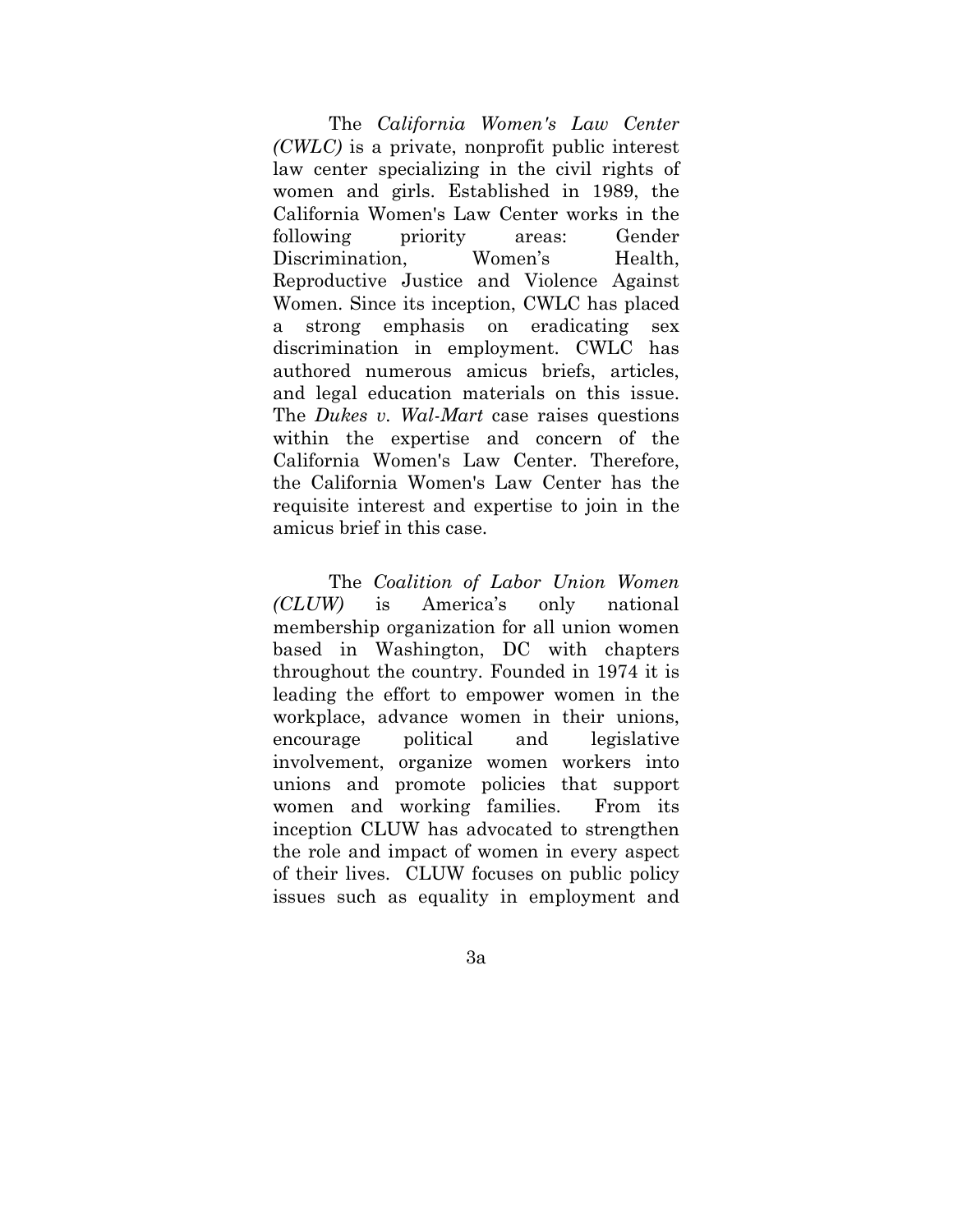educational opportunities, affirmative action, pay equity, national health care, labor law reform, family and medical leave, reproductive freedom, and increased participation of women in unions and in politics. Through its 46 chapters throughout the United States, CLUW members work to end discriminatory laws and policies and practices adversely affecting women through a broad range of educational, political and advocacy activities. CLUW has frequently participated as amicus curiae in numerous legal cases involving issues of gender discrimination. CLUW has provided educational and training programs for many years to educate and inform workers, union leaders and employers about issues of gender equality in the workplace.

 The *D.C. Employment Justice Center (EJC)* is a non-profit organization whose mission is to secure, protect, and promote workplace justice in the D.C. metropolitan area. EJC provides legal assistance on employment law matters to the working poor and supports a local workers' rights movement, bringing together low-wage workers and advocates for the poor. Established on Labor Day of 2000, EJC advises and counsels well over 1000 workers each year on their rights in the workplace. In 2010, more than 40% of the workers served by EJC were women, and a significant number of those claims involved violations of the women's rights through sex-based discrimination in the workplace. It is critically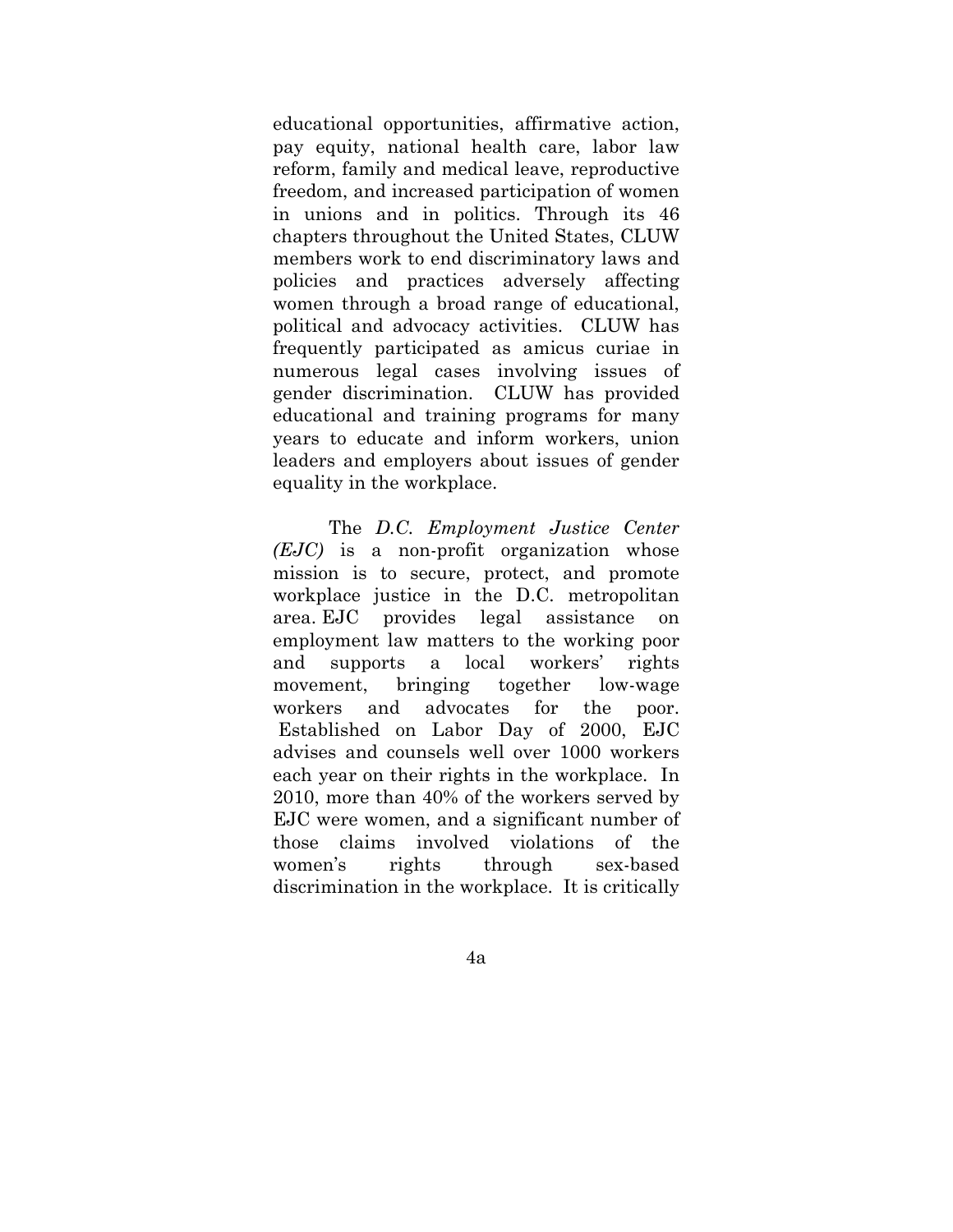important that all women be afforded a meaningful opportunity to protect their civil rights.

 The *Feminist Majority Foundation (FMF)*, a 501(c)(3) non-profit organization founded in 1987, is dedicated to the pursuit of women's equality, utilizing research and action to empower women economically, socially and politically. FMF advocates for full enforcement of Title VII and other laws prohibiting discrimination and advancing workplace equality for women, including in pay and promotions.

 *Hadassah,* the Women's Zionist Organization of America, Inc., is the largest women's and the largest Jewish membership organization in the United States, with nearly 300,000 members. While traditionally known for its role in funding health care and other initiatives in Israel, Hadassah also has had a longstanding commitment to the protection of women's rights in the United States. In particular, Hadassah recognizes the need to eliminate wage discrimination and has been a long-time supporter of measures to achieve economic equality and security for women. The availability of class actions to assert claims of discrimination against women in the workplace is necessary to combat such discrimination and bring about real economic equity for women.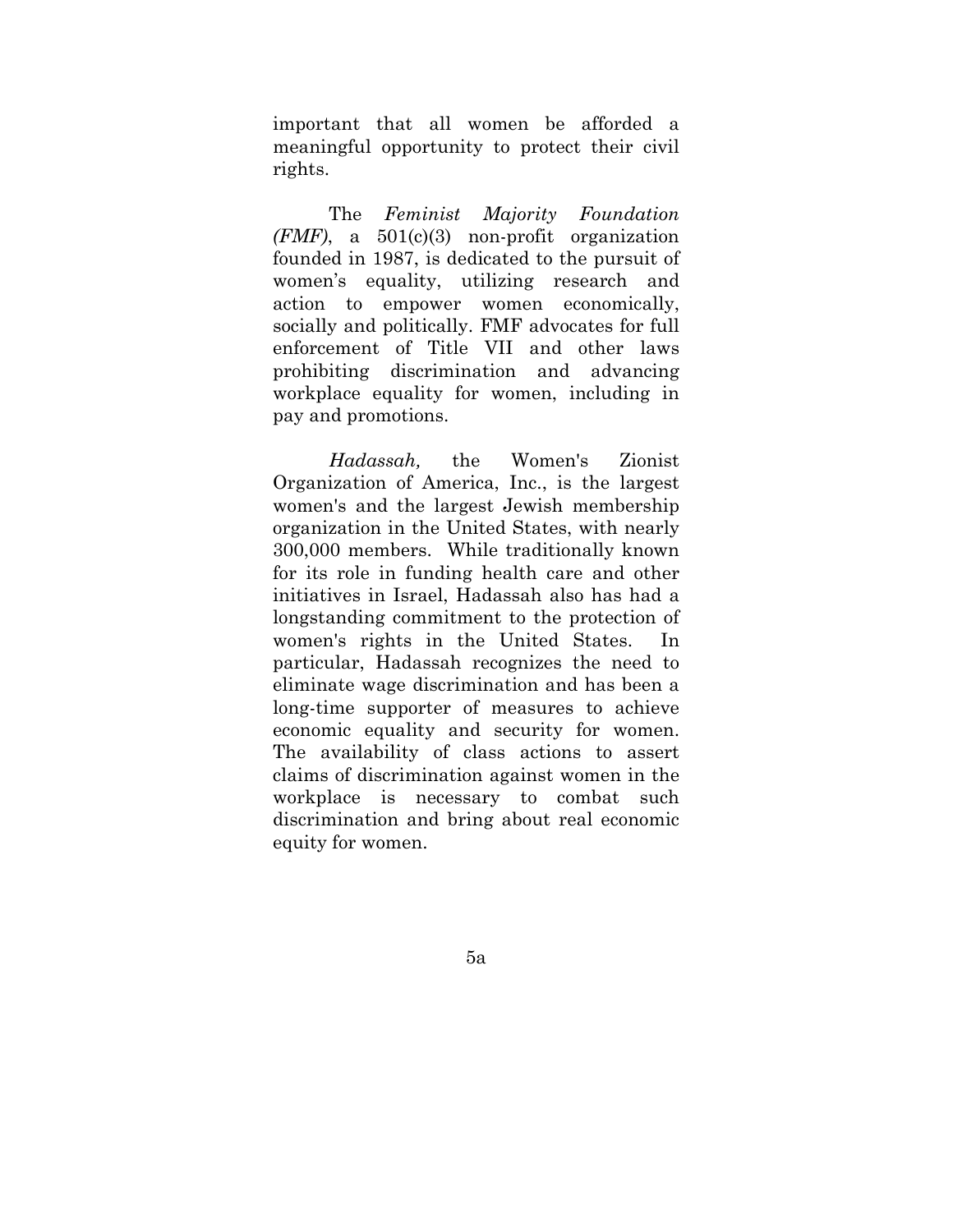*Legal Momentum* (formerly NOW Legal Defense and Education Fund) has worked to advance women's rights for forty years by using the power of the law and creating innovative public policy. Assuring women's equality in the workplace is central to Legal Momentum's mission. Legal Momentum has litigated cases to secure full enforcement of laws prohibiting sex discrimination, harassment, and retaliation, including *Faragher v. City of Boca Raton*, 524 U.S. 775 (1998), and has participated as *amicus curiae* on leading cases in this area, including *Burlington Northern & Santa Fe Railway Co. v. White*, 548 U.S. 53 (2006), *Northern Burlington Industries, Inc. v. Ellerth*, 524 U.S. 742 (1998), *Oncale v. Sundowner Offshore Services, Inc.*, 523 U.S. 75 (1998), and *Harris v. Forklift Systems, Inc.*, 510 U.S. 17 (1993).

 *Legal Voice* is a regional non-profit public interest organization that works to advance the rights of all women in Washington, Alaska, Montana, Idaho and Oregon, through litigation, legislation, education and the provision of legal information and referral services. Since its founding in 1978 (as the Northwest Women's Law Center), Legal Voice has been dedicated to protecting and ensuring women's legal rights, including the right to equality in the workplace. Toward that end, Legal Voice has participated as counsel and as *amicus curiae*  in cases involving workplace gender discrimination throughout the Northwest and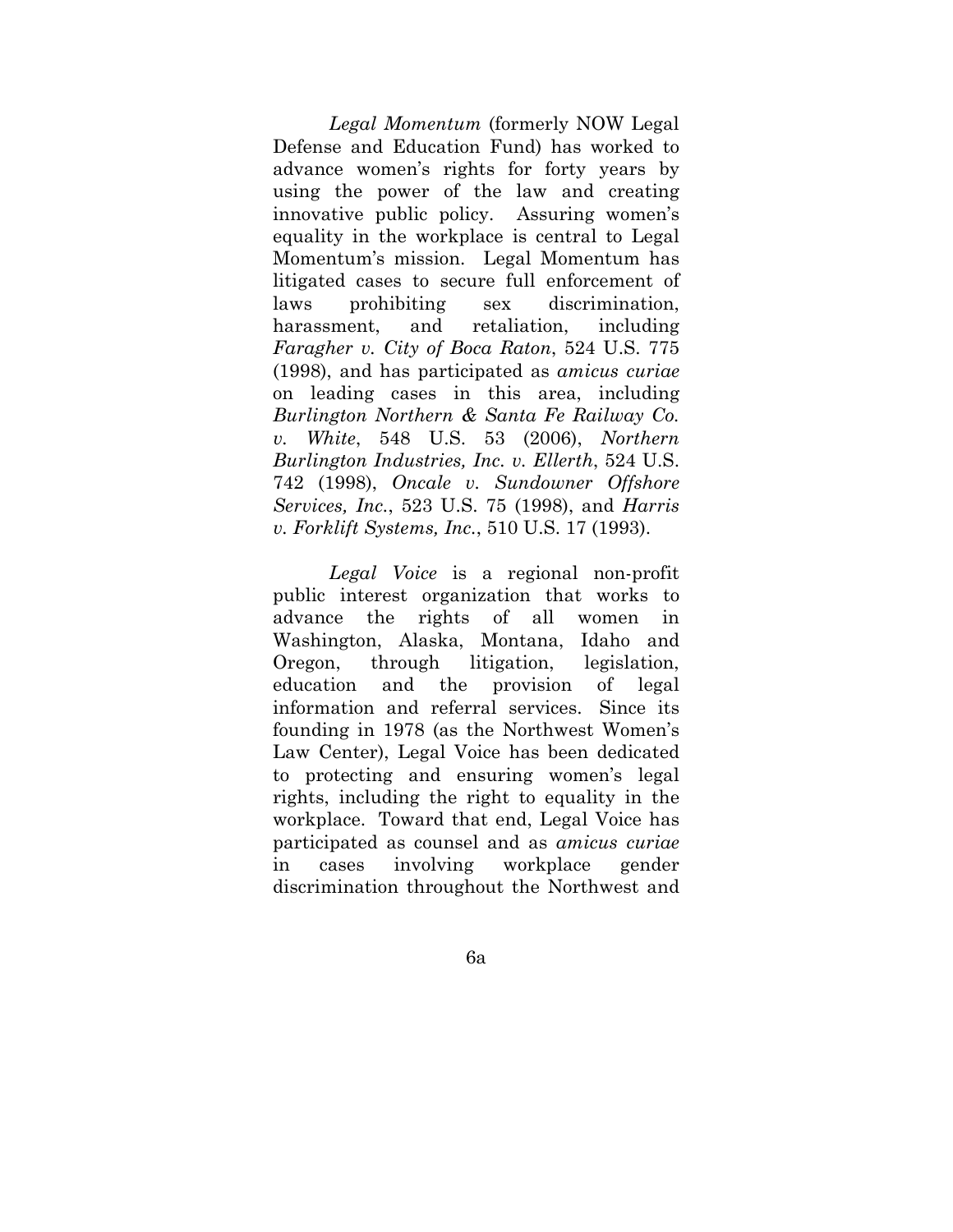the country. Legal Voice serves as a regional expert advocating for robust interpretation and enforcement of anti-discrimination laws protecting women.

 The *National Association of Commissions for Women (NACW)* is a nonpartisan organization committed to equality and justice for women by increasing the effectiveness of member commissions and serving as their national voice. The NACW has passed several resolutions over the years in support of pay equity for women.

 Established in 1955, the *National Association of Social Workers (NASW)* is the largest association of professional social workers in the world with 145,000 members and 56 chapters throughout the United States and internationally. With the purpose of developing and disseminating standards of social work practice while strengthening and unifying the social work profession as a whole, NASW provides continuing education, enforces the NASW Code of Ethics, conducts research, publishes books and studies, promulgates professional criteria, and develops policy statements on issues of importance to the social work profession.

 NASW recognizes that discrimination and prejudice directed against any group are not only damaging to the social, emotional, and economic well-being of the affected group's members, but also to society in general.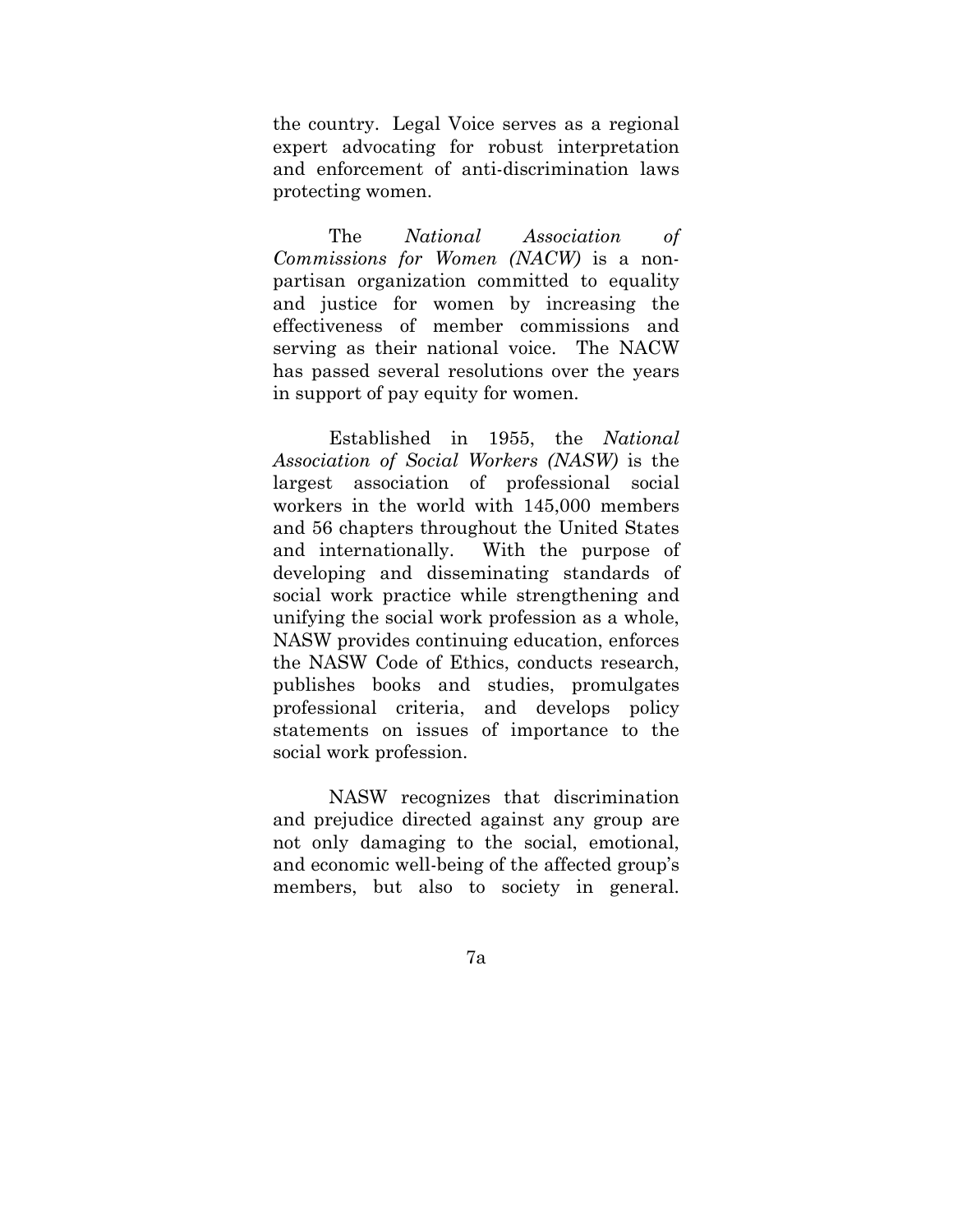NASW has long been committed to working toward the elimination of all forms of discrimination against women. The NASW Code of Ethics directs social workers to "engage in social and political action that seeks to ensure that all people have equal access to the resources, employment, services, and opportunities they require to meet their basic human needs and to develop fully" . . . and to "act to prevent and eliminate domination of, exploitation of, and discrimination against any person, group, or class on the basis of . . . sex." NASW policies support "legislative and administrative strategies that address pay equity and comparable worth initiatives for increasing women's wages….breaking the "glass ceiling," the "Lucite ceiling" for women of color, and the "maternal wall" that affects mothers in the paid labor force…" and "ending sexual harassment and occupational segregation, which clusters women in low-paying, "pinkcollar" occupations." NATIONAL ASSOCIATION OF SOCIAL WORKERS, Women's Issues, SOCIAL WORK SPEAKS, 367, 370 (8th ed., 2009).

 Accordingly, given NASW's policies and the work of its members, NASW has expertise that will assist the Court in reaching a proper resolution of the questions presented in this case.

 The *National Association of Women Lawyers (NAWL),* founded in 1899, is the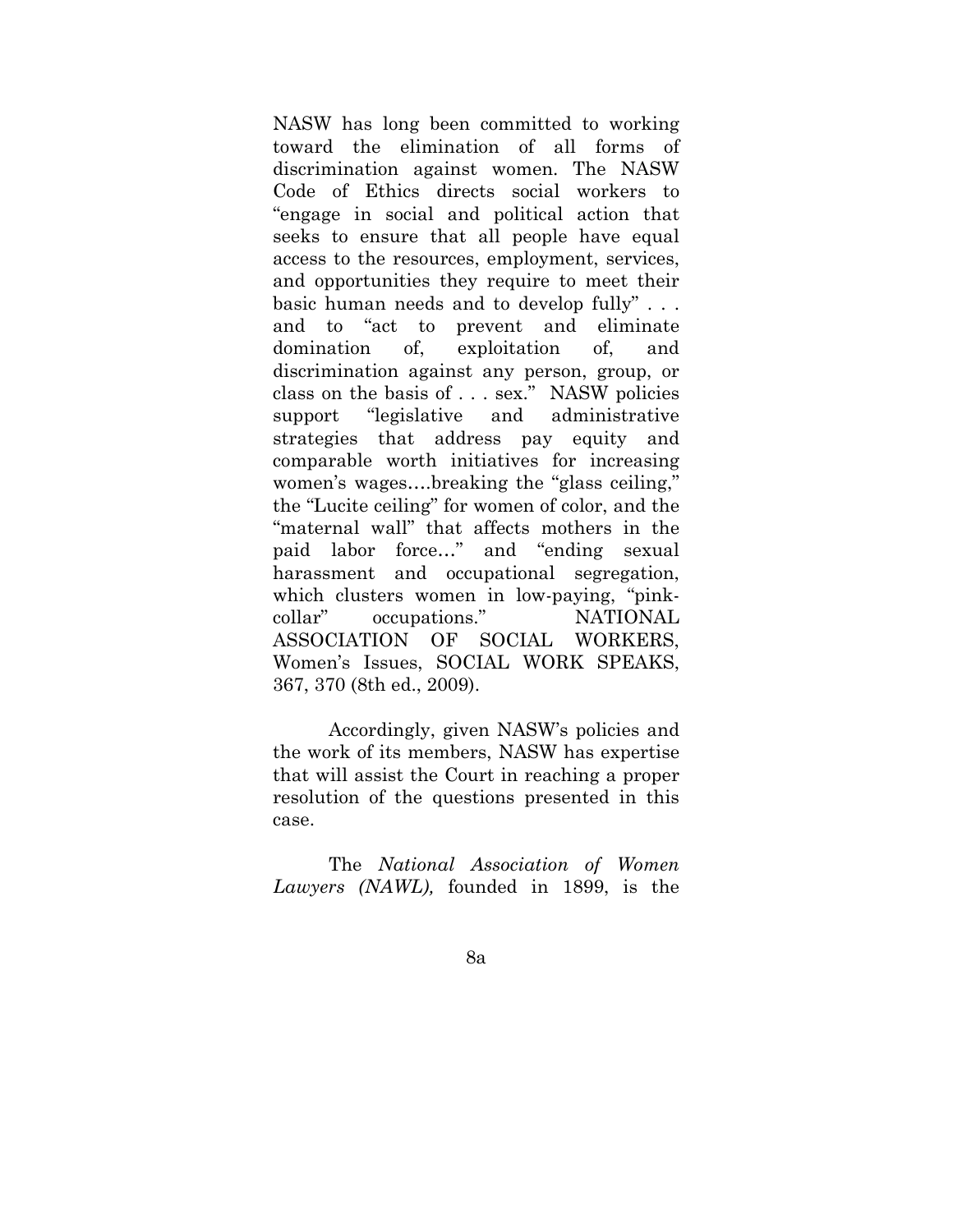oldest women's bar association in the country. NAWL is a national, voluntary organization with members in all fifty states, devoted to the interests of women lawyers, as well as all women. Through its members, committees and the Women Lawyers Journal, it provides a collective voice in the bar, courts, Congress and the workplace. NAWL stands committed to ensuring equality in the workplace. NAWL joins as an *amicus* only to the extent that this brief addresses the general use of the class action vehicle to advance claims of discrimination against women.

 The *National Campaign to Restore Civil Rights (the Campaign)* is a non-partisan movement of more than one hundred civil rights and social justice organizations and individuals working to ensure that our courts protect and preserve equal justice, fairness, and opportunity. The Campaign is interested in *Dukes v. Wal-Mart*, because this case directly implicates the Campaign's mission to preserve equal justice and defend against the erosion of civil rights protections. Since the beginning of the Civil Rights Movement, class action lawsuits have been an effective and powerful tool for protecting rights and enforcing civil rights laws. From *Brown v. Board of Education* through the instant case, class action lawsuits have been used to promote civil rights and equal justice. A decision in Wal-Mart's favor will have harmful effects on civil rights and social justice advocates' ability to use litigation to prevent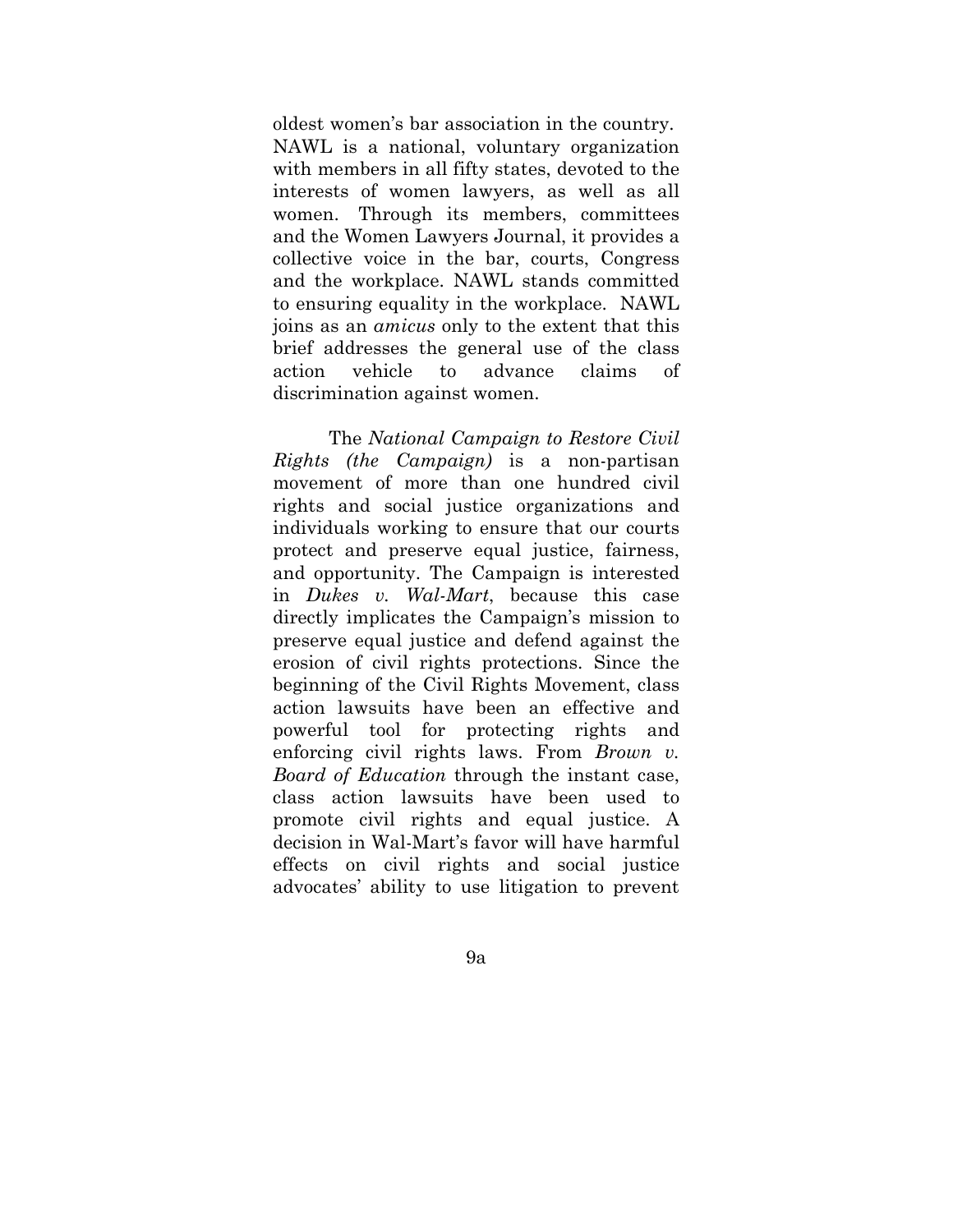discrimination and promote equality. These effects will be far-reaching and impact many of the Campaign's partner organizations, including racial justice, immigrants', and disability rights organizations, and advocates working on housing, the environment, access to health care, education, employment, and the rights of the aging, women's rights, and the rights of people who are LGBTQ. The Campaign is interested in protecting access to the courts.

 The *National Committee on Pay Equity (NCPE)*, founded in 1979, is a coalition of women's and civil rights organizations; labor unions; religious, professional, legal, and educational associations, commissions on women, state and local pay equity coalitions and individuals working to eliminate sex- and race-based wage discrimination and to achieve pay equity. NCPE supports efforts to ensure pay equity, fairness in compensation, equitable access, and advancement in employment, as well as vigorous enforcement of employment antidiscrimination statutes.

 The *National Council of Jewish Women (NCJW)* is a grassroots organization of 90,000 volunteers and advocates who turn progressive ideals into action. Inspired by Jewish values, NCJW strives for social justice by improving the quality of life for women, children, and families and by safeguarding individual rights and freedoms. NCJW's Principles and Resolutions state that "equal rights and equal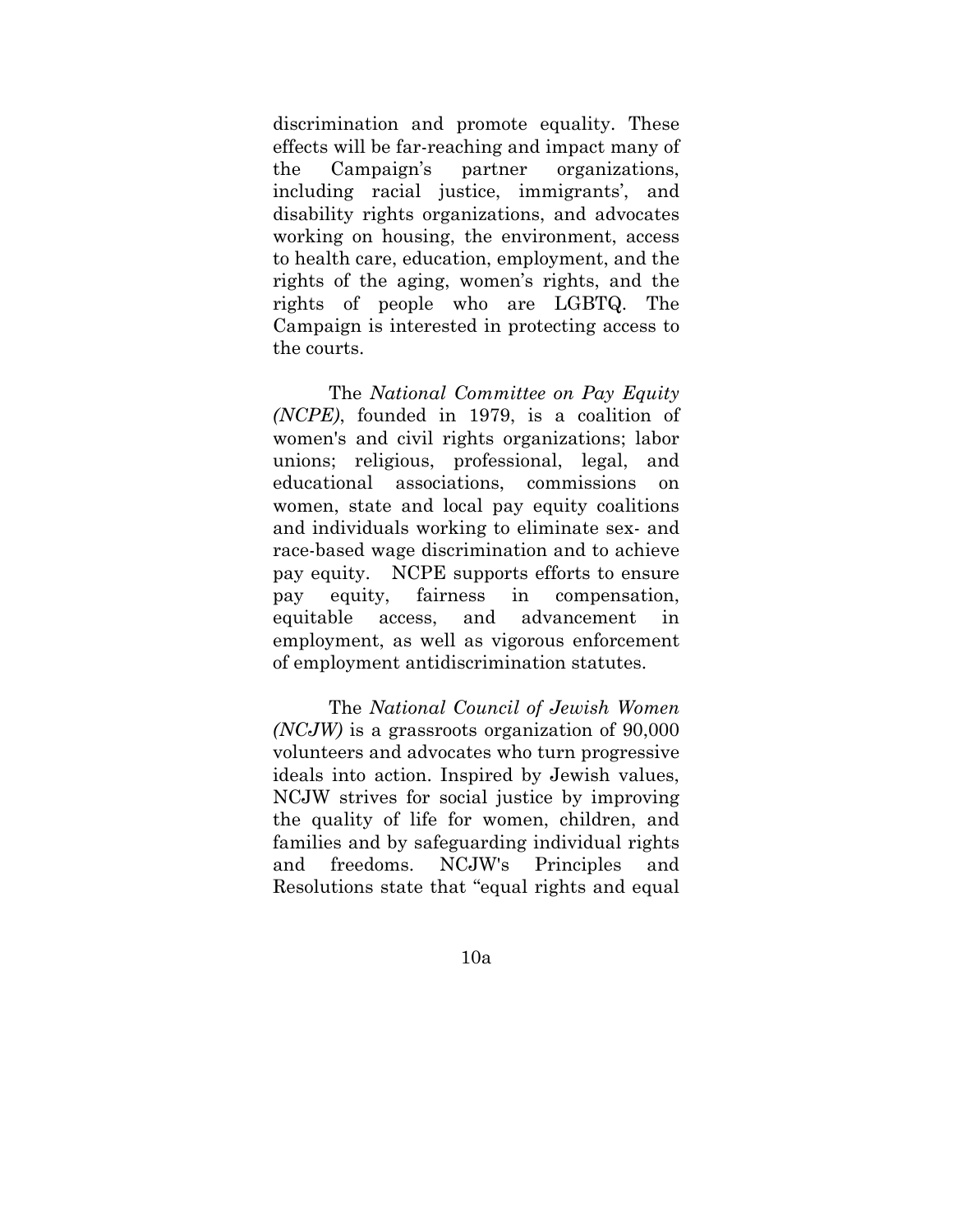opportunities for women must be guaranteed" and "discrimination on the basis of race, gender, national origin, ethnicity, religion, age, disability, marital status, sexual orientation or gender identity must be eliminated" and the organization endorses and resolves to work for "employment laws, policies, and practices that provide equal pay for work of comparable worth and equal opportunities for advancement." Consistent with our Principles and Resolutions, NCJW joins this brief.

 The *National Education Association (NEA)* is a nationwide employee organization with more than 3.2 million members, the vast majority of whom are employed by public school districts, colleges and universities. NEA is strongly opposed to employment discrimination, especially discrimination against women in the workplace, and firmly supports the vigorous enforcement of Title VII.

 The *National Employment Law Project (NELP)* is a non-profit organization that advocates on behalf of low income and unemployed workers. NELP believes that work should be a ladder of economic opportunity and a sure path to middle-class financial security. NELP has a long-standing commitment to the enforcement of the nation's civil rights laws, and the use of all tools necessary to vindicate the individual and collective rights of workers, such as women, who are in legally protected classes.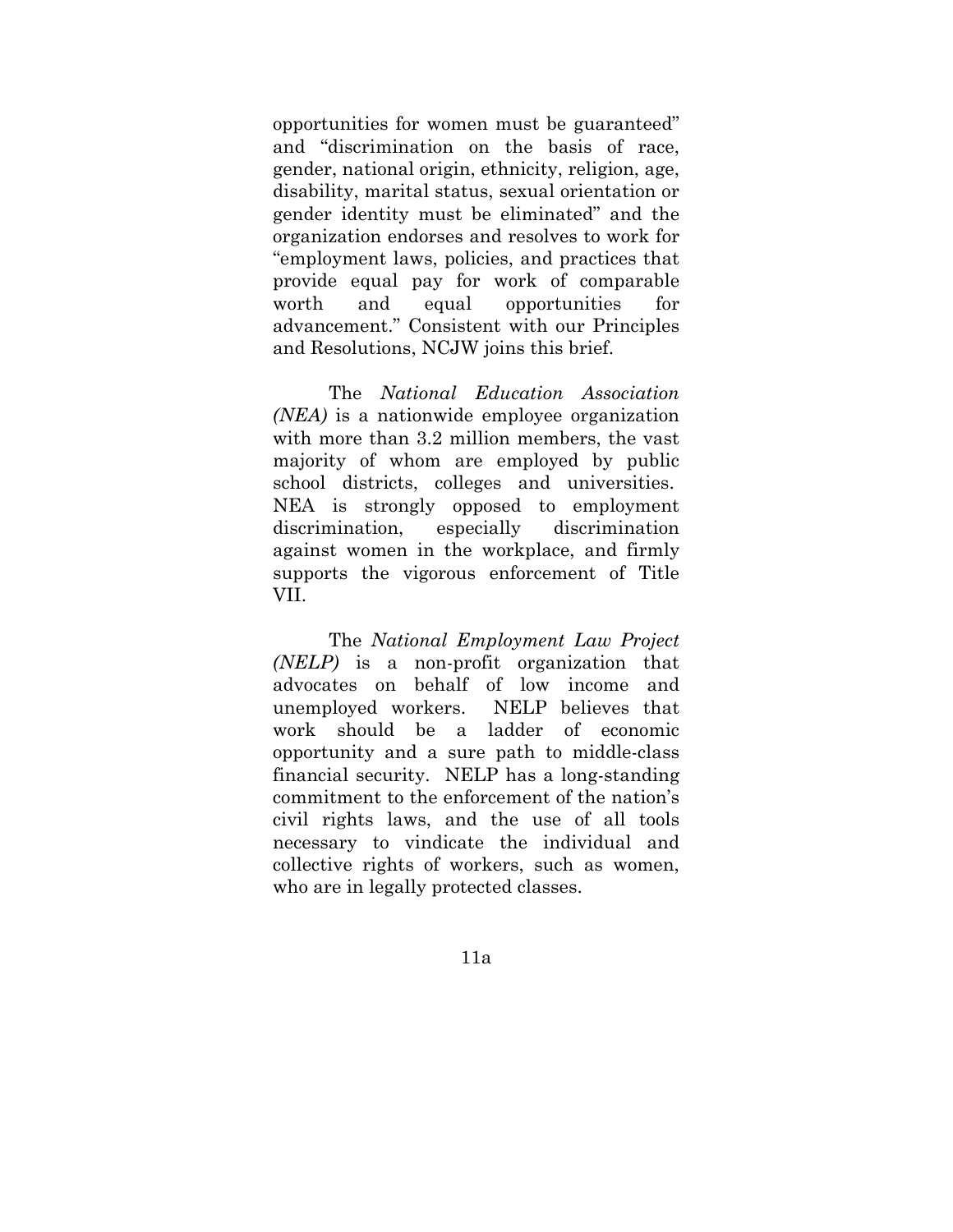The *National Organization for Women Foundation (NOW)* is a 501(c)(3) organization devoted to furthering women's rights through education and litigation. Created in 1986, NOW Foundation is affiliated with the National Organization for Women, the largest feminist grassroots organization in the United States, with hundreds of thousands of supporters and contributing members in hundreds of chapters in all 50 states and the District of Columbia. Since its inception, NOW Foundation's goals have included eliminating all forms of sex discrimination in the workplace.

 Since 1966, the *National Organization for Women Foundation (NOW) NYC* has worked to advance the women and girls of New York through public education, grassroots organizing, lobbying, action, and advocacy. Since our inception, NOW-NYC has worked to create a culture where America's most valuable untapped resource- women- can succeed in all realms. NOW-NYC aims to end violence against women, advance women in the workplace, promote reproductive freedom and transform images of women in the media. Our sister organization, The Service Fund of NOW-NYC provides unemployment discrimination clinics.

 The *Older Women's League (OWL)* is a non-profit, non-partisan organization that accomplishes its work through research,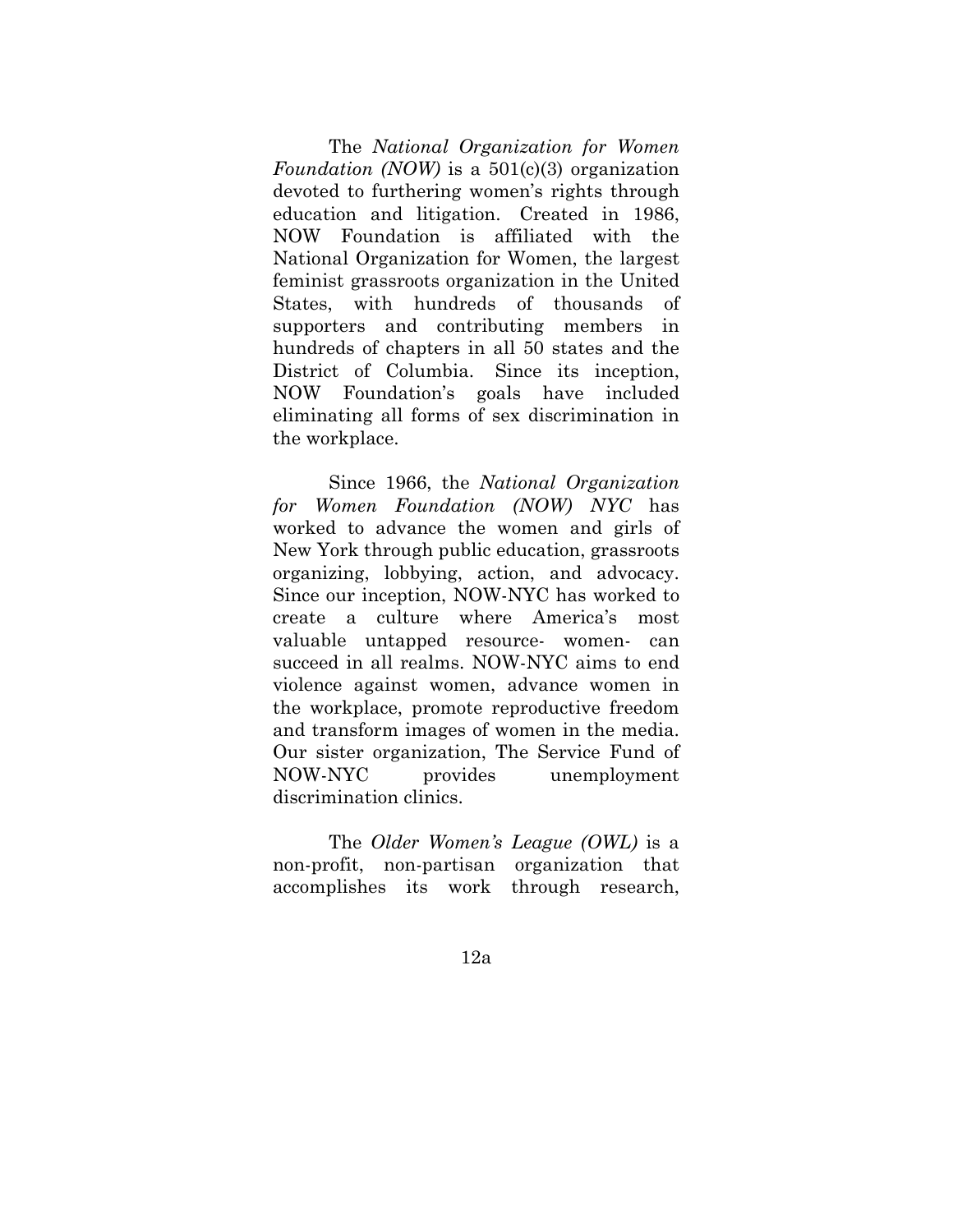education, and advocacy activities conducted through its chapter network. Now in its 30th year, OWL provides a strong and effective voice for the more than 70 million women age 40 and over in America. OWL has long advocated for equality and economic security, and believes that all persons should be free from all forms of discrimination in the workplace, including in pay and promotions.

 *People for the American Way Foundation (PWAWF)* is a nonpartisan citizens' organization established to promote and protect civil and constitutional rights. Founded in 1981 by a group of religious, civic and educational leaders devoted to our nation's heritage of tolerance, pluralism and liberty, PFAWF now has hundreds of thousands of members nationwide. PFAWF has been actively involved in efforts to combat discrimination and promote equal rights, including efforts to protect the rights of women, issues which are directly involved in this case.

 *Pick Up the Pace* is a San Franciscobased non-profit organization whose mission is to identify and eliminate barriers to women's advancement in the workplace, emphasizing the role of law in combating glass ceiling discrimination, cognitive bias, gender stereotyping and work/family conflict. Established in 2005, the organization seeks to raise awareness of cutting edge gender bias issues through public education and legal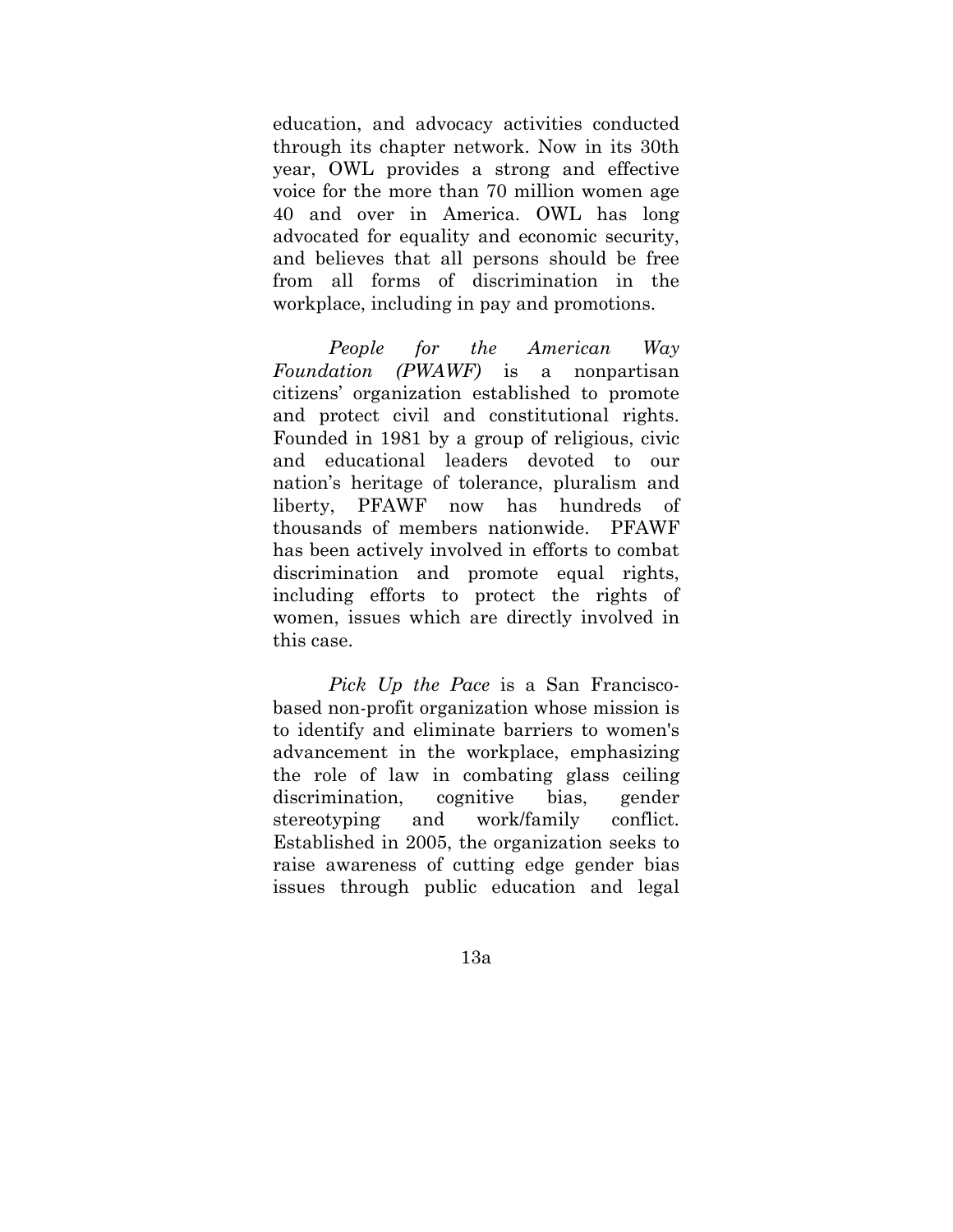advocacy as amicus curiae before state and federal courts, including the United States Supreme Court in *Thompson v. North American Stainless, Burlington Northern & Santa Fe Railway Co. v. Sheila White, BCI Coca-Cola Bottling Co. v. EEOC, Ledbetter v. Goodyear Tire & Rubber Company, Inc*. and *AT&T v. Hulteen*.

The *Sargent Shriver National Center on Poverty Law (Shriver Center)* champions social justice through fair laws and policies so that people can move out of poverty permanently. Our methods blend advocacy, communication, and strategic leadership on issues affecting low-income people. National in scope, the Shriver Center's work extends from the Beltway to state capitols and into communities building strategic alliances. Through its Women's Law and Policy Project, the Shriver Center works on issues related to women's access to high-wage employment. Discriminatory employment policies and practices have a negative impact on women's immediate and long-term employment and economic security. Nondiscrimination in all industries and occupations is vital if women are ever to obtain true economic well-being. The Shriver Center has a strong interest in the eradication of unfair and unjust employment policies and practices that limit women's economic opportunities and serve as a barrier to economic equity.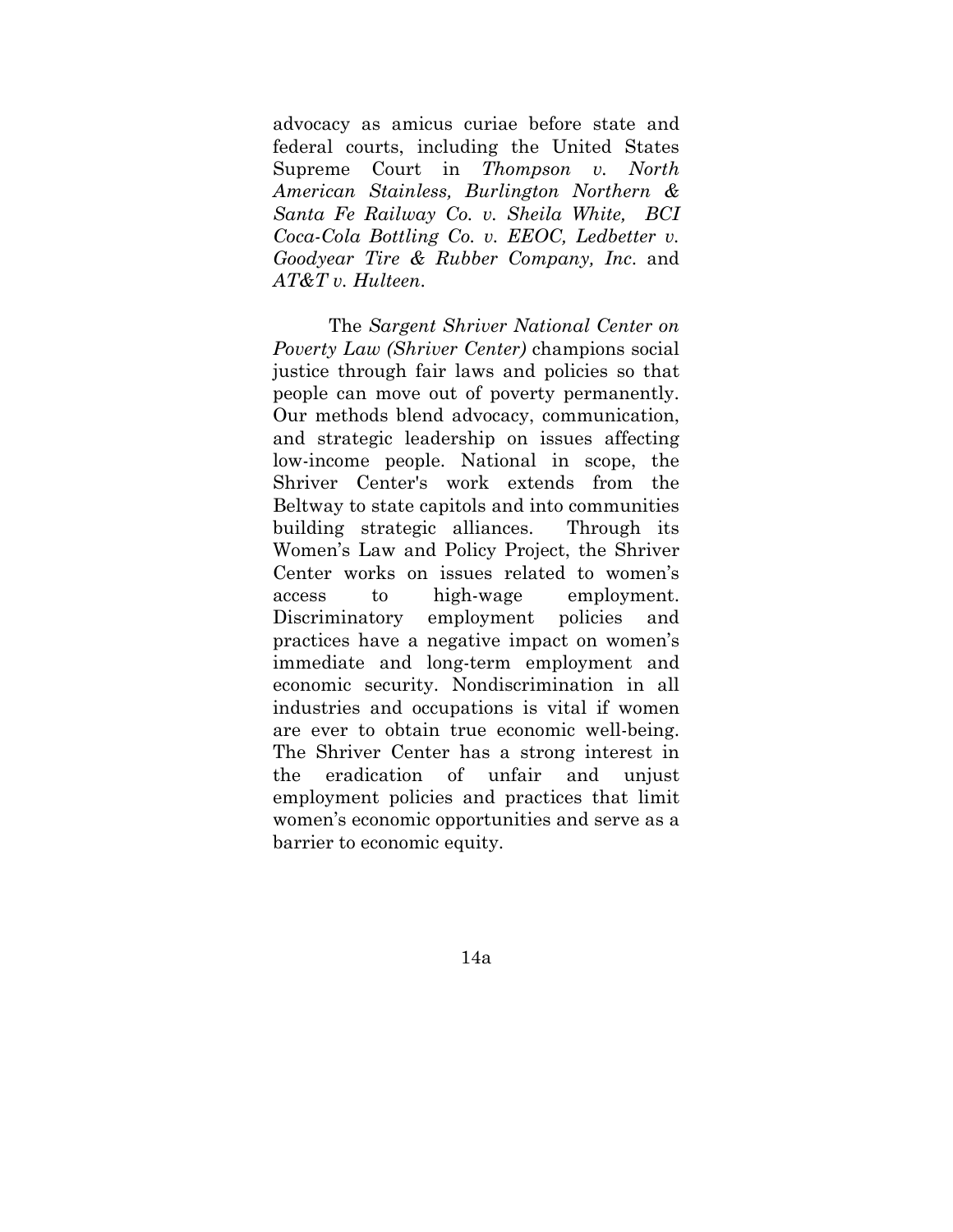The *Union for Reform Judaism (URJ)* includes 900 congregations in North America, encompassing 1.5 million Reform Jews. The URJ comes to this issue out of our longtime commitment to asserting the principle, and furthering the practice, of the full equality of women on every level of life. We oppose discrimination against all individuals, and recognize the need to end sex discrimination in the workplace, including in pay and promotions.

 The *Washington Lawyers' Committee for Civil Rights and Urban Affairs* is a non-profit civil rights organization that works to eradicate discrimination by litigating under our nation's civil rights laws. In the Committee's 40-year history, its attorneys have represented tens of thousands of individuals who have experienced discrimination on the basis of their gender, race, national origin, disability and/or other protected characteristic. The Committee's Equal Employment Opportunity Project has successfully prosecuted hundreds of employment discrimination cases, including more than sixty class actions. Although the Project's cases invoke a wide range of civil rights laws, the Project has focused its efforts on enforcing Title VII of the Civil Rights Act of 1964. From this extensive employment discrimination and class action litigation history, the Committee has amassed expertise regarding the questions of law and procedure raised in the present matter, and accordingly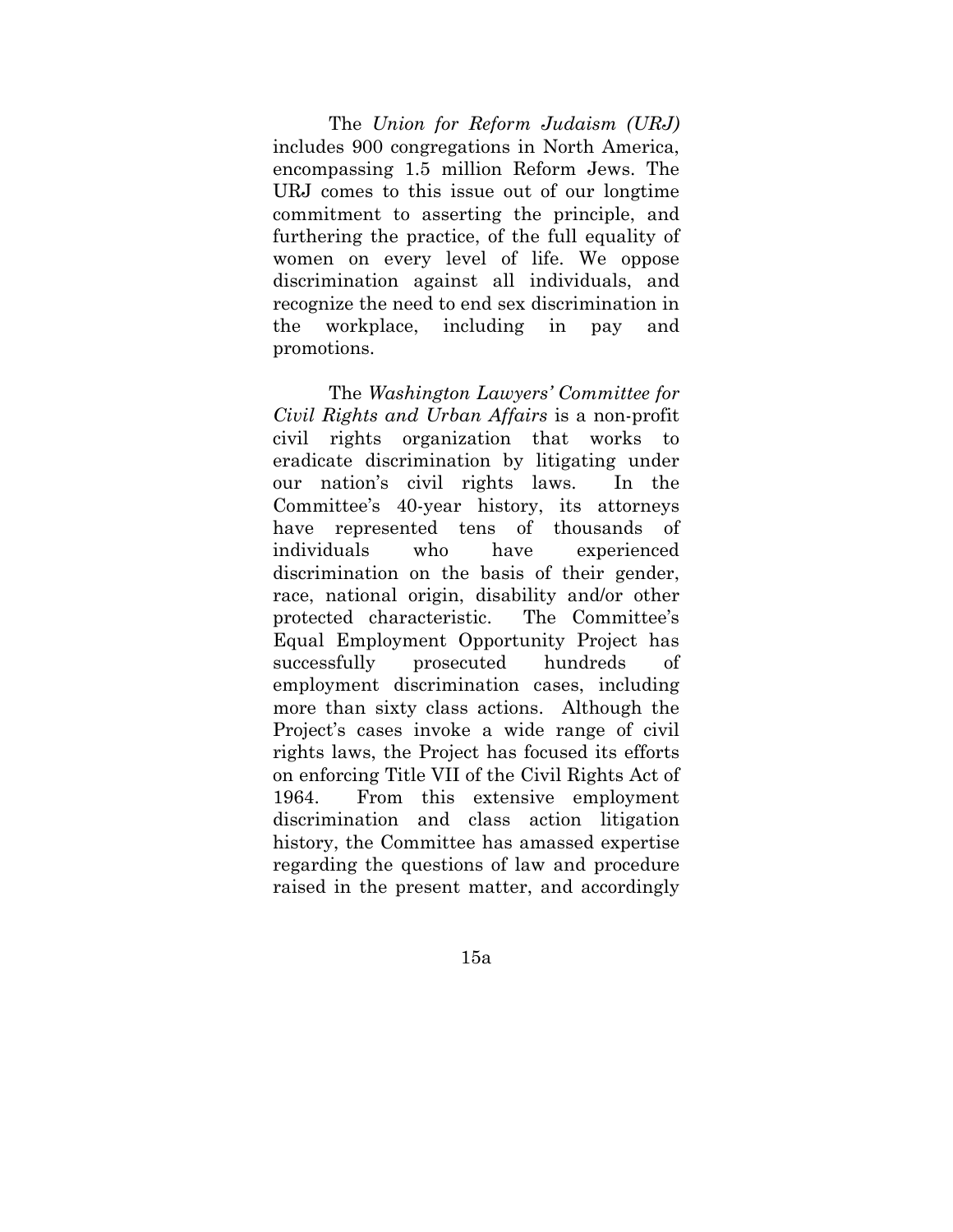hopes to assist the Court in resolving these questions.

 *Wider Opportunities for Women (WOW)* works nationally and in our home community of Washington, DC, to help women achieve economic security and equality of opportunity for themselves and their families at all stages of life. Providing equal opportunities for women in the workplace and providing career paths to earning self-sufficiency wages and benefits are key to women's ability to meet the financial needs of themselves and their families. WOW has developed indexes of income needed to cover basic needs at the county level and for different family types and ages to measure that goal. Establishing real opportunities for female employees, creating a workplace free of discrimination and harassment and providing redress for female employees who have been discriminated against are basic values under consideration in this case.

 *Women Employed* is a national organization based in Chicago whose mission is to improve the economic status of women and remove barriers to economic equity. Since 1973, the organization has fought to outlaw pay discrimination, pregnancy discrimination and sexual harassment and to strengthen federal equal opportunity policies and work/family benefits. Women Employed strongly believes that pay discrimination is one of the main barriers to achieving equal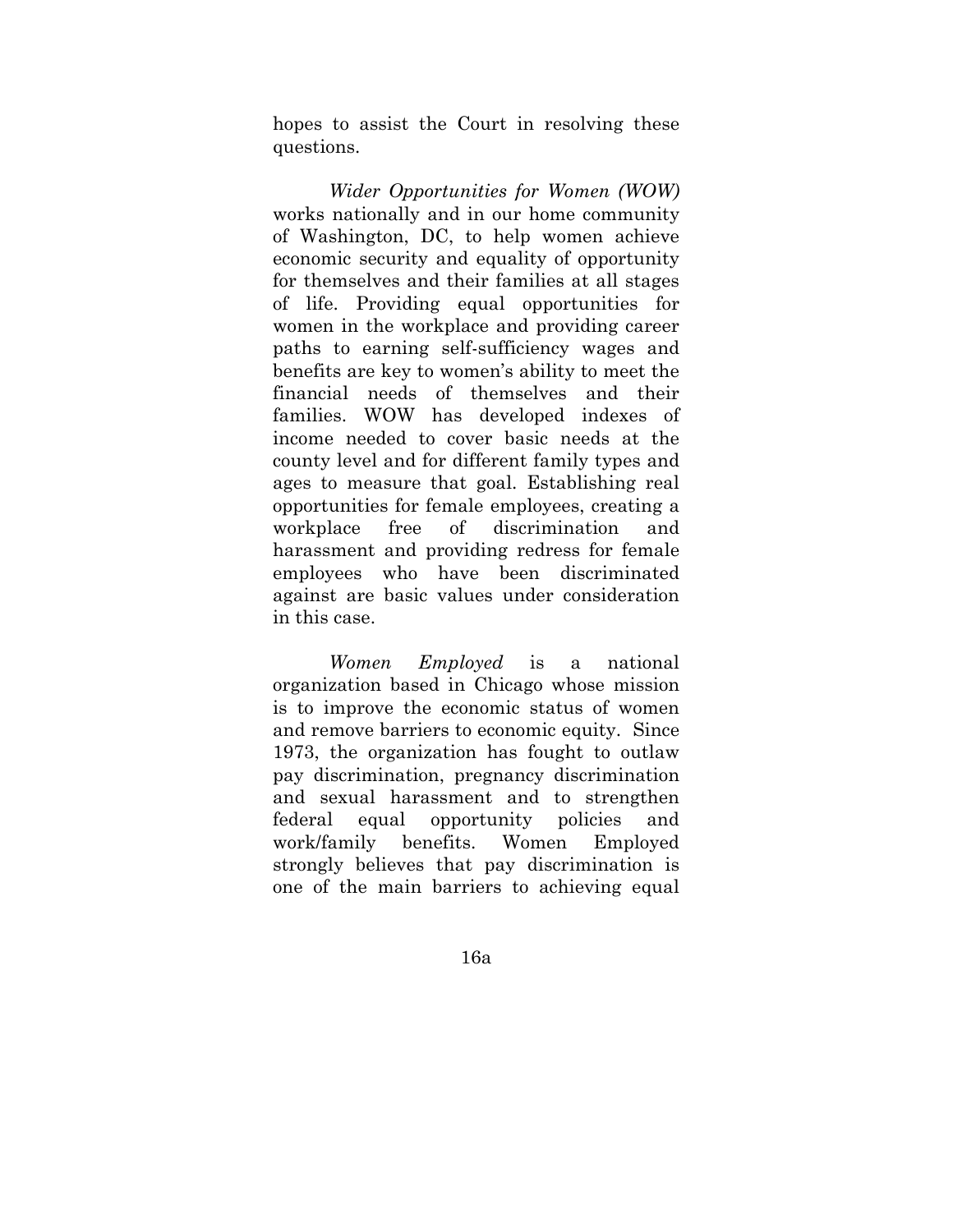opportunity and economic equity for women in the workplace and that class actions are an indispensable tool for eradicating illegal, company-wide employment discrimination.

 *Women Lawyers of Sacramento ("WLS")*, founded in 1962, is the leading women's bar association in the Sacramento Valley of California. WLS supports and encourages every woman lawyer in her career aspirations and helps promote a society that places no limits on where a woman's skills and talent can take her. WLS is dedicated to (1) promoting the full and equal participation of women lawyers and judges in the legal profession, (2) maintaining the integrity of our legal system by advocating principles of fairness and equal access to justice, (3) improving the status of women in our society, and (4) advocating for equal rights, reproductive choice, equal opportunity and pay for women, and current social, political, economic, or legal issues of concern to its members. WLS is premised on the belief that women deserve equal rights, respect, and opportunities in the workplace and society at large. To that end, WLS has a strong interest in the present case, since the Court's decision will have wide-ranging impacts on women nationwide who suffer discrimination in the workplace, including their ability to bring claims and obtain effective relief. The decision will also affect the status of women in society and their ability to achieve equality in the workplace.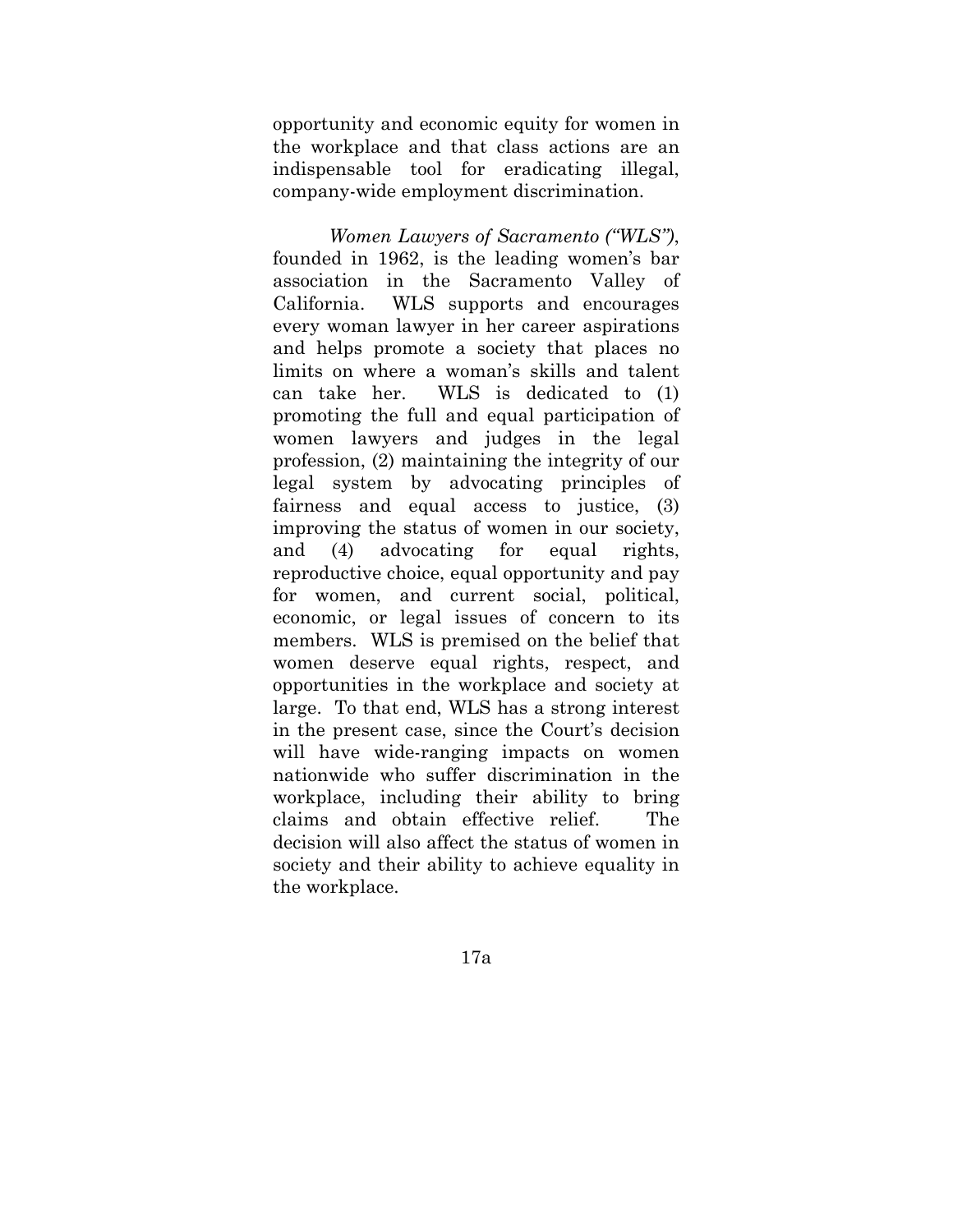*Women's City Club of New York (WCC)* supports the rights of all disadvantaged people to seek redress through all possible avenues. The class action lawsuit is an important way for individuals to seek justice. Denying them the creation of the class is tantamount to denying them access to justice as they will not be able to afford the cost or time involved in pursuing individual claims. If the Supreme Court reverses the Ninth Circuit decision to allow the class action to proceed, it would not only adversely affect female employees at Wal-Mart. It would hereafter deal a broad blow to women and other victims of discrimination. The WCC cannot be silent about such profound consequences.

 The *Women's Law Center of Maryland, Inc*. is a nonprofit membership organization established in 1971 with a mission of improving and protecting the legal rights of women, particularly regarding gender discrimination, sexual harassment, employment law and family law. Through its direct services, including an Employment Law Hotline, and advocacy, the Women's Law Center seeks to protect women's legal rights and ensure gender equality in the workplace.

 The *Women's Law Project (WLP)* is a non-profit public interest law firm with offices in Philadelphia and Pittsburgh, Pennsylvania. Founded in 1974, the WLP works to abolish discrimination and injustice and to advance